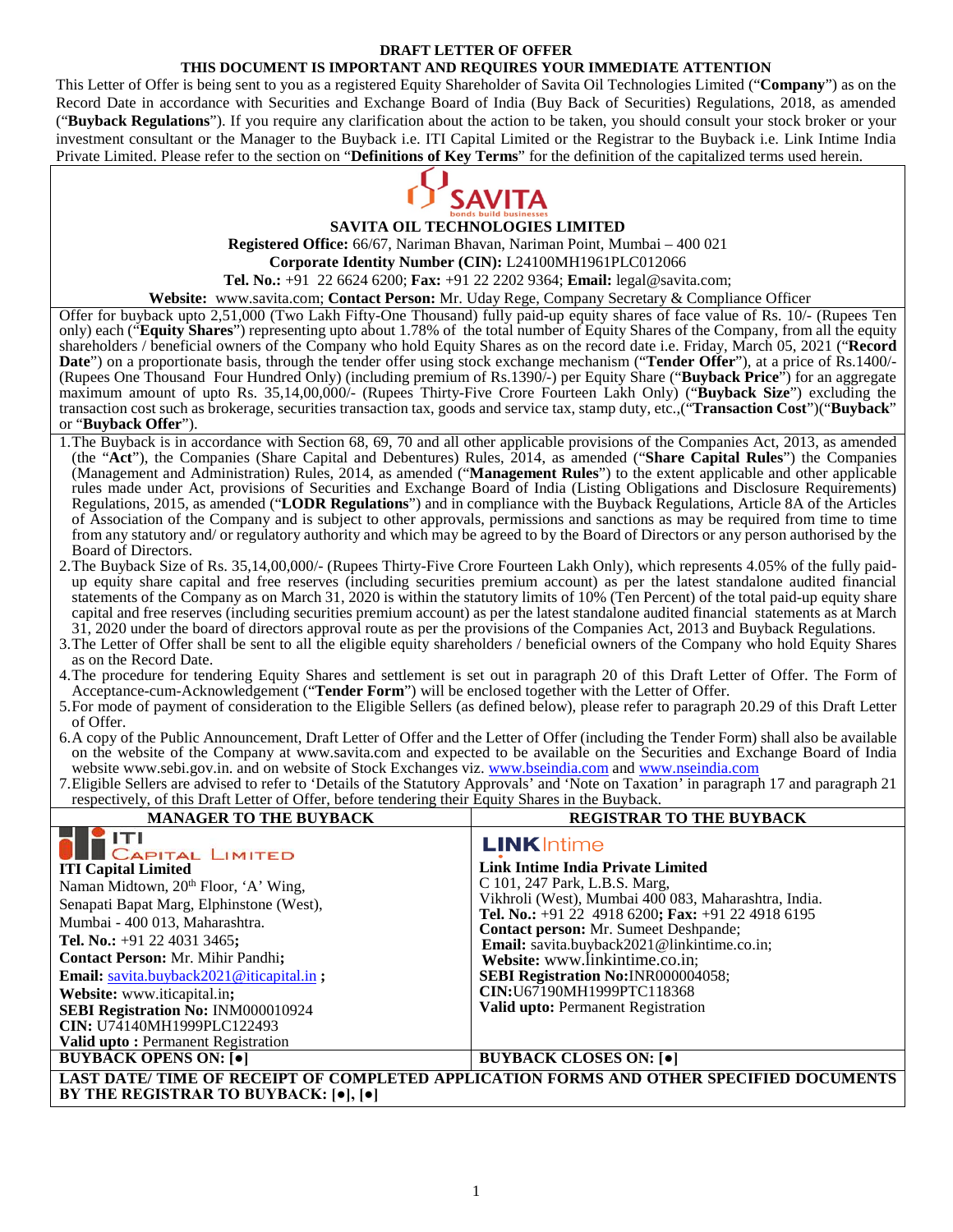# **TABLE OF CONTENTS**

| 1.  |                                                               |
|-----|---------------------------------------------------------------|
| 2.  |                                                               |
| 3.  |                                                               |
| 4.  |                                                               |
| 5.  |                                                               |
| 6.  |                                                               |
| 7.  |                                                               |
| 8.  |                                                               |
| 9.  | MANAGEMENT DISCUSSION AND ANALYSIS AND THE LIKELY IMPACT OF   |
| 10. |                                                               |
| 11. |                                                               |
| 12. | DETAILS OF THE ESCROW ACCOUNT AND THE AMOUNT TO BE DEPOSITED  |
| 13. |                                                               |
| 14. |                                                               |
| 15. |                                                               |
| 16. |                                                               |
| 17. |                                                               |
| 18. |                                                               |
| 19. |                                                               |
| 20. | PROCEDURE FOR TENDERING EQUITY SHARES AND SETTLEMENT 33       |
| 21. |                                                               |
| 22. |                                                               |
| 23. |                                                               |
| 24. |                                                               |
| 25. |                                                               |
| 26. | DETAILS OF THE REMEDIES AVAILABLE TO THE ELIGIBLE SELLERS  47 |
| 27. |                                                               |
| 28. |                                                               |
| 29. |                                                               |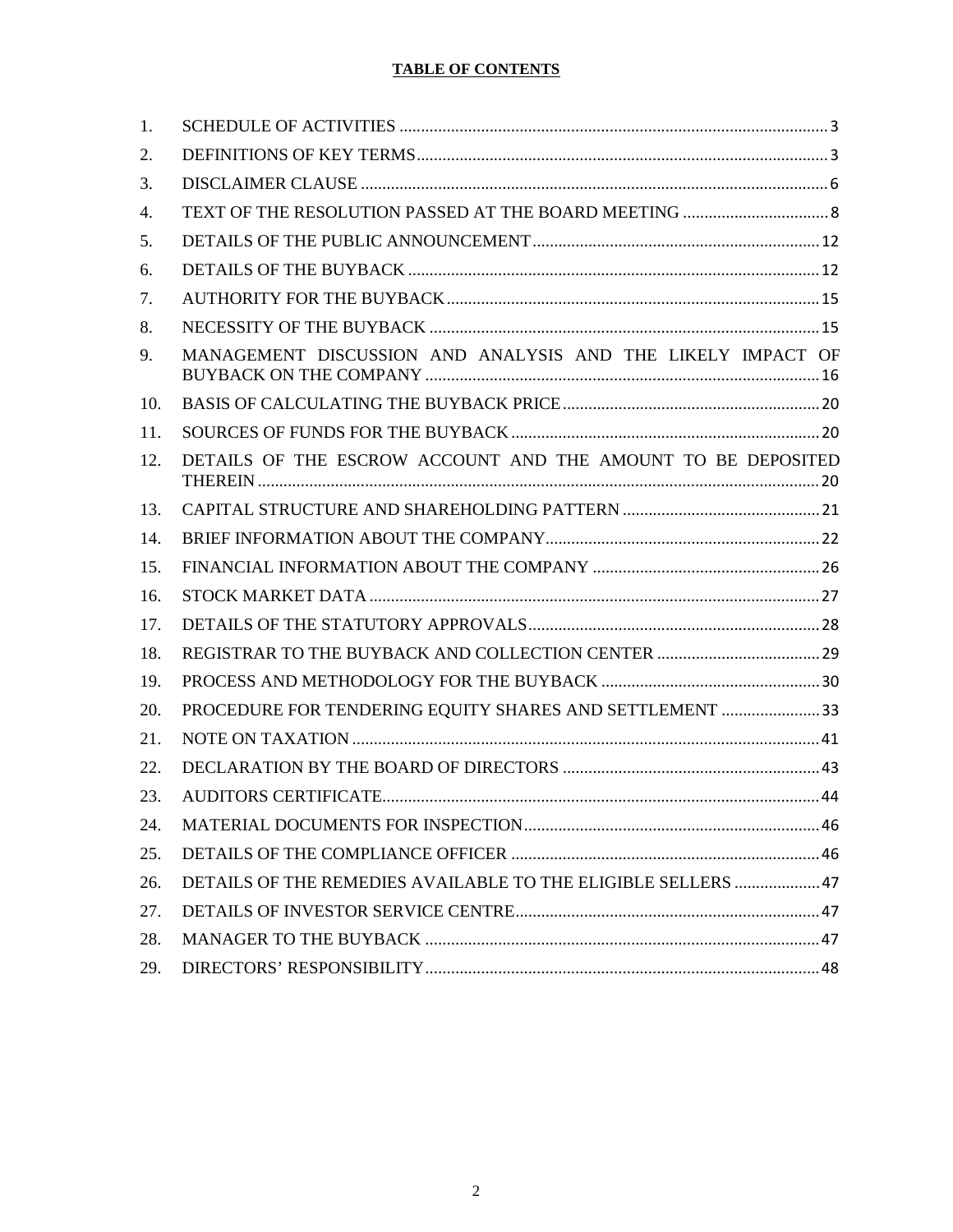# **1. SCHEDULE OF ACTIVITIES**

| <b>Activity</b>                                                                | Day and Date                       |  |
|--------------------------------------------------------------------------------|------------------------------------|--|
| Date of the board meeting approving the proposal for Buyback of Equity         | Friday, February 19, 2021          |  |
| <b>Shares</b>                                                                  |                                    |  |
| Date of Public Announcement for the Buyback                                    | Monday, February 22, 2021          |  |
| Date of publication of Public Announcement for the Buyback                     | Tuesday, February 23, 2021         |  |
| Record Date for determining the Buyback Entitlement and the names of           | Friday, March 05, 2021             |  |
| Eligible Sellers                                                               |                                    |  |
| <b>Buyback opens on / Buyback Opening Date</b>                                 | $\bullet$                          |  |
| <b>Buyback closes on / Buyback Closing Date</b>                                | $\bullet$                          |  |
| Last date of receipt of completed Tender Forms and other specified             | $\left[ \bullet \right]$           |  |
| documents including physical share certificates (if and as applicable) by the  |                                    |  |
| <b>Registrar to Buyback</b>                                                    |                                    |  |
| Last date of verification by Registrar to Buyback                              | $\left  \bullet \right $           |  |
| Last date of intimation to the stock exchange regarding acceptance or non-     | $[\bullet]$                        |  |
| acceptance of tendered Equity Shares by the Registrar and Manager to the       |                                    |  |
| Buyback                                                                        |                                    |  |
| Last date of settlement of bids on the stock exchange                          | $\bullet$ $\overline{\phantom{a}}$ |  |
| Last date of dispatch of share certificate(s) by Registrar to Buyback / return | $\lceil \bullet \rceil$            |  |
| of unaccepted demat shares by Stock Exchange to Seller Member / Eligible       |                                    |  |
| Shareholders                                                                   |                                    |  |
| Last date of extinguishment of Equity Shares bought back                       | $\left[ \bullet \right]$           |  |

**Note:** Where last dates are mentioned for certain activities, such activities may happen on or before the respective last dates

## **2. DEFINITIONS OF KEY TERMS**

*This Draft Letter of Offer uses certain definitions and abbreviations which, unless the context otherwise indicates or implies or specified otherwise, shall have the meaning as provided below. References to any legislation, act, regulation, rules, guidelines or policies shall be to such legislation, act, regulation, rules, guidelines or policies as amended, supplemented, or re-enacted from time to time and any reference to a statutory provision shall include any subordinate legislation made from time to time under that provision.*

*The words and expressions used in this Draft Letter of Offer, but not defined herein shall have the meaning ascribed to such terms under the Buyback Regulations and the Companies Act, 2013, as amended and the rules and regulations made thereunder.*

| <b>Term</b>                                | <b>Description</b>                                                                                                                                                                                                                                                                                                                                                                                                                                |  |  |
|--------------------------------------------|---------------------------------------------------------------------------------------------------------------------------------------------------------------------------------------------------------------------------------------------------------------------------------------------------------------------------------------------------------------------------------------------------------------------------------------------------|--|--|
| <b>Acceptance // Accept</b><br>/ Accepted  | Acceptance of Equity Shares tendered by Eligible Sellers in the Buyback                                                                                                                                                                                                                                                                                                                                                                           |  |  |
| Act / Companies Act,<br>2013               | The Companies Act, 2013, along with the relevant rules made thereunder and as<br>amended                                                                                                                                                                                                                                                                                                                                                          |  |  |
| <b>Acquisition Window</b>                  | The facility for acquisition of Equity Shares through mechanism provided by the<br>Designated Stock Exchange in the form of a separate window in accordance with the<br><b>SEBI</b> Circular.                                                                                                                                                                                                                                                     |  |  |
| <b>Additional Equity</b><br><b>Shares</b>  | Equity Shares tendered by an Eligible Seller over and above the Buyback<br>Entitlement of such Eligible Seller such that total number of Equity Shares tendered<br>do not exceed the Equity Shares held on the Record Date by such Eligible Seller                                                                                                                                                                                                |  |  |
| <b>AOP</b>                                 | Association of Person                                                                                                                                                                                                                                                                                                                                                                                                                             |  |  |
| <b>Articles</b>                            | Articles of Association of the Company, as amended from time to time                                                                                                                                                                                                                                                                                                                                                                              |  |  |
| ASE                                        | Ahmedabad Stock Exchange Limited                                                                                                                                                                                                                                                                                                                                                                                                                  |  |  |
| <b>Board /Board of</b><br><b>Directors</b> | Board of Directors of the Company or Committee thereof                                                                                                                                                                                                                                                                                                                                                                                            |  |  |
| BSE                                        | <b>BSE</b> Limited                                                                                                                                                                                                                                                                                                                                                                                                                                |  |  |
| <b>Buyback / Buyback</b><br><b>Offer</b>   | Offer by Savita Oil Technologies Limited to Buyback upto 2,51,000 (Two Lakh Fifty-<br>One Thousand) fully paid-up Equity Shares of face value of Rs.10/- (Rupee Ten<br>Only) each at a price of Rs. 1400/- (Rupees One Thousand Four Hundred Only)<br>per Equity Share from Eligible Sellers, through the Tender Offer on a proportionate<br>basis using stock exchange mechanism in terms of the Buyback Regulations read<br>with SEBI Circulars |  |  |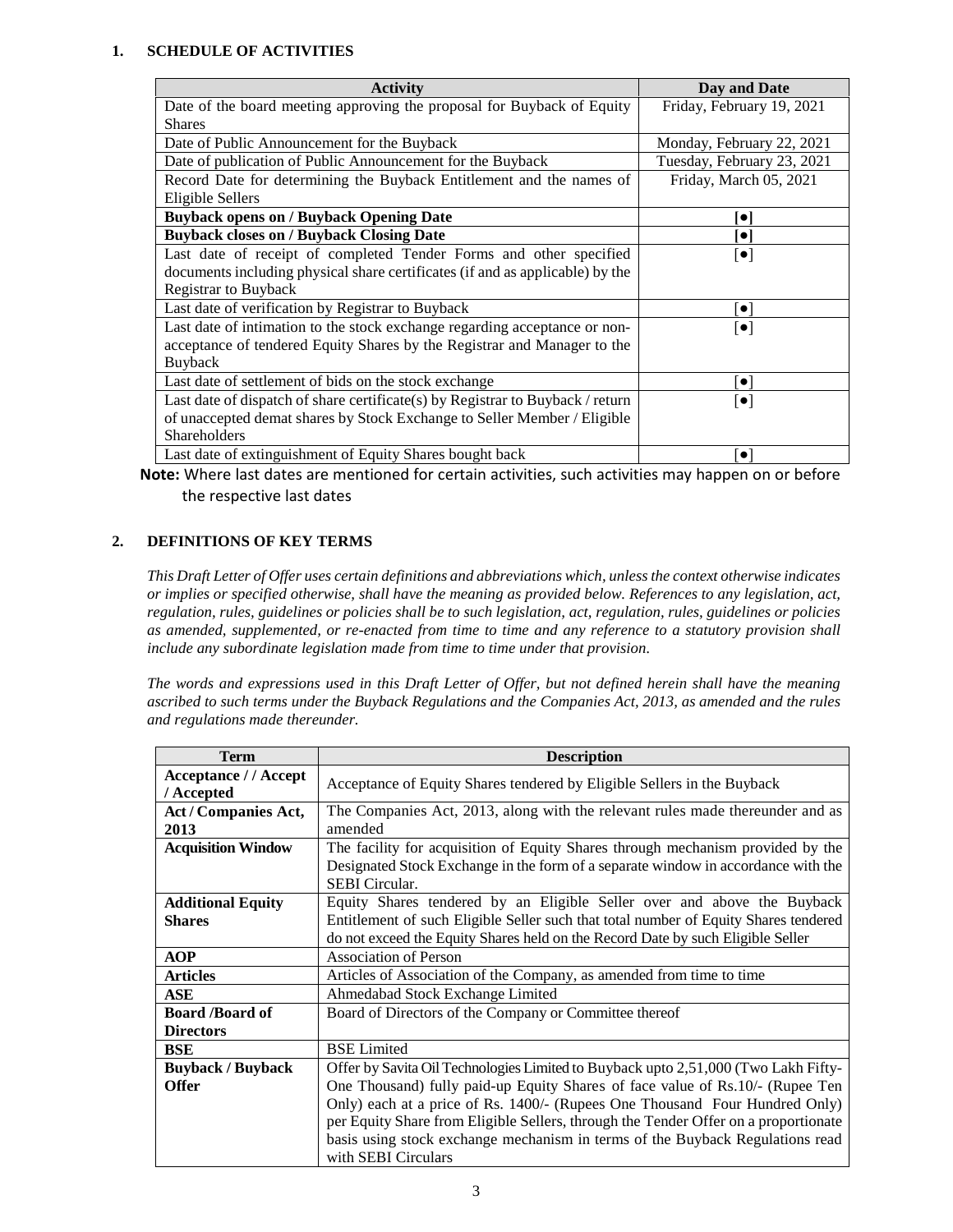| <b>Term</b>                | <b>Description</b>                                                                                |  |
|----------------------------|---------------------------------------------------------------------------------------------------|--|
| <b>Buyback Entitlement</b> | The number of Equity Shares that an Eligible Seller is entitled to tender in the                  |  |
|                            | Buyback, based on the number of Equity Shares held by that Eligible Seller on                     |  |
|                            | the Record Date in the Ratio of Buyback as applicable in the category, to which                   |  |
|                            | such Eligible Seller belongs.                                                                     |  |
| <b>Buyback closes on /</b> |                                                                                                   |  |
| <b>Buyback Closing</b>     | $[\bullet]$                                                                                       |  |
| <b>Date</b>                |                                                                                                   |  |
| <b>Buyback opens on /</b>  |                                                                                                   |  |
| <b>Buyback Opening</b>     | $[\bullet]$                                                                                       |  |
| <b>Date</b>                |                                                                                                   |  |
| <b>Buyback Price</b>       | Price at which Equity Shares will be bought back from the Eligible Sellers i.e. Rs.               |  |
|                            | 1400/- (Rupees One Thousand Four Hundred Only) per Equity Share, payable in                       |  |
|                            | cash.                                                                                             |  |
| <b>Buyback Regulations</b> | Securities and Exchange Board of India (Buy-Back of Securities) Regulations,                      |  |
|                            | 2018, as amended.                                                                                 |  |
| <b>Buyback Size</b>        | Number of Equity Shares proposed to be bought back i.e. upto 2,51,000 (Two                        |  |
|                            | Lakh Fifty One Thousand) multiplied by the Buyback Price i.e. Rs.1400/- (Rupees                   |  |
|                            | One Thousand Four Hundred Only) per Equity Share aggregating to maximum                           |  |
|                            | amount of up to Rs. 35,14,00,000/- (Rupees Thirty-Five Crore Fourteen Lakh                        |  |
|                            | Only).                                                                                            |  |
| Company                    | Savita Oil Technologies Limited                                                                   |  |
| <b>Company's Broker</b>    | FRR Shares and Securities Limited                                                                 |  |
| <b>Compliance Officer</b>  | Mr. Uday Rege, Company Secretary & Compliance Officer                                             |  |
| <b>Depositories</b>        | Collectively, National Securities Depository Limited and Central Depository                       |  |
|                            | Services (India) Limited                                                                          |  |
| <b>Designated Stock</b>    |                                                                                                   |  |
| <b>Exchange</b>            | <b>BSE</b> Limited                                                                                |  |
| <b>DIN</b>                 | Director Identification Number                                                                    |  |
| <b>DP</b>                  | <b>Depository Participant</b>                                                                     |  |
| <b>Draft Letter of</b>     |                                                                                                   |  |
| Offer / DLOF               | This Draft Letter of Offer dated March 01, 2021 filed with SEBI                                   |  |
| <b>DSE</b>                 | Delhi Stock Exchange Limited                                                                      |  |
| Eligible Seller(s) /       | All Equity Shareholders holding Equity Shares as on the Record Date being                         |  |
| Eligible                   | March 05, 2021 and who are eligible to participate in the Buyback in terms of this                |  |
| Shareholder(s)             | <b>DLOF</b>                                                                                       |  |
| <b>Equity Shares</b>       | Fully paid-up equity shares of face value of Rs.10/- (Rupees Ten Only) each of                    |  |
|                            | the Company                                                                                       |  |
| <b>Equity</b>              |                                                                                                   |  |
| Shareholder(s)             | Holders of the Equity Shares and includes beneficial owners thereof                               |  |
| <b>Escrow Account</b>      | The Escrow Account titled "Savita Oil Technologies Limited Buyback Escrow                         |  |
|                            | Account" to be opened with Escrow Agent                                                           |  |
| <b>Escrow Agent</b>        | <b>ICICI Bank Limited</b>                                                                         |  |
| <b>Escrow Agreement</b>    | The escrow agreement dated February 26, 2021 entered into between the                             |  |
|                            | Company, Escrow Agent and Manager to the Buyback                                                  |  |
| <b>FEMA</b>                | Foreign Exchange Management Act, 1999, as amended from time to time,                              |  |
|                            | including the regulations circulars, directions and notifications issued thereunder.              |  |
| <b>General Category</b>    | Category of Eligible Seller(s) other than the Small Shareholders                                  |  |
| <b>HUF</b>                 | Hindu Undivided Family                                                                            |  |
| <b>IT Act / Income Tax</b> |                                                                                                   |  |
| Act                        | Income Tax Act, 1961, as amended and rules made thereunder.                                       |  |
| Letter of Offer / LoF      | The letter of offer dated $\lceil \bullet \rceil$ to be filed with SEBI containing disclosures in |  |
|                            | relation to the Buyback as specified in the Buyback Regulations, including                        |  |
|                            | comments received from SEBI on the DLOF.                                                          |  |
| <b>LODR Regulations</b>    | The Securities and Exchange Board of India (Listing Obligations and Disclosure                    |  |
|                            | Requirements) Regulations, 2015, as amended                                                       |  |
| <b>LTCG</b>                | Long Term Capital Gain                                                                            |  |
| <b>Manager to the</b>      |                                                                                                   |  |
| <b>Buyback / Manager</b>   | <b>ITI Capital Limited</b>                                                                        |  |
| MOA/                       |                                                                                                   |  |
| Memorandum                 | Memorandum of Association                                                                         |  |
|                            | The Companies (Management and Administration) Rules, 2014, as amended                             |  |
| <b>Management Rules</b>    |                                                                                                   |  |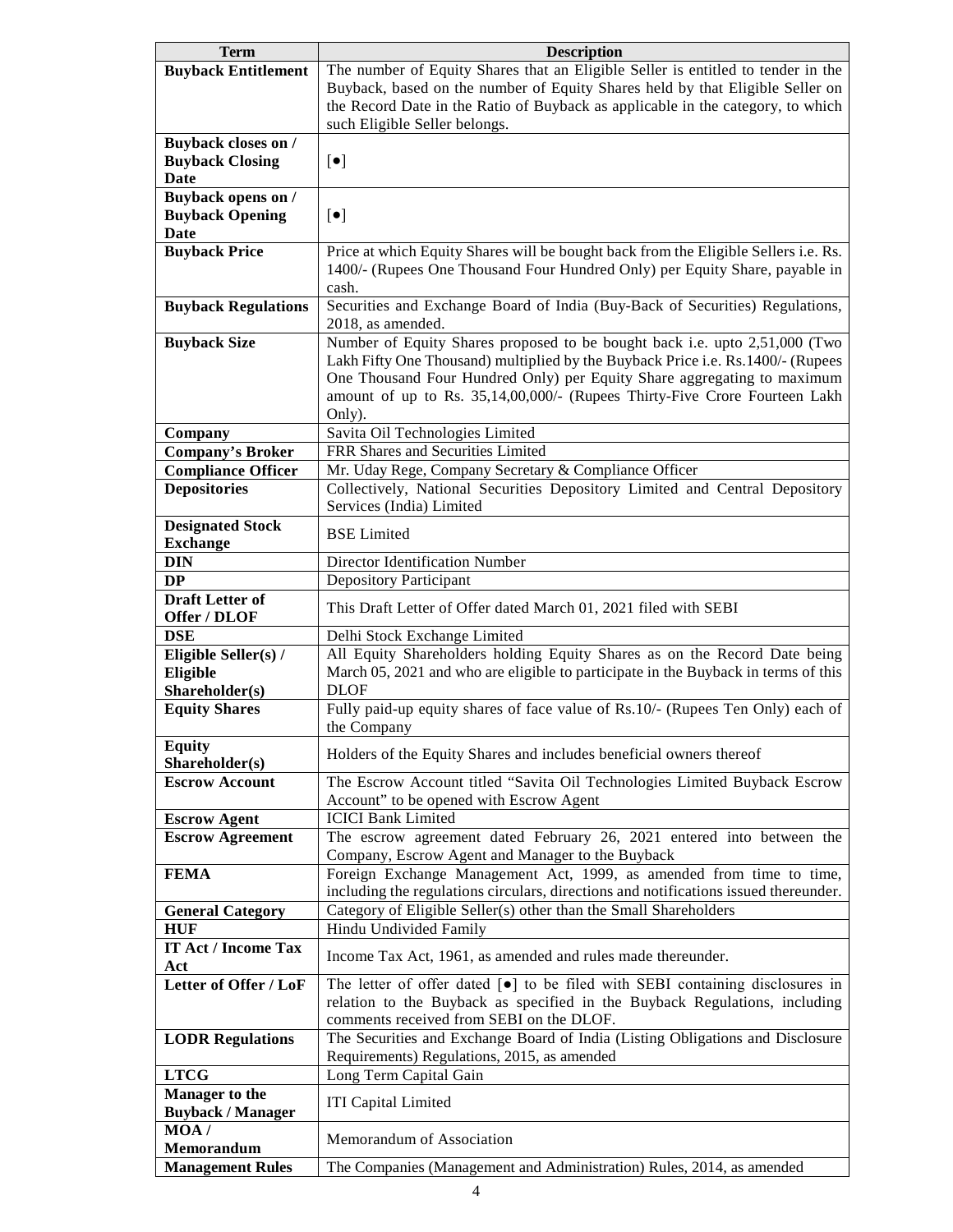| <b>Term</b>                 | <b>Description</b>                                                                                  |  |  |
|-----------------------------|-----------------------------------------------------------------------------------------------------|--|--|
| <b>Non-Resident</b>         | Equity Shareholders other than resident Equity Shareholders including Non-                          |  |  |
| <b>Shareholders</b>         | Resident Indians (NRI), Foreign Institutional Investor (FII), Foreign Portfolio                     |  |  |
|                             | Investors (FPI), foreign corporate bodies (including erstwhile Overseas Corporate                   |  |  |
|                             | Bodies) (OCBs) and Foreign Nationals                                                                |  |  |
| <b>Non-Resident Indians</b> | A person resident outside India, who is a citizen of India or a person of Indian origin             |  |  |
| / NRI                       | and shall have the meaning as prescribed to such term in the Foreign Exchange                       |  |  |
|                             | Management (Deposit) Regulations, 2016, as amended.                                                 |  |  |
| <b>NSE</b>                  | National Stock Exchange of India Limited                                                            |  |  |
| <b>OCB</b>                  | <b>Overseas Corporate Bodies</b>                                                                    |  |  |
| <b>Offer Period /</b>       |                                                                                                     |  |  |
| <b>Tendering Period /</b>   | Period of Ten (10) Working Days from the Buyback Opening Date i.e. [.] till                         |  |  |
| <b>Buyback Offer Period</b> | Buyback Closing Date i.e. [ $\bullet$ ] (both days inclusive)                                       |  |  |
| <b>Promoter and</b>         | Gautam N. Mehra, Gautam N. Mehra (on behalf of Mehra Syndicate, AOP), Gautam                        |  |  |
| Persons in Control /        | N. Mehra (as Trustee of Siddharth Mehra Trust), Gautam N. Mehra (as Trustee of                      |  |  |
| <b>Members</b> of           | Simran Family Trust), Gautam N. Mehra (as Trustee of Lord Krishna), Gautam N.                       |  |  |
| <b>Promoter and</b>         | Mehra (as Trustee of NKM Grand Children Trust), Gautam N. Mehra (as Karta of                        |  |  |
| Promoter Group /            | G. N. Mehra HUF), Gautam N. Mehra (as Karta of N. K. Mehra HUF), Reshma                             |  |  |
|                             | Gautam Mehra, Simran Mehra, Siddharth Mehra, Ritu Satsangi, Atul Gurparshad                         |  |  |
|                             | Satsangi, Khatri Investments Private Limited, Mansukhmal Investments Private                        |  |  |
|                             | Limited, Kurla Trading Company Private Limited, Naved Investment and Trading                        |  |  |
|                             | Company Private Limited, Basant Lok Trading Company, Chemi Pharmex Private                          |  |  |
|                             | Limited                                                                                             |  |  |
| <b>Public</b>               | Public announcement dated February 22, 2021 (Monday) in relation to the Buyback                     |  |  |
| <b>Announcement / PA</b>    | made by the Company which was published on February 23, 2021 (Tuesday) in                           |  |  |
|                             | Financial Express (English national daily), Jansatta (Hindi national daily ) and                    |  |  |
|                             | Navshakti (Regional language daily -Marathi)                                                        |  |  |
| <b>PAN</b>                  | Permanent Account Number                                                                            |  |  |
| <b>Ratio of Buyback</b>     | The ratio of the buyback for the Equity Shares held by Eligible Sellers as on Record                |  |  |
|                             | Date: (i) in case of Small Shareholders, [ $\bullet$ ] Equity Shares for every [ $\bullet$ ] Equity |  |  |
|                             | Shares; and (ii) in case of Eligible Sellers other than Small Shareholders, [ $\bullet$ ] Equity    |  |  |
|                             | Shares for every [ $\bullet$ ] Equity Shares                                                        |  |  |
| <b>RBI</b>                  | Reserve Bank of India                                                                               |  |  |
| <b>Record Date</b>          | The date for the purpose of determining the Buyback Entitlement and the names of                    |  |  |
|                             | the Eligible Sellers to whom the Letter of Offer and Tender Form will be sent and                   |  |  |
|                             | who are eligible to participate in the Buyback in accordance with the Buyback                       |  |  |
|                             | Regulations and in terms of this Draft Letter of Offer. The Record Date for the                     |  |  |
|                             | Buyback is Friday, March 05, 2021.                                                                  |  |  |
| <b>Registrar to the</b>     |                                                                                                     |  |  |
| <b>Buyback / Registrar</b>  | Link Intime India Private Limited                                                                   |  |  |
| <b>Reserved Category</b>    | Category of the Small Shareholders eligible to tender Equity Shares in the Buyback                  |  |  |
| Savita/We/Our               |                                                                                                     |  |  |
| Company                     | Savita Oil Technologies Limited                                                                     |  |  |
| <b>SEBI</b>                 | The Securities and Exchange Board of India                                                          |  |  |
| <b>Seller Member(s)</b>     | A stockbroker (who is a member of the BSE) of an Eligible Seller, through whom                      |  |  |
|                             | the Eligible Seller may participate in the Buyback                                                  |  |  |
| <b>Share Capital Rules</b>  | The Companies (Share Capital and Debentures) Rules, 2014, as amended                                |  |  |
| <b>Small Shareholder</b>    | An Eligible Seller who holds Equity Shares of market value not more than Rs.                        |  |  |
|                             | 2,00,000/- (Rupees Two Lakh Only) on the basis of closing price on the Stock                        |  |  |
|                             | Exchange registering the highest trading volume on the Record Date.                                 |  |  |
| <b>STCG</b>                 | Short Term Capital Gain                                                                             |  |  |
| <b>Stock Exchanges</b>      | BSE and NSE, being the stock exchanges where the Equity Shares of the Company                       |  |  |
|                             | are listed                                                                                          |  |  |
| <b>Tender Form</b>          | Form of Acceptance-cum-Acknowledgement to be filled in and sent to the                              |  |  |
|                             | Registrar by the Eligible Sellers to participate in the Buyback                                     |  |  |
| <b>Tender Offer</b>         | Method of Buyback as defined in Regulation $2(i)(q)$ read with Regulation $9(vii)$ of               |  |  |
|                             | the Buyback Regulations using stock exchange mechanism                                              |  |  |
| <b>TRS</b>                  | <b>Transaction Registration Slip</b>                                                                |  |  |
| U.S.                        | United States / United States of America                                                            |  |  |
| <b>Working Day(s)</b>       | Any working day of SEBI                                                                             |  |  |
|                             |                                                                                                     |  |  |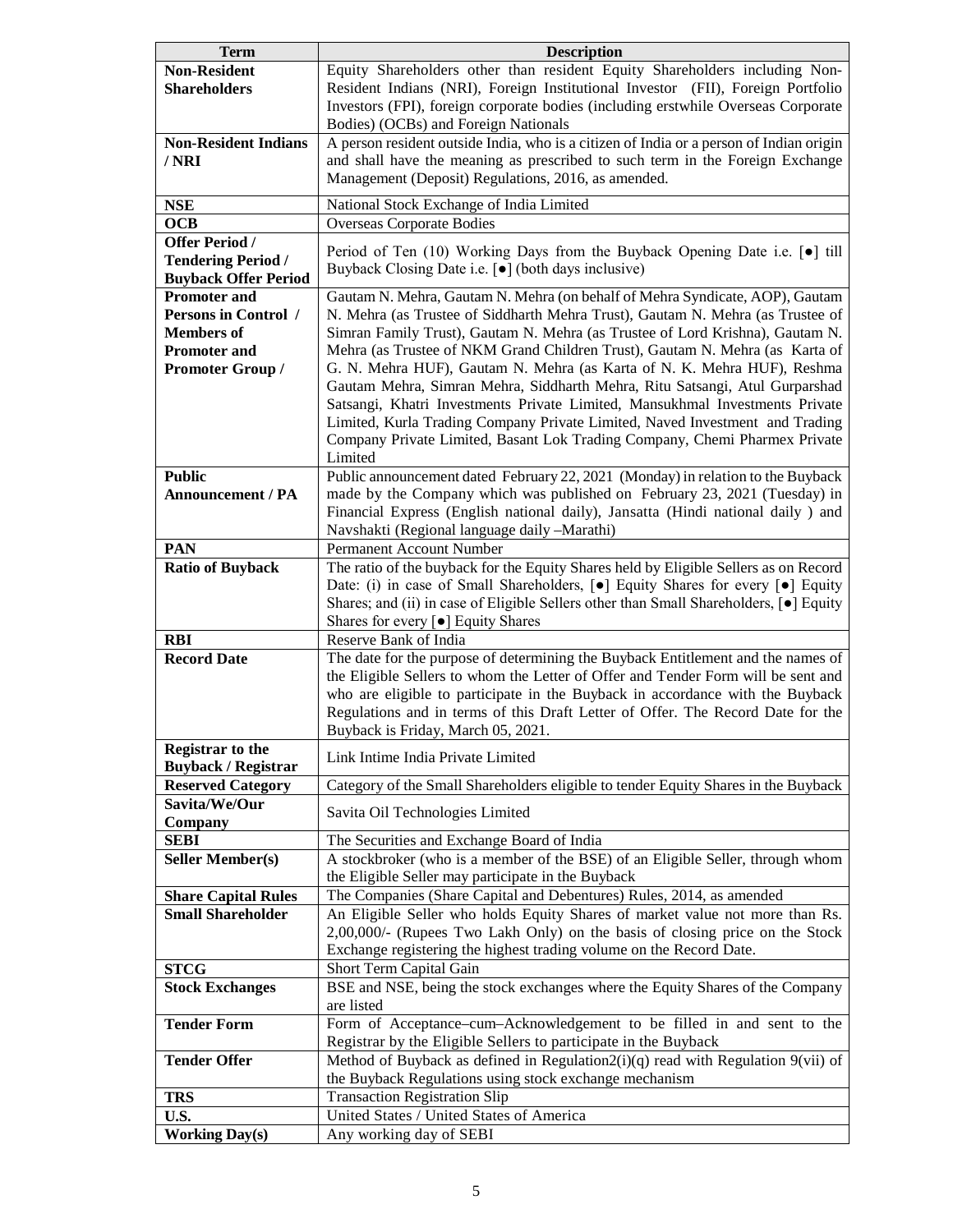## **3. DISCLAIMER CLAUSE**

- 3.1. As required, a copy of this Draft Letter of Offer has been submitted to SEBI. It is to be distinctly understood that submission of this Draft Letter of Offer to SEBI should not in any way be deemed or construed that the same has been cleared or approved by SEBI. SEBI does not take any responsibility either for the financial soundness of the Company to meet the Buyback commitments or for the correctness of the statements made or opinions expressed in this Draft Letter of Offer. The Manager to the Buyback, i.e. ITI Capital Limited, has certified that the disclosures made in this Draft Letter of Offer are generally adequate and are in conformity with the provisions of the Act and Buyback Regulations. This requirement is to facilitate Eligible Sellers to take an informed decision for tendering their Equity Shares in the Buyback.
- 3.2. It should also be clearly understood that while the Company is primarily responsible for the correctness, adequacy and disclosure of all relevant information in this offer document, the Manager to the Buyback is expected to exercise due diligence to ensure that the Company discharges its duty adequately in this behalf and towards this purpose, the Manager to the Buyback, has furnished to SEBI a Due Diligence Certificate dated March 01, 2021 in accordance with Buyback Regulations, which reads as follows:

"We have examined various documents and materials relevant to the Buyback as part of the due diligence carried out by us in connection with the finalization of the public announcement published in the newspapers on February 23, 2021 (the "**Public Announcement**") and the draft letter of offer dated March 01, 2021 ("**DLOF**"). On the basis of such examination and the discussions with the Company, we hereby state that:

- The Public Announcement and the DLOF are in conformity with the documents, materials and papers relevant to the Buyback;
- All the legal requirements connected with the said Buyback including the SEBI (Buy Back of Securities) Regulations, 2018, as amended, have been duly complied with;
- The disclosures in the Public Announcement and the DLOF are, to the best of our knowledge, true, fair and adequate in all material respects for the shareholders of the Company to make a well informed decision in respect of the captioned Buyback;
- Funds used for Buyback shall be as per the provisions of the Companies Act, 2013, as amended."
- 3.3. The filing of offer documents with SEBI does not, however, absolve the Company from any liabilities under the provisions of the Act, or from the requirement of obtaining such statutory or other clearances as may be required for the purpose of the Buyback.
- 3.4. The Promoters and Persons in Control and Board of Directors declare and confirm that no information or material likely to have a bearing on the decision of Eligible Sellers has been suppressed, withheld and/ or incorporated in the manner that would amount to mis-statement or misrepresentation and in the event of it transpiring at any point of time that any information or material has been suppressed, withheld and/ or amounts to a mis-statement or misrepresentation, the Promoters and Persons in Control and Board of Directors and the Company shall be liable for penalty in terms of the provisions of the Act and the Buyback Regulations.
- 3.5. The Promoter and Persons in Control and Board of Directors also declare and confirm that funds borrowed from banks and financial institutions will not be used for the Buyback.

## 3.6. **NO OFFER TO SUBSCRIBE / PURCHASE / SELL, OR AN INVITATION TO SUBSCRIBE / PURCHASE / SELL, ANY SECURITIES OF THE COMPANY OR AS A SOLICITATION OR AN INVITATION TO SUBSCRIBE / PURCHASE / SELL ANY SECURITIES OF THE COMPANY INCLUDING THE EQUITY SHARES IS MADE IN A JURISDICTION, OTHER THAN INDIA, WHERE IT IS ILLEGAL, OR ANY ACTION OR APPROVAL IS REQUIRED, TO MAKE THIS BUYBACK**

a) The Public Announcement that was published on February 23, 2021 (Tuesday) and this Draft Letter of Offer in connection with this Buyback, has been prepared for the purposes of compliance with the regulations of the Securities and Exchange Board of India (Buy-Back of Securities) Regulations, 2018, as amended from time to time. Accordingly, the information disclosed may not be the same as that which would have been disclosed if this document had been prepared in accordance with the laws and regulations of any jurisdiction outside of India. The Company and the Manager to the Buyback are under no obligation to update the information contained herein at any time after the date of the Letter of Offer. This Draft Letter of Offer does not in any way constitute an offer in any form, or an invitation in any form to subscribe / purchase / sell, any securities of the Company in any jurisdiction or as a solicitation or an invitation in any form to subscribe / purchase / sell any securities including the Equity Shares of the Company.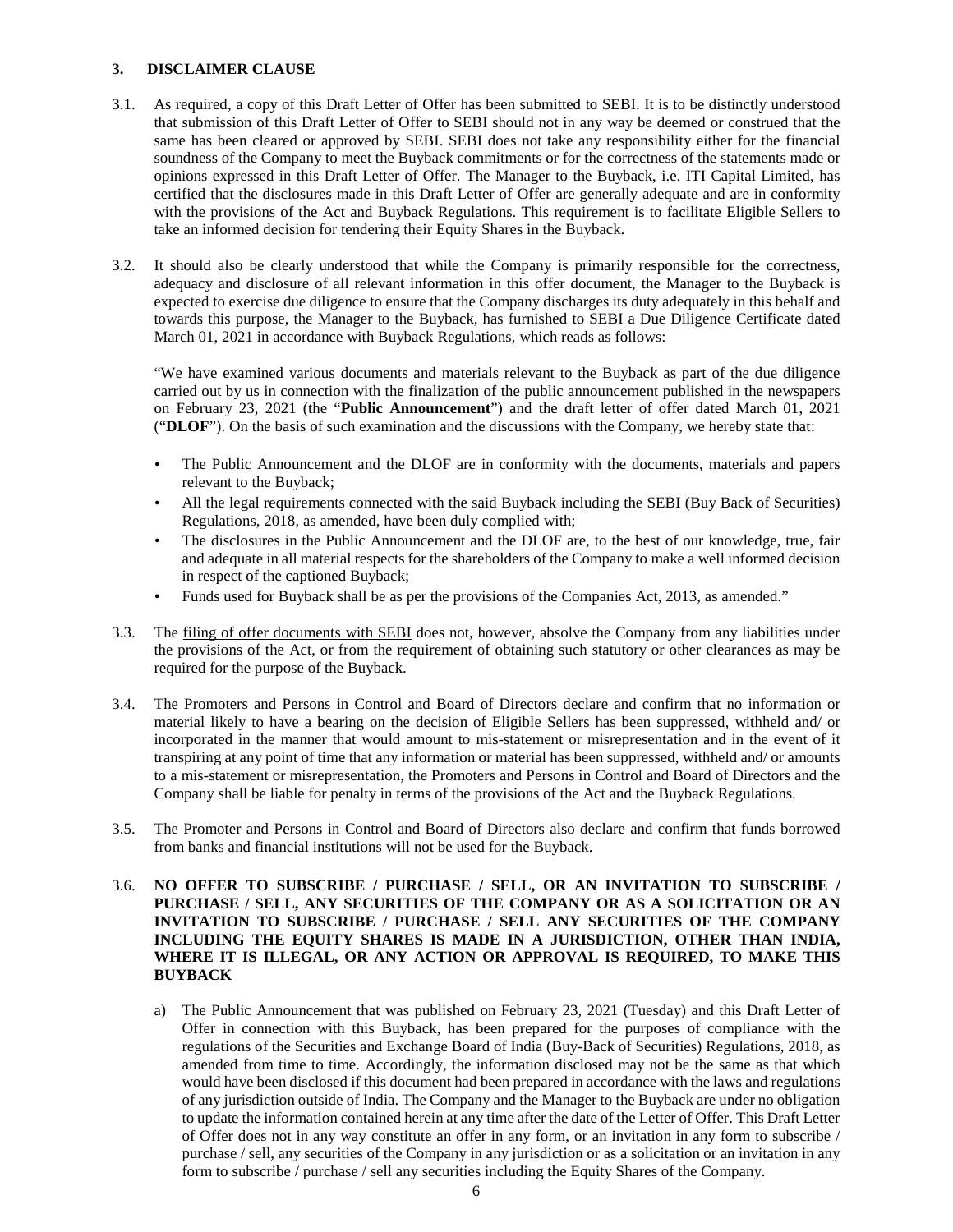- b) No action has been or will be taken by the Company or Manager to the Buyback to permit the Buyback in any jurisdiction where action would be required for that purpose. The Letter of Offer shall be dispatched to all Equity Shareholders whose names appear in the register of members of the Company, as on the Record Date. However, receipt of the Letter of Offer by any Eligible Seller in a jurisdiction in which it would be illegal to make this Buyback, or where making this Buyback would require any action to be taken (including, but not restricted to, registration of the Letter of Offer under any local securities laws of any jurisdiction outside of India), shall not be treated by such Eligible Seller as an offer or invitation to offer being made to them and shall be construed by them as being sent for information purposes only.
- c) Persons in possession of the Letter of Offer are required to inform themselves of any relevant restrictions in their respective jurisdictions. Any Eligible Seller who tenders his, her or its Equity Shares in the Buyback shall be deemed to have declared, represented, warranted and agreed that he, she or it is authorized under the provisions of any applicable local laws, rules, regulations and statutes to participate in the Buyback.
- d) **The Buyback is being made for securities of an Indian company and is subject to the laws of India. It is important for U.S. securities holders to be aware that this Draft Letter of Offer is subject to tender offer laws and regulations in India that are different from those in the U.S. and has been prepared in accordance with Indian law, format and style, which differs from customary U.S. format and style. This Draft Letter of Offer, does not in any way, constitute an offer to sell, or an invitation to sell, or buy any securities in the United States of America, or in any other jurisdiction in which offer or invitation is not authorized or to any person to whom it is unlawful to make such offer or solicitation. Users of the information contained in this Draft Letter of Offer are requested to inform themselves about and to observe such restrictions**.

#### 3.7. **Forward Looking Statements**

This Draft Letter of Offer contains certain forward-looking statements. These forward-looking statements generally can be identified by words or phrases such as 'aim', 'anticipate', 'believe', 'expect', 'estimate', 'intend', 'objective', 'plan', 'project', 'will', 'will continue', 'will pursue' or other words or phrases of similar import. Similarly, statements that describe our strategies, objectives, plans or goals are also forward-looking statements. All forward-looking statements are subject to risks, uncertainties and assumptions about the Company that could cause actual results to differ materially from those contemplated by the relevant forwardlooking statement.

Actual results may differ materially from those suggested by forward-looking statements due to risks or uncertainties associated with expectations relating to, inter alia, regulatory changes pertaining to the industries in which the Company operates and its ability to respond to them, the Company's ability to successfully implement its strategy, its growth and expansion, technological changes, exposure to market risks, general economic and political conditions in India or other key markets where it operates which have an impact on its business activities or investments, the monetary and fiscal policies, inflation, deflation, unanticipated turbulence in interest rates, foreign exchange rates, equity prices or other rates or prices, the performance of the financial markets in India and globally, changes in domestic laws, regulations and taxes and changes in competition in the industries in which the Company operates.

## 3.8. **Currency and Unit of Presentation**

In this Draft Letter of Offer, references to "INR", "Rs.", "₹" and "Rupees" are to Indian Rupees i.e. the legal currency of India. Further, all data related to financials are given in Rs. lakhs, unless otherwise stated.

Certain figures contained in this Draft Letter of Offer, including financial information, have been subject to rounding-off adjustments. All decimals have been rounded off to two decimal points. In certain instances, (i) the sum or percentage change of such numbers may not conform exactly to the total figure given; and (ii) the sum of the numbers in a column or row in certain tables may not conform exactly to the total figure given for that column or row.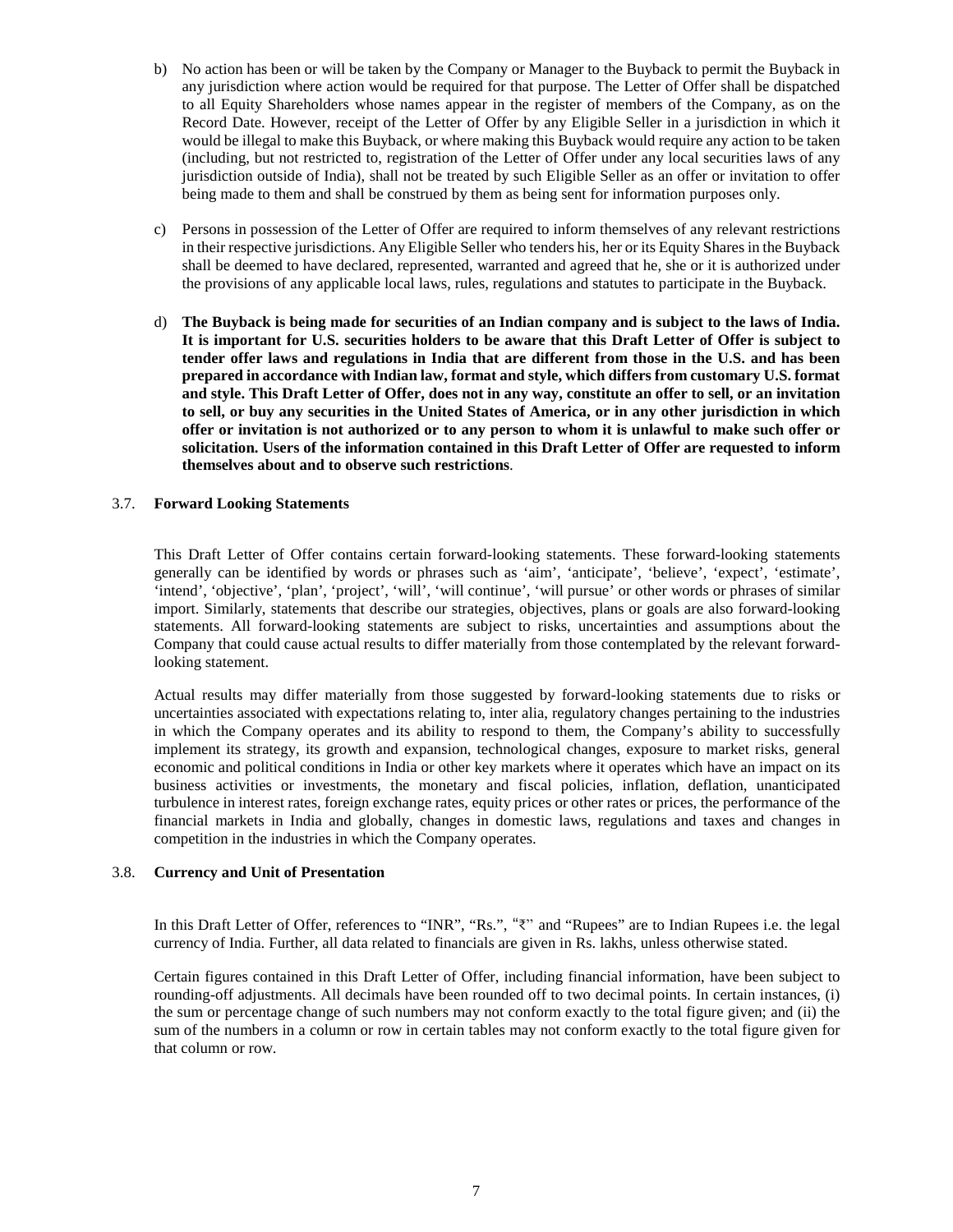#### **4. TEXT OF THE RESOLUTION PASSED AT THE BOARD MEETING**

The Buyback through Tender Offer using stock exchange mechanism was considered and approved by the Board of Directors of the Company at their meeting held on Friday, February 19, 2021. The extract of the resolution of the Board is as follows:

**"RESOLVED THAT** pursuant to the provisions of Article 8A of the Articles of Association of the Company and the provisions of Sections 68, 69 and 70 and all other applicable provisions, if any, of the Companies Act, 2013, as amended **("Companies Act")**, the Companies (Share Capital and Debentures) Rules, 2014, **("Share Capital Rules")** the Companies (Management and Administration) Rules, 2014, as amended ("**Management Rules**") to the extent applicable and other applicable rules made under Companies Act, provisions of Securities and Exchange Board of India (Listing Obligations and Disclosure Requirements) Regulations, 2015, as amended ("**LODR Regulations**") and in compliance with Securities and Exchange Board of India (Buy Back of Securities) Regulations, 2018, as amended **("Buyback Regulations")** and other applicable laws, if any, including any amendment(s), statutory modification(s) or re-enactment(s) for the time being in force, and subject to all such approvals, permissions and sanctions Securities and Exchange Board of India (**"SEBI"**), Ministry of Corporate Affairs/ Registrar of Companies, Mumbai (the **"ROC"**) and/ or other authorities, institutions or bodies (the **"Appropriate Authorities"**), as may be necessary and subject to such conditions and modification(s), if any, as may be prescribed or imposed while granting such approvals, permissions and sanctions by the Appropriate Authorities, which may be agreed by the Board of Directors of the Company (hereinafter referred to as the **"Board"**, which expression shall be deemed to include any committee constituted by the Board to exercise its powers, including the powers conferred by this resolution), the approval of the Board be and is hereby accorded to the buyback by the Company of up to 2,51,000 fully paid-up equity shares of face value of Rs.10/- (Rupees Ten Only) each of the Company (**"Equity Shares"**) representing upto **1.78 %** of the total number of equity shares in the total paid-up equity capital of the Company at a price of **Rs.1,400/-** (Rupees One Thousand Four Hundred only) per Equity Share (**"Buyback Price"**) (including premium of **Rs.1,390/-** per Equity Share) payable in cash for an aggregate consideration not exceeding **Rs.35,14,00,000/-** (Rupees Thirty Five Crore Fourteen Lakh Only) (excluding transaction costs such as brokerage, securities transaction tax, goods and service tax, stamp duty, etc.) (**"Buyback Size"**), which is **4.05%** of the fully paid-up equity share capital and free reserves (including securities premium) as per the latest standalone audited financial statement of the Company for the financial year ended March 31, 2020 and is within the statutory limits of **10%** (Ten Percent) of the aggregate of the fully paid-up equity share capital and free reserves under the Board of Directors approval route as per the provisions of the Companies Act and Buyback Regulations from the equity shareholders of the Company, as on the record date on a proportionate basis through the tender offer (**"Tender Offer"**) as prescribed under the Buyback Regulations, to all of the equity shareholders / beneficial owners who hold Equity Shares as on the Record Date (as defined below)**("Buyback").** The Buyback Size does not include any expenses incurred or to be incurred for the Buyback like filing fees payable to the Securities and Exchange Board of India **("SEBI")**, fees and charges payable to BSE Limited and National Stock Exchange of India Limited (**"Stock Exchanges"**), public announcement publication expenses, printing and dispatch expenses and other incidental and related expenses."

**"RESOLVED FURTHER THAT** approval of the Board be and is hereby accorded to consider **Friday, 5th March, 2021** as the record date for the purposes of determining eligibility of shareholders **("Record Date")** to participate in the Buyback including promoters and promoter group including persons in control of the Company to the extent intended as per the Letter of Intention received from the promoter and promoter group including person in control of the Company."

"**RESOLVED FURTHER THAT** as required under Regulation 6 of the Buyback Regulations, the Company may buyback Equity Shares from the existing shareholders as on Record Date, on a proportionate basis, provided that 15% of the number of Equity Shares which the Company proposes to buyback or number of Equity Shares entitled as per the shareholding of small shareholders as defined- in the SEBI Buyback Regulations ("**Small Shareholders**"), whichever is higher, shall be reserved for the small shareholders as defined in the Buyback Regulations."

**"RESOLVED FURTHER THAT** the Company shall implement the Buyback using the "Mechanism for acquisition of shares through Stock Exchange" notified by SEBI vide circular CIR/CFD/POLICYCELL/1/2015 dated April 13, 2015 and CFD/DCR2/CIR/P/2016/131 dated December 9, 2016, BSE notice no. 20170202-34 dated February 2, 2017 and BSE notice no. 20170210-16 dated February 10, 2017 and such other circulars or notifications as may be issued from time to time."

"**RESOLVED FURTHER THAT** the Buy-Back from Eligible Shareholders who are non-residents members holding Equity Shares of the Company, foreign corporate bodies (including erstwhile Overseas Corporate Bodies) (OCBs),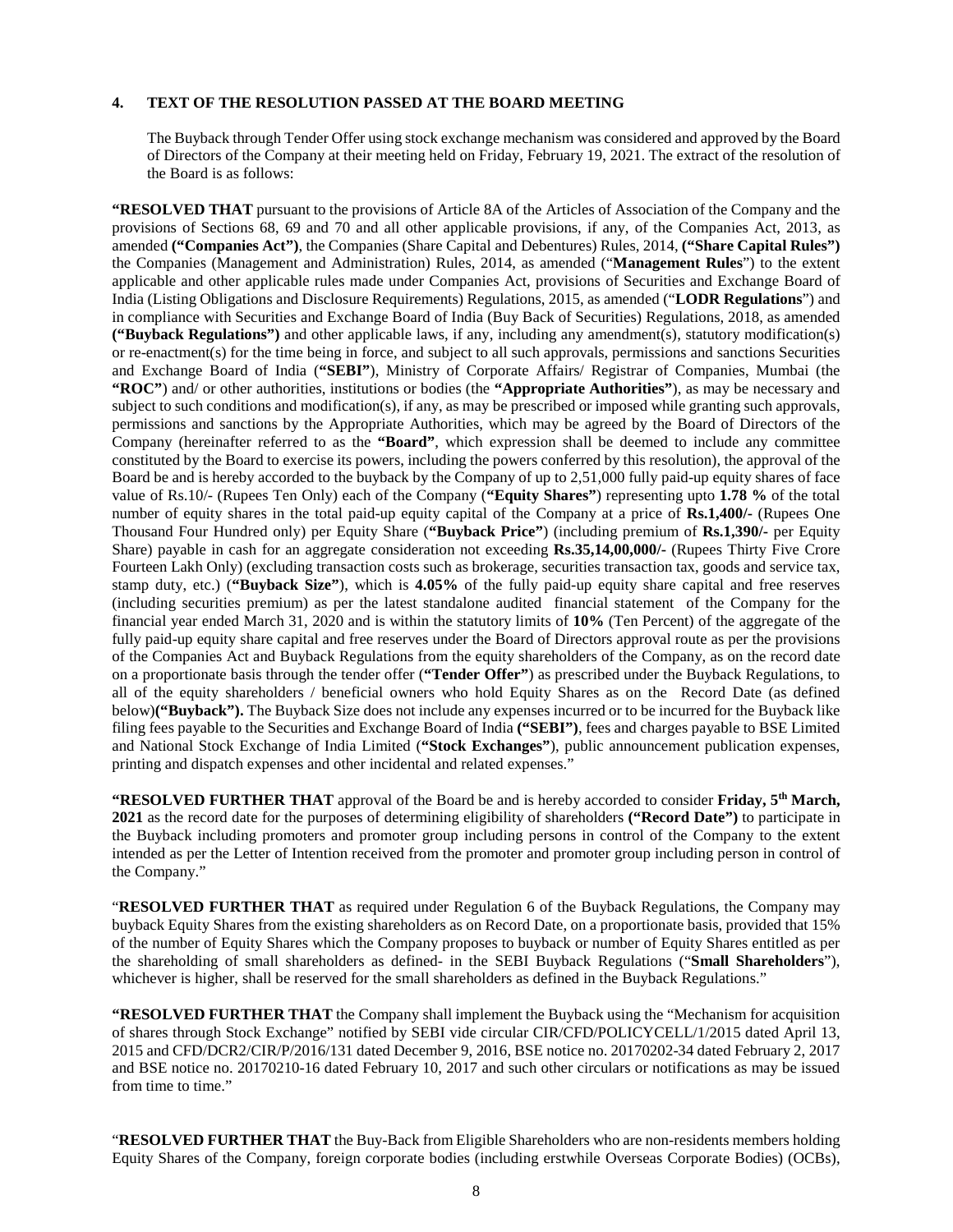Foreign Portfolio Investors (FPIs) and shareholders of foreign nationality, etc. shall be subject to such approvals if, and to the extent necessary or required from the concerned authorities including approvals from the RBI under the Foreign Exchange Management Act, 1999 and rules and regulations framed thereunder, if any, Income Tax Act, 1961 and rules and regulations framed thereunder Foreign Exchange Management (Transfer or Issue of Security by a Person Resident Outside India) Regulations, 2017 as amended and the rules and regulations framed thereunder, if any."

**"RESOLVED FURTHER THAT** Company has complied and shall continue to comply with Section 70 of the Companies Act, 2013 wherein:

- a) It shall not directly or indirectly purchase its own shares:
	- i. through any subsidiary company including its own subsidiary companies; or
	- ii. through any investment company or group of investment companies; or
- b) There are no defaults subsisting in the repayment of deposits, interest payment thereon, redemption of debentures or interest payment thereon or redemption of preference shares or payment of dividend due to any shareholder, or repayment of any term loans or interest payable thereon to any financial institution or banking company.
- c) The Company is in compliance with the provisions of Sections 92, 123, 127 and 129 of the Companies Act, 2013."

**"RESOLVED FURTHER THAT** the Buyback would be subject to the condition of maintaining minimum public shareholding requirements as specified in Regulation 38 of the LODR Regulations."

**"RESOLVED FURTHER THAT** the amount required by the Company for the Buyback is intended to be met out of Company's cash and cash equivalent and/ or accumulated internal accruals / reserves and surplus and firm financial resources and such other sources as may be permitted by law (and not from any borrowed funds, directly or indirectly, whether secured or unsecured, of any form and nature, from Banks and Financial Institutions for paying the consideration to the equity shareholders who have tendered their equity shares in the Buyback) and on such terms and conditions as the Board may decide from time to time at its absolute discretion."

**"RESOLVED FURTHER THAT** in terms of Regulation 24 (iii) of the Buyback Regulations, Mr. Uday C. Rege, Company Secretary & Executive VP - Legal and Compliance Officer, be and is hereby appointed as the Compliance Officer for the Buyback."

**"RESOLVED FURTHER THAT** draft of the Declaration of Solvency along with annexures including statement of assets and liabilities as at December 31, 2020 prepared in the prescribed form and supporting affidavit and other documents in terms of Section 68(6) of the Act and Regulation 8(i)(b) of the Buyback Regulations, as, placed before the meeting be and are hereby considered and approved and Mr. Gautam N. Mehra, Chairman & Managing Director, Mr. Siddharth G. Mehra, Whole-time Director and Mr. Suhas M. Dixit, Whole-time Director and Chief Financial Officer of the Company, be and are hereby severally authorized to sign the same, for and on behalf of the Board and file the same with the Registrar of Companies / Ministry of Corporate Affairs, Stock Exchanges and the SEBI in accordance with applicable law."

**"RESOLVED FURTHER THAT** the Board hereby confirms that it has made a full enquiry into the affairs and prospects of the Company and has formed the opinion that:

- a) immediately following the date of this Board meeting, there will be no grounds on which the Company could be found unable to pay its debts;
- b) as regards its prospects for the year immediately following that date of this Board Meeting having regard to the Board's intentions with respect of the management of the Company's business during that year and to the amount and character of the financial resources which will in its view be available to the Company during that year, the Company will be able to meet its liabilities as and when they fall due and will not be rendered insolvent within a period of one year from the date of this Board meeting; and
- c) In forming opinion for the above purposes, the Board of Directors has taken into account the liabilities (including prospective and contingent liabilities) as if the Company were being wound up under the provisions of the Companies Act, 2013 and the Insolvency and Bankruptcy Code, 2016 (including prospective and contingent liabilities)."
- **"RESOLVED FURTHER THAT** the Board hereby confirms that: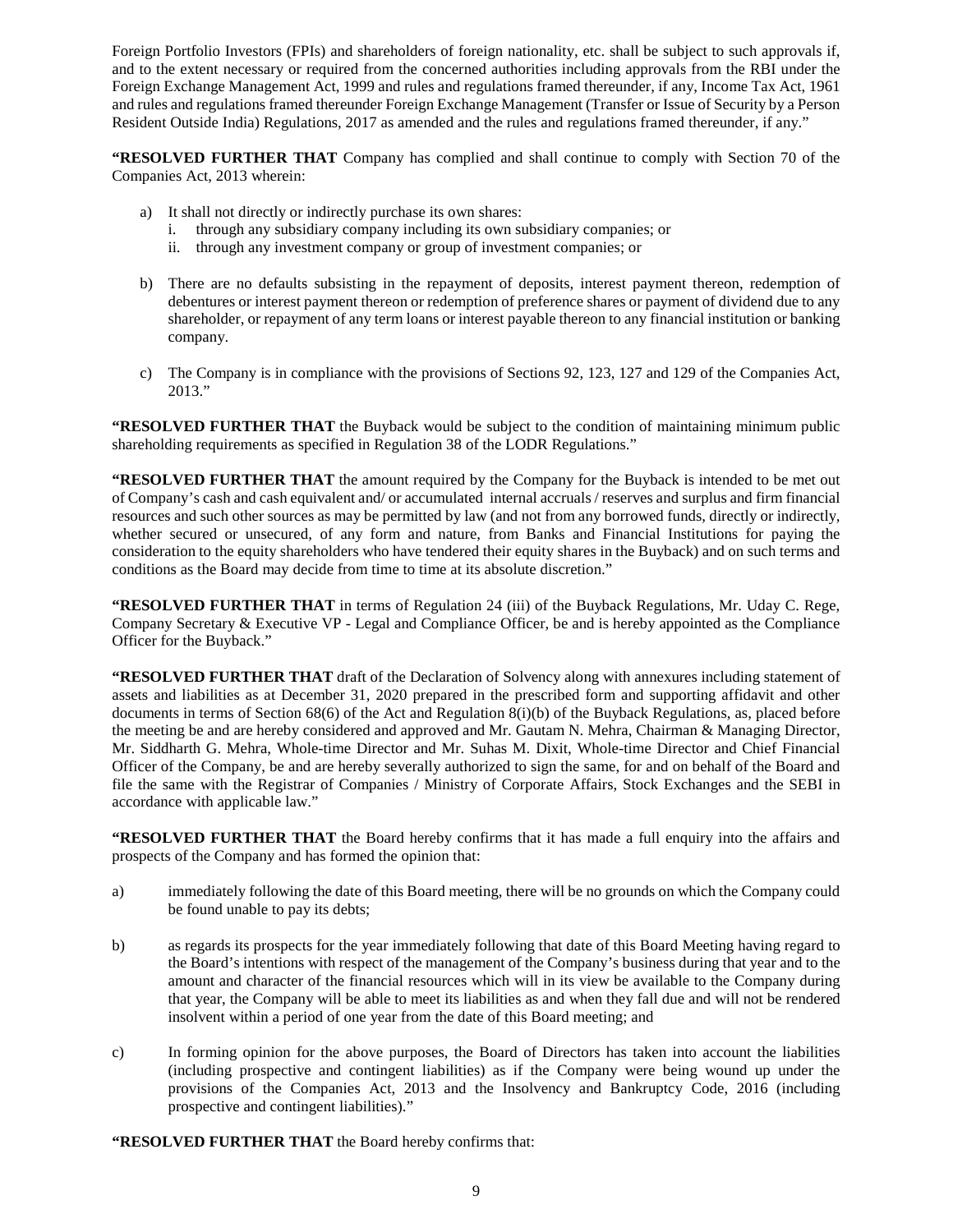- a) all the Equity Shares of the Company are fully paid-up;
- b) the Buyback Size i.e. **Rs.35,14,00,000/-** (Rupees Thirty Five Crore Fourteen Lakh Only) which does not exceed 10% of the paid-up equity share capital and free reserves as per the latest standalone audited financial statements for the year ended March 31, 2020;
- c) that the maximum number of equity shares proposed to be purchased under the Buyback i.e. **2,51,000** equity shares, does not exceed 25% of the total number of equity shares in the paid-up share capital of the Company;
- d) Unless otherwise as may be specifically permitted under any relaxation circular issued by SEBI, as per Regulation 24(i)(f) of the Buyback Regulations, the Company shall not raise further capital for a period of one year from the expiry of the buyback period i.e. the date on which the payment of consideration to shareholders who have accepted the buyback offer is made except in discharge of subsisting obligations;
- e) the Company shall not issue fresh shares or other specified securities during the Buyback period, whether by way of bonus issue or in the discharge of subsisting obligations, such as conversion of convertible loans, convertible instruments, stock options or otherwise;
- f) the Company shall not buyback locked-in Equity Shares and non-transferable Equity Shares till the pendency of the lock-in or till the Equity Shares become transferable;
- g) the Company shall not buyback its Equity Shares from any person through negotiated deals whether on or off the Stock Exchange or through spot transactions or through any private arrangement in the implementation of the Buyback;
- h) there are no defaults subsisting in the repayment of deposits or interest thereon, redemption of debentures or preference shares or payment of dividend to any shareholder or repayment of any term loans or interest payable to any financial institution or banks;
- i) the Company has not made any offer of buyback within a period of one year reckoned from the date of expiry of buyback period of the preceding offer of buy-back of the Buyback; i.e., the date on which the payment of consideration is made to the shareholders who have accepted the Buyback;
- j) the Company shall not make any offer of buyback within a period of one year reckoned from the date of closure of the Buyback; i.e., the date on which the payment of consideration is made to the shareholders who have accepted the Buyback;
- k) there is no pendency of any scheme of amalgamation or compromise or arrangement pursuant to the provisions of the Companies Act, 2013; and
- l) after the Buyback, the ratio of the aggregate of secured and unsecured debts owed by the Company as on March 31, 2020, shall not be more than twice the paid-up share capital and free reserves as on March 31, 2020, and as adjusted for buyback, as prescribed under the Companies Act, 2013 and rules made thereunder and Buyback Regulations;
- m) the Company shall not withdraw the Buy-Back after the public announcement of the offer to Buy-Back is made;
- n) the Buyback shall not result in delisting of the Equity Shares from National Stock Exchange of India Limited and BSE Limited ("**Stock Exchanges**");
- o) as per Regulation 24(i)(e) of the SEBI Buyback Regulations, the promoters and members of promoter group, and their associates be advised that they shall not deal in the Equity Shares or other specified securities of the Company either through the stock exchanges or off-market transactions (including inter-se transfer of Equity Shares among the promoters and members of promoter group) from the date of this resolution till the expiry of the buyback period."

**"RESOLVED FURTHER THAT** a committee comprising of Mr. Gautam N. Mehra, Chairman & Managing Director, Mr. Siddharth G. Mehra, Whole-time Director, Mr. Suhas M. Dixit, Whole-time Director and Chief Financial Officer and Mr. Uday C. Rege, Company Secretary & Executive VP - Legal and Compliance Officer (**"Buyback Committee"**) be constituted and the members thereof are **authorised severally**, for the purposes of the Buyback and to do all such acts, deeds, matters and things, as it may, in its absolute discretion, deem necessary,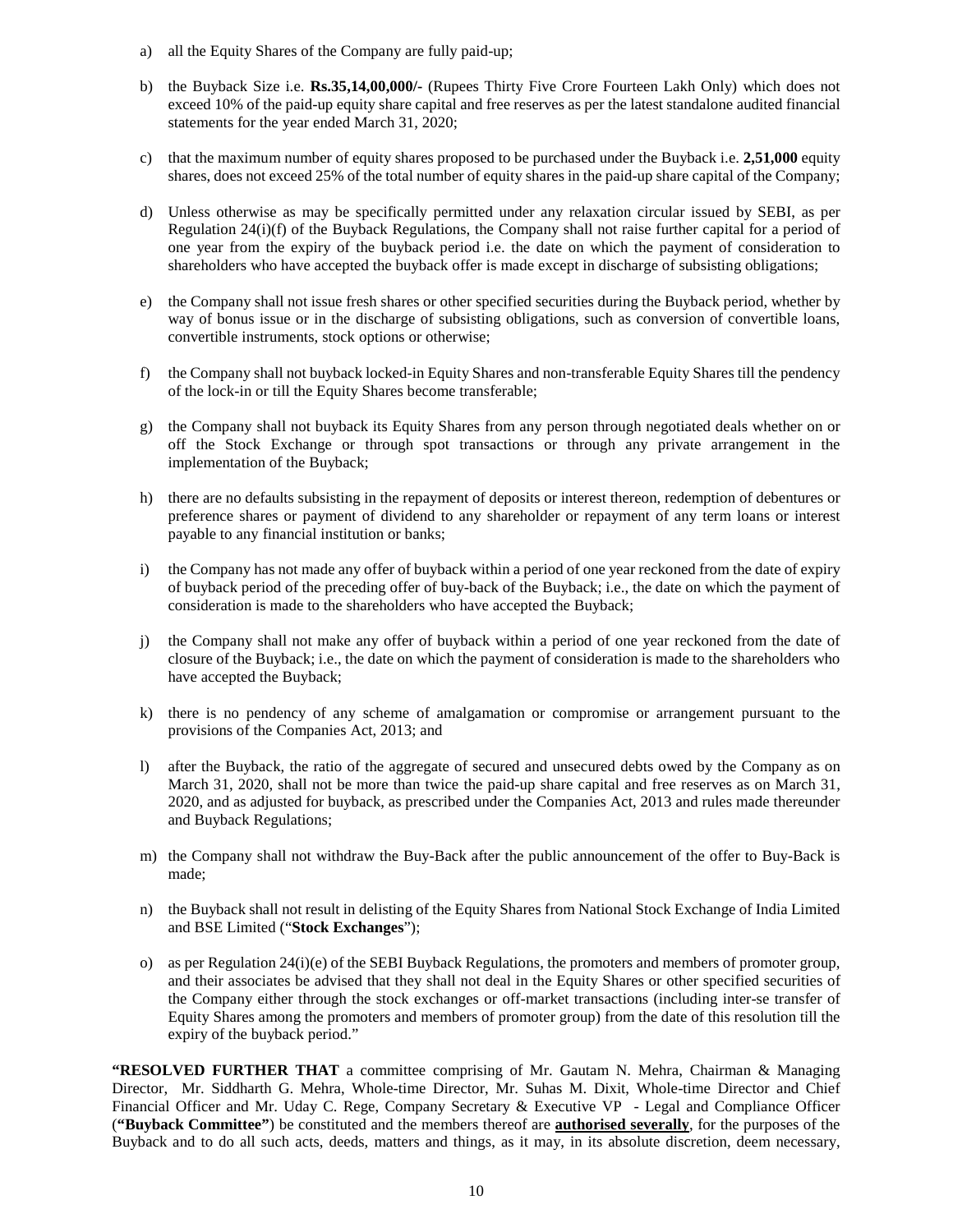expedient, usual or proper, in the best interest of the Company and its equity shareholders, including but not limited to:

- (i) finalizing the terms of Buyback like the mechanism for the Buyback, entitlement ratio, the schedule of activities for Buyback including finalizing the date of opening and closing of Buyback, the timeframe for completion of the Buyback;
- (ii) to enter into escrow arrangements as may be required in terms of the Buyback Regulations;
- (iii) opening, operation and closure of all necessary accounts, including bank accounts, depository accounts (including escrow account) for the purpose of payment and authorizing persons to operate the said accounts;
- (iv) preparation, signing and filing of public announcement, the draft letter of offer / letter of offer with the SEBI, Registrar of Companies, the Stock Exchange and other appropriate authority;
- (v) to make any corrections, amendments, deletions, additions to the public announcement, draft letter of offer /letter of offer and any other advertisement and to give any information, explanation, declarations and confirmations in relation to the public announcement, draft letter of offer /letter of offer and any other advertisement, as may be required by the relevant authorities including SEBI and to file/publish/submit the revised public announcement, draft letter of offer /letter of offer and any other public notice as required by such relevant authorities;
- (vi) making all applications to the appropriate authority for their requisite approvals including approvals as may be required from the Reserve Bank of India (RBI) under the Foreign Exchange Management Act, 1999 (FEMA) and the rules and regulations framed there under, if any;
- (vii) extinguishment of dematerialized shares and physical destruction of share certificates and filing of certificate of extinguishment required to be filed in connection with the Buyback on behalf of the Company and / or Board, as required under applicable law;
- (viii) appoint any Merchant Bankers, Brokers, Registrars, Advertising Agency and such other intermediaries/agencies for implementation of Buyback as may be required and enter into agreements / letters in respect thereof;
- (ix) to decide the 'designated stock exchange' for the Buy-Back;
- (x) sign, execute and deliver such other documents, deeds and writings and to do all such acts, matters and things as it may, in its absolute discretion deem necessary, expedient or proper, to be in the best interest of the Company and equity shareholders for the implementation of the Buyback, and to initiate all necessary actions for preparation and issue of various documents and such other undertakings, agreements, papers, documents and correspondence as may be necessary for the implementation of the Buyback to the SEBI, RBI, Registrar of Companies, Stock Exchange, Depositories and/or other appropriate authorities;
- (xi) obtaining all necessary certificates and reports from Statutory Auditors and other third parties as required under applicable law;
- (xii) dealing with Stock Exchange (including their clearing corporations) and to sign, execute, and deliver such documents as may be necessary or desirable in connection with implementing the Buyback using the "Mechanism for acquisition of shares through Stock Exchange" notified by SEBI vide circular CIR/CFD/POLICYCELL/1/2015 dated April 13, 2015 and CFD/DCR2/CIR/P/2016/131 dated December 9, 2016, BSE notice no. 20170202-34 dated February 2, 2017 and BSE notice no. 20170202-34 dated February 2, 2017 and such other circulars or notifications as may be issued from time to time.;
- (xiii) to delegate all or any of the authorities conferred as above to any officer(s)  $/$  authorised representative(s) of the Company to give effect to the aforesaid resolution or to accept any change(s) or modification(s) as may be suggested by the appropriate authorities or advisors.
- (xiv) to do all such acts, deeds, matters and things as it may in its absolute discretion, deem necessary, expedient, usual or proper;
- (xv) to give such directions as may be necessary or desirable and to settle any questions or difficulties whatsoever that may arise in relation to the Buyback with any authorities involved."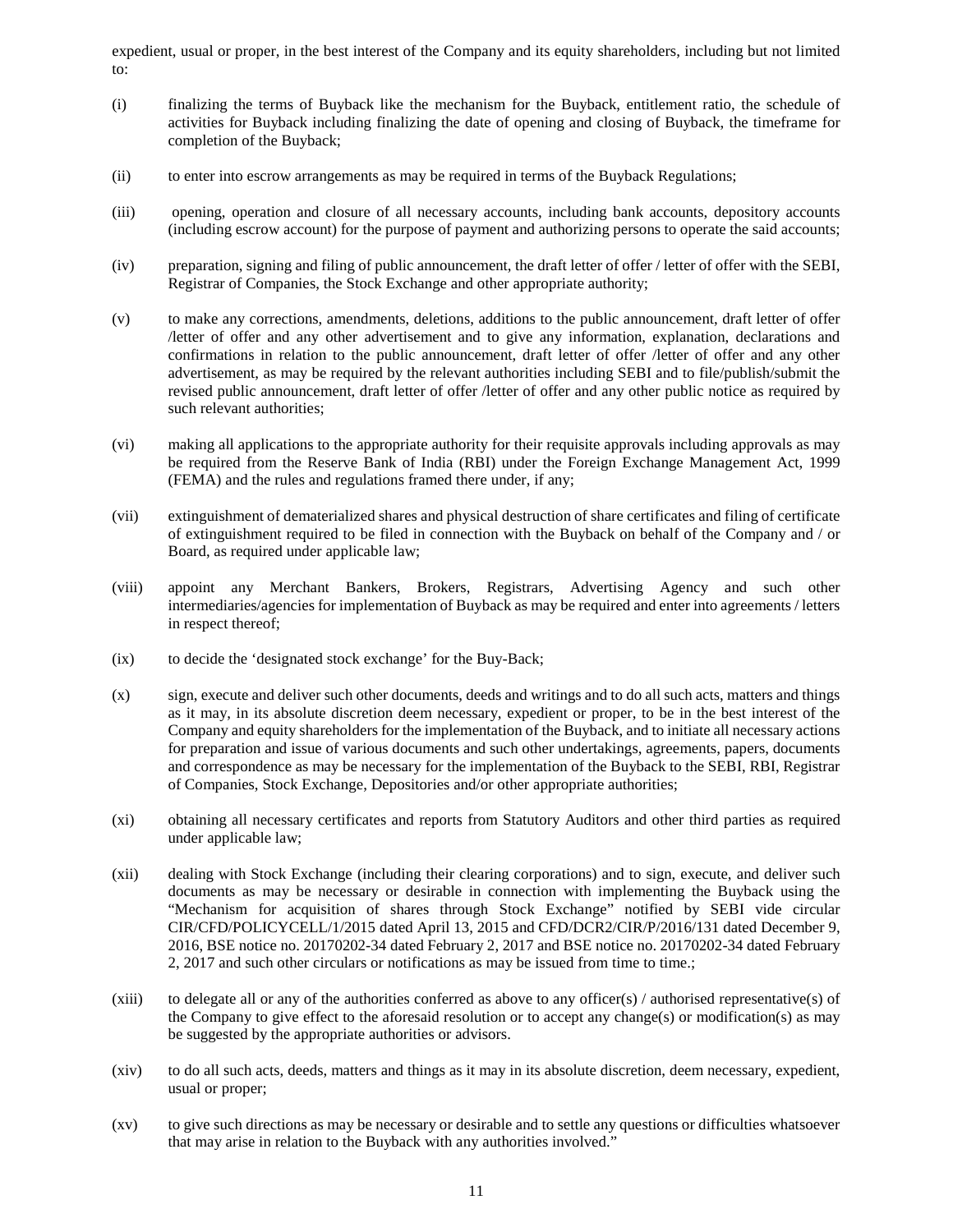**"RESOLVED FURTHER THAT** approval of the Board be and is hereby accorded on appointment of 'ITI Capital Limited (Category-I merchant banker)' as Manager to the Buyback."

**"RESOLVED FURTHER THAT** any of the above Directors or the Company Secretary of the Company, be and is hereby severally authorised to sign and file certified copy of the resolution with the Registrar of Companies, SEBI, Stock Exchange and any other regulatory authorities as may be required under the Companies Act and Buyback Regulations."

**"RESOLVED FURTHER THAT** a copy of the foregoing resolution duly certified by any one of the Directors or the Company Secretary of the Company be furnished to the relevant / appropriate authorities on demand.**"**

## **5. DETAILS OF THE PUBLIC ANNOUNCEMENT**

In accordance with the provisions of Regulation 7 of the Buyback Regulations, the Company has made the Public Announcement dated February 22, 2021 (Monday) for the Buyback of Equity Shares which was published within two Working Days i.e. on February 23, 2021 (Tuesday) from the date of passing of the resolution at the meeting of the Board of Directors held on February 19, 2021 (Friday) in the following newspapers:

| <b>Name of the Newspaper</b> | Language | <b>Editions</b>  |
|------------------------------|----------|------------------|
| <b>Financial Express</b>     | English  | All Editions     |
| Jansatta                     | Hindi    | All Editions     |
| Navshakti                    | Marathi  | Regional Edition |

*(A copy of this Public Announcement is available on the website of the Company at www.savita.com and expected to be available on the SEBI website www.sebi.gov.in and on the website of stock exchanges at www.nseindia.com and www.bseindia.com during the period of the Buyback.)*

## **6. DETAILS OF THE BUYBACK**

- 6.1. Board of Directors of Savita Oil Technologies Limited (the "**Company**") (the Board of Directors of the Company hereinafter referred to as the "**Board**"), at their meeting held on February 19, 2021 ("**Board Meeting**"), pursuant to the provisions of Article 8A of Articles of Association of the Company and Sections 68, 69 and 70 and all other applicable provisions of the Companies Act, 2013, as amended (the "**Act**"), the Companies (Share Capital and Debentures) Rules, 2014, as amended ("**Share Capital Rules**") the Companies (Management and Administration) Rules, 2014, as amended ("**Management Rules**") to the extent applicable and other applicable rules made under Act, provisions of Securities and Exchange Board of India (Listing Obligations and Disclosure Requirements) Regulations, 2015, as amended ("**LODR Regulations**") and in compliance with the Buyback Regulations and subject to such other approvals, permissions and sanctions as may be necessary and subject to such conditions and modifications, if any, as may be prescribed or imposed by the appropriate authorities while granting such approvals, permissions and sanctions, which may be agreed by the Board or any committee authorised by the Board, approved the Buyback not exceeding 2,51,000 (Two Lakh Fifty-One Thousand) Equity Shares (representing upto about 1.78% of the total number of Equity Shares of the Company) at a price of Rs.1400/- (Rupees One Thousand Four Hundred Only) (including premium of Rs.1390/- ) per Equity Share ("**Buyback Price**"), payable in cash for an aggregate amount of upto Rs. 35,14,00,000/- (Rupees Thirty-Five Crore Fourteen Lakh Only) ("**Buyback Size**") excluding transaction costs such as brokerage, securities transaction tax, goods and service tax, stamp duty, etc., ("**Transaction Costs**") which represents 4.05% of the fully paid-up equity share capital and free reserves (including securities premium account) as per the latest standalone audited financial statements of the Company as on March 31, 2020 on a proportionate basis through the tender offer ("**Tender Offer**") as prescribed under the Buyback Regulations from all the equity shareholders/ beneficial owners of the Company who hold Equity Shares as on the record date i.e. Friday, March 05, 2021 ("**Record Date**") ("**Eligible Sellers**") ("**Buyback or Buyback Offer**"). The Buyback size is within the statutory limit of 10% (Ten Percent) of the aggregate of the fully paid up equity share capital and free reserves as per the latest standalone audited financial statements as at March 31, 2020 applicable for the Board approval route in accordance with provisions of the Act and Buyback Regulations. The Buyback Size does not include any other expenses incurred or to be incurred for the Buyback including expenses towards buyback tax, filing fees payable to Securities and Exchange Board of India , fees and charges payable to Stock Exchanges, Public Announcement publication expenses, printing and dispatch expenses and other incidental and related expenses.
- 6.2. The aggregate fully paid-up equity share capital and free reserves (including securities premium account) as per the latest standalone audited financial statements of the Company as on March 31, 2020 is Rs. 86,686.16 lakhs. The funds deployed for Buyback shall not exceed 10% of fully paid-up equity share capital and free reserves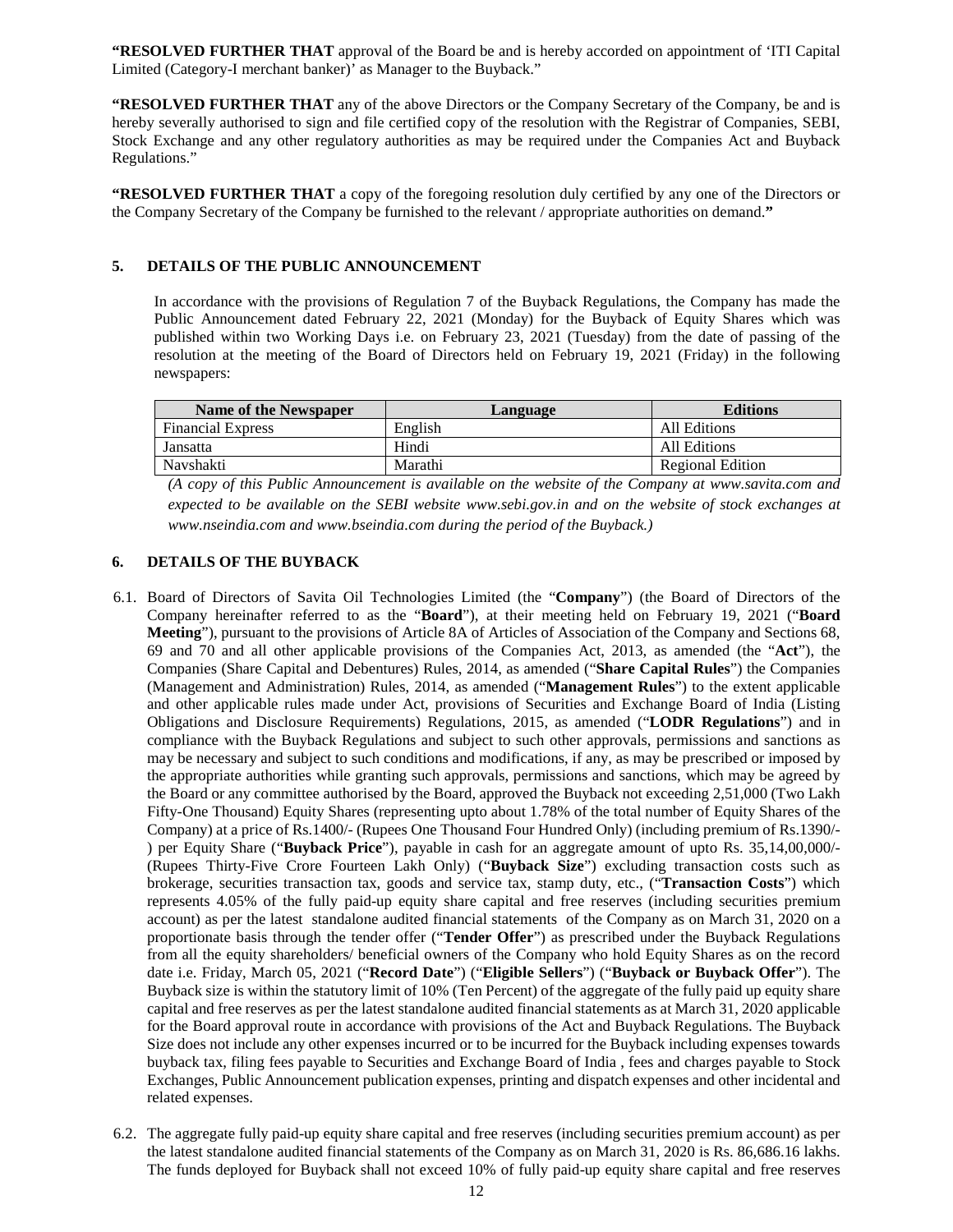(including securities premium account) of the Company under the Board approval route, as provided under the proviso to Section 68(2)(b) of the Act. Accordingly, the maximum amount that can be utilised in the present Buyback is Rs. 8,668.62 lakhs. The Company has proposed to utilise an aggregate amount of up to Rs. 3,514.00 lakhs for the Buyback which is within the maximum amount as aforesaid and which represents 4.05% of fully paid-up equity share capital and free reserves (including securities premium account) of the Company. The consolidated financial statements are not prepared by the Company, as it does not have any subsidiary, joint venture or associates, which requires consolidation.

6.3. The aggregate shareholding of the (i) promoter and promoter group of the Company and persons in control ("Promoters and Persons in Control"); (ii) Directors of companies which are forming a part of the Promoter and Promoter Group (iii) Directors and Key Managerial Personnel of the Company as on the date of the Public Announcement i.e. February 22, 2021, are given in foregoing Clauses of this Draft Letter of Offer .

| Sr. No         | <b>Name of Shareholder</b>                               | <b>No of Equity</b><br><b>Shares</b> | Percentage<br>$\frac{0}{0}$ |  |  |  |
|----------------|----------------------------------------------------------|--------------------------------------|-----------------------------|--|--|--|
|                | <b>Promoter and Promoter Group</b>                       |                                      |                             |  |  |  |
| 1              | Gautam N. Mehra                                          | 72,831                               | 0.52                        |  |  |  |
| 2              | Gautam N. Mehra (on behalf of Mehra Syndicate, AOP)      | 88,48,206                            | 62.88                       |  |  |  |
| 3              | Gautam N. Mehra (as Trustee of Siddharth Mehra Trust)    | 66,666                               | 0.47                        |  |  |  |
| $\overline{4}$ | Gautam N. Mehra (as Trustee of Simran Family Trust)      | 16,624                               | 0.12                        |  |  |  |
| 5              | Gautam N. Mehra (as Trustee of Lord Krishna)             | 31,566                               | 0.22                        |  |  |  |
| 6              | Gautam N. Mehra (as Trustee of NKM Grand Children Trust) | 1,166                                | 0.01                        |  |  |  |
| 7              | Gautam N. Mehra (as Karta of G. N. Mehra HUF)            | 84,832                               | 0.60                        |  |  |  |
| 8              | Gautam N Mehra (as Karta of N. K. Mehra HUF)             | 33,333                               | 0.24                        |  |  |  |
| 9              | Reshma Gautam Mehra                                      | 33,416                               | 0.24                        |  |  |  |
| 10             | Simran Mehra                                             | 30,500                               | 0.22                        |  |  |  |
| 11             | Siddharth Mehra                                          | 583                                  | 0.00                        |  |  |  |
| 12             | Ritu Satsangi                                            | 7,749                                | 0.06                        |  |  |  |
| 13             | Atul Gurparshad Satsangi                                 | 666                                  | 0.00                        |  |  |  |
| 14             | Khatri Investments Private Limited                       | 4,27,611                             | 3.04                        |  |  |  |
| 15             | Mansukhmal Investments Private Limited                   | 4,10,000                             | 2.91                        |  |  |  |
| 16             | Kurla Trading Company Private Limited                    | 13,666                               | 0.10                        |  |  |  |
| 17             | Naved Investment and Trading Company Private Limited     | 9,452                                | 0.07                        |  |  |  |
| 18             | <b>Basant Lok Trading Company</b>                        | 6,166                                | 0.04                        |  |  |  |
| 19             | Chemi Pharmex Pvt. Ltd                                   | 1,000                                | 0.01                        |  |  |  |
|                | <b>Grand Total</b>                                       | 1,00,96,033                          | 71.75                       |  |  |  |

6.4. The shareholding of the promoter and promoter group ("**Promoter and Persons in Control**") as on the date of the Public Announcement i.e. February 22, 2021 is given below:

6.5. As on the date of Public Announcement i.e. February 22, 2021 none of the Directors of the companies forming part of promoter group hold any Equity Shares in the Company except the following:

| Sr. No.                                       | Name of Shareholder                                                  | Number of            | Percentage % |  |  |
|-----------------------------------------------|----------------------------------------------------------------------|----------------------|--------------|--|--|
|                                               |                                                                      | <b>Equity Shares</b> |              |  |  |
|                                               | <b>Khatri Investments Private Limited</b>                            |                      |              |  |  |
|                                               | Gautam N. Mehra (in his individual capacity) (refer<br>note 1 below) | 72.831               | 0.52         |  |  |
| 2.                                            | Reshma G. Mehra                                                      | 33.416               | 0.24         |  |  |
| 3.                                            | Siddharth G. Mehra                                                   | 583                  | 0.00         |  |  |
| <b>Mansukhmal Investments Private Limited</b> |                                                                      |                      |              |  |  |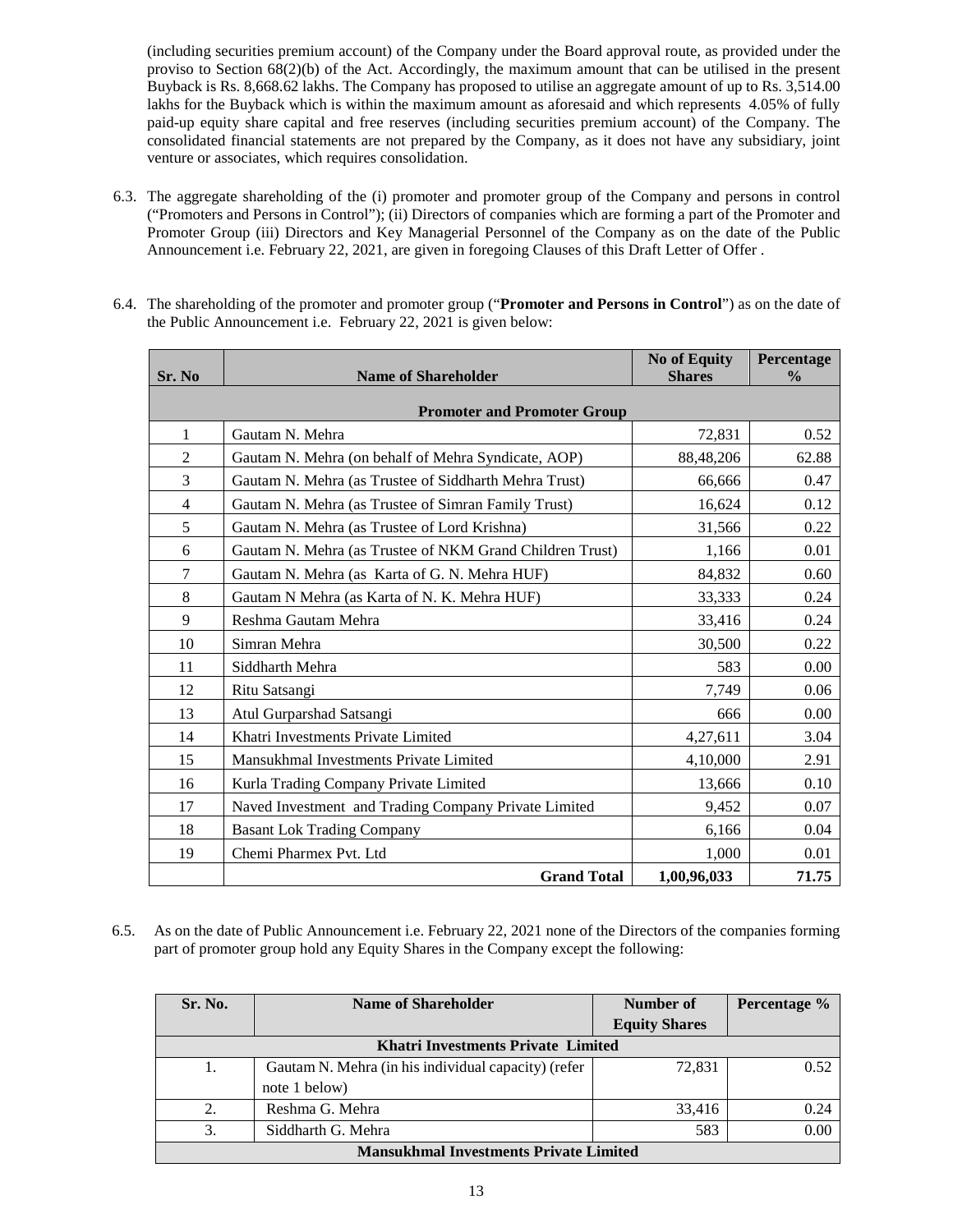| Sr. No.                                                     | <b>Name of Shareholder</b>                          | Number of            | Percentage % |  |
|-------------------------------------------------------------|-----------------------------------------------------|----------------------|--------------|--|
|                                                             |                                                     | <b>Equity Shares</b> |              |  |
| 1.                                                          | Gautam N. Mehra (in his individual capacity) (refer | 72,831               | 0.52         |  |
|                                                             | note 1 below)                                       |                      |              |  |
| 2.                                                          | Reshma G. Mehra                                     | 33,416               | 0.24         |  |
| 3.                                                          | Siddharth G. Mehra                                  | 583                  | 0.00         |  |
|                                                             | <b>Kurla Trading Company Private Limited</b>        |                      |              |  |
| 1.                                                          | Gautam N. Mehra (in his individual capacity) (refer | 72,831               | 0.52         |  |
|                                                             | note 1 below)                                       |                      |              |  |
| 2.                                                          | Reshma G. Mehra                                     | 33,416               | 0.24         |  |
| 3.                                                          | Siddharth G. Mehra                                  | 583                  | 0.00         |  |
| 4.                                                          | C. V. Alexander                                     | 833                  | 0.00         |  |
| <b>Naved Investment and Trading Company Private Limited</b> |                                                     |                      |              |  |
| 1.                                                          | Gautam N. Mehra (in his individual capacity) (refer | 72,831               | 0.52         |  |
|                                                             | note 1 below)                                       |                      |              |  |
| 2.                                                          | Reshma G. Mehra                                     | 33,416               | 0.24         |  |
| 3.                                                          | Siddharth G. Mehra                                  | 583                  | 0.00         |  |
|                                                             | <b>Basant Lok Trading Company</b>                   |                      |              |  |
| 1.                                                          | Gautam N. Mehra (in his individual capacity) (refer | 72,831               | 0.52         |  |
|                                                             | note 1 below)                                       |                      |              |  |
| 2.                                                          | Reshma G. Mehra                                     | 33,416               | 0.24         |  |
| 3.                                                          | Siddharth G. Mehra                                  | 583                  | 0.00         |  |
|                                                             | <b>Chemi Pharmex Private Limited</b>                |                      |              |  |
| 1.                                                          | Gautam N. Mehra (in his individual capacity) (refer | 72,831               | 0.52         |  |
|                                                             | note 1 below)                                       |                      |              |  |
| 2.                                                          | Reshma G. Mehra                                     | 33,416               | 0.24         |  |
| 3.                                                          | Simran G. Mehra                                     | 30,500               | 0.22         |  |

# **Note 1**

**Additionally, Mr. Gautam N. Mehra holds Equity Shares of the Company in various capacity, details whereof are given in the following table:**

| <b>Name of the Director</b>        | No. of shares held | Percentage $(\% )$ |
|------------------------------------|--------------------|--------------------|
| Gautam N. Mehra (on behalf of      | 88,48,206          | 62.88              |
| Mehra Syndicate AOP)               |                    |                    |
| Gautam N. Mehra (as Trustee of     | 66,666             | 0.47               |
| Siddharth Mehra Trust)             |                    |                    |
| Gautam N. Mehra (as Trustee of     | 16,624             | 0.12               |
| Simran Family Trust)               |                    |                    |
| Gautam N. Mehra (as Trustee of     | 31,566             | 0.22               |
| Lord Krishna)                      |                    |                    |
| Gautam N. Mehra (as Trustee of     | 1,166              | 0.01               |
| NKM Grand Children Trust)          |                    |                    |
| Gautam N. Mehra (as Karta of G.    | 84,832             | 0.60               |
| N. Mehra HUF)                      |                    |                    |
| Gautam N. Mehra (as Karta of N. K. | 33,333             | 0.24               |
| Mehra HUF)                         |                    |                    |

6.6. The shareholding of the Directors and Key Managerial Personnel of the Company as on the date of the Public Announcement i.e. February 22, 2021 is given below: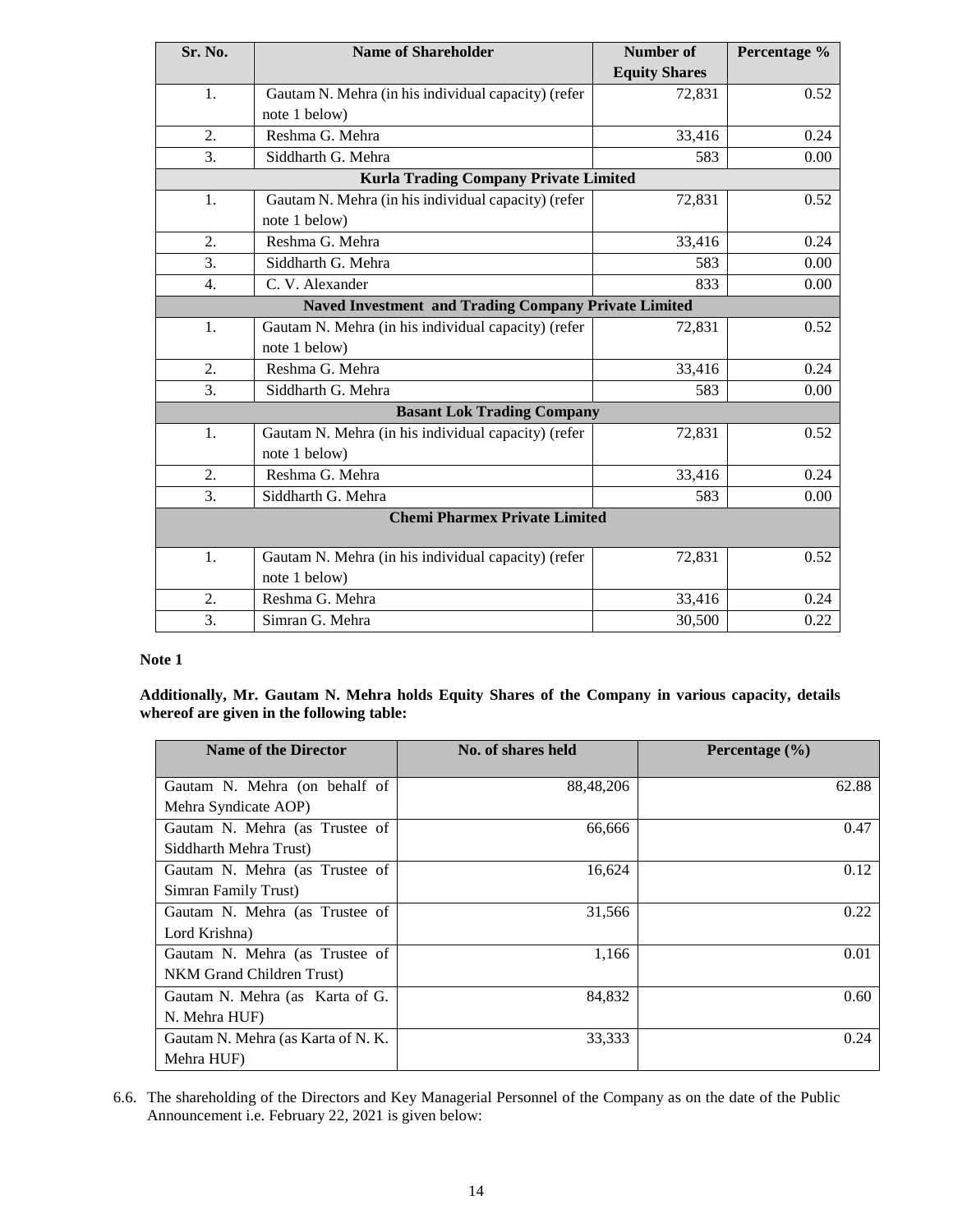| Sr. No. | <b>Name of Shareholder</b> | <b>Designation</b>          | No. of             | Percentage    |
|---------|----------------------------|-----------------------------|--------------------|---------------|
|         |                            |                             | <b>Equity</b>      | $\frac{0}{0}$ |
|         |                            |                             | <b>Shares held</b> |               |
| 1.      | Gautam N. Mehra**          | <b>Managing Director</b>    | 72,831             | 0.52          |
|         | (in Individual capacity)   |                             |                    |               |
| 2.      | Siddharth G. Mehra         | Whole time Director         |                    |               |
|         |                            |                             | 583                | 0.00          |
| 3.      | Suhas M. Dixit             | Whole time Director and CFO | 20                 | 0.00          |
| 4.      | Hariharan Sunder           | <b>Independent Director</b> |                    |               |
| 5.      | Meghana C. Dalal           | <b>Independent Director</b> |                    |               |
| 6.      | Ravindra Pisharody         | <b>Independent Director</b> | -                  |               |
| 7.      | Uday Rege                  | <b>Company Secretary</b>    | 100                | 0.00          |

**\*\*** Additionally, holds equity shares of the Company in various capacity, details whereof are given in table disclosed under Note 1 of paragraph 6.5 of this Draft Letter Offer.

- 6.7. In terms of the Buyback Regulations, under the Tender Offer, the Promoter and Persons in Control have the option to participate in the Buyback. In this regard, some of the Promoter and Persons in Control vide their letters dated February 19, 2021 have expressed their intention to tender Equity Shares in the Buy-back and offer upto an aggregate maximum number of 88,79,772 Equity Shares or such lower number of Equity Shares in accordance with the provisions of the Buyback Regulations / terms of Buyback. Their maximum participation in the Buyback has been detailed in paragraph 9.2, 9.3 and 9.4 of this DLOF.
- 6.8. The pre-Buyback shareholding of Promoter and Persons in Control of the Company is 71.75 % of the total number of outstanding Equity Shares of the Company and assuming that the response to the Buyback is 100% (full acceptance) from all the Eligible Sellers in proportion of their respective Buyback Entitlement, post-Buyback shareholding of Promoter and Persons in Control of the Company will be [●]% of the total number of outstanding Equity Shares of the Company. For details with respect to aggregate shareholding of Promoter and Persons in Control post-Buyback please refer paragraph 13.6 of this DLOF.
- 6.9. The Company confirms that on completion of the Buyback, the shareholding of the Equity Shareholders other than Promoter and Persons in Control shall not fall below the minimum level required as per the Regulation 38 of the LODR Regulations.

## **7. AUTHORITY FOR THE BUYBACK**

- 7.1. The Buyback is being undertaken by the Company in accordance with the provisions of Article 8A of Articles of Association of the Company and Section 68, 69 and 70 and all other applicable provisions of the Companies Act, 2013, Share Capital Rules and Management Rules to the extent applicable and other applicable rules made under Companies Act, 2013, provisions of LODR Regulations and in compliance with the Buyback Regulations and subject to such other approvals, permissions and sanctions as may be necessary and subject to such conditions and modifications, if any, as may be prescribed or imposed by the appropriate authorities while granting such approvals, permissions and sanctions, which may be agreed by the Board or any committee authorised by the Board in this regards.
- 7.2. The Buyback has been duly authorized by a resolution passed by the Board of Directors at their meeting held on February 19. 2021. Since the Buyback Size is less than 10% (ten percent) of the paid-up equity share capital and free reserves (including securities premium account) of the Company under the board of directors' approval route, as provided under the proviso to Section 68(2)(b) of the Act, the approval of the Equity Shareholders of the Company is not required.

# **8. NECESSITY OF THE BUYBACK**

8.1. The Board at its meeting held on February 19, 2021, considered all relevant factors, including the strategic and operational cash requirements in the medium term, present debt to equity ratio of the Company, the increase in accumulated free reserves and considered it appropriate to allocate a sum not exceeding to Rs. 35,14,00,000/- (Rupees Thirty Five Crore Fourteen Lakh Only) not (excluding buyback tax and Transaction Costs) for distributing to the Shareholders holding Equity Shares on the Record Date, through the Buyback. In line with the above and with an objective of enhancing the shareholders returns, the Board decided to recommend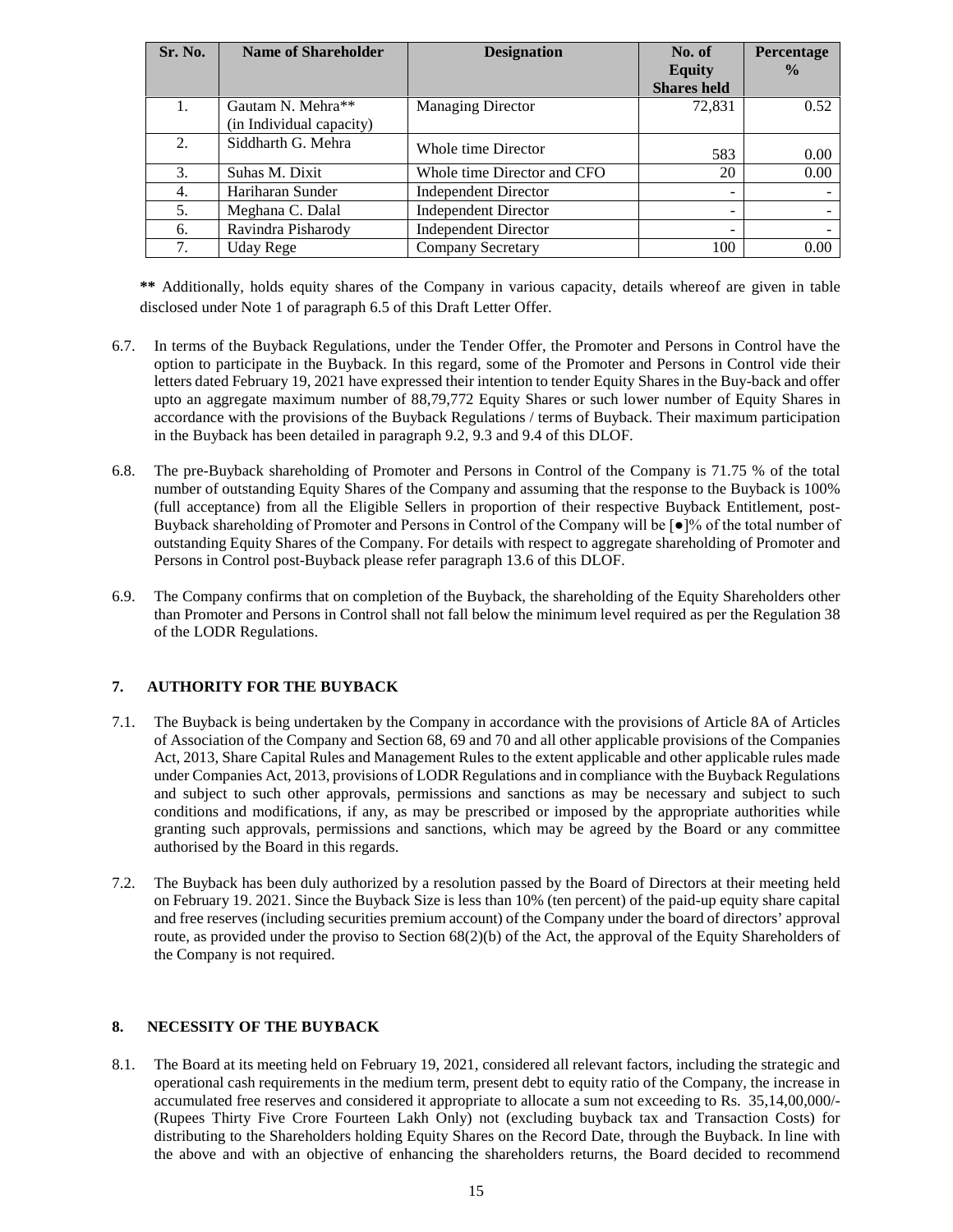Buyback at a price of Rs. 1400/- (Rupees One Thousand Four Hundred Only) per Equity Share for an aggregate consideration of up to Rs. 35,14,00,000/- (Rupees Thirty Five Crore Fourteen Lakh Only).

- 8.2. The Buyback is being proposed by the Company to service the equity more efficiently. Additionally, the Company's management strives to increase equity shareholders value and the Buyback would result in amongst other things:
	- a) The Buyback may help in improving earnings per share, return on equity, by reduction in the equity base, thereby leading to long term increase in shareholders' value;
	- b) The Buyback gives an option to the equity shareholders, who can either (i) choose to participate and get cash in lieu of Equity Shares to be accepted under the Buyback; or (ii) choose to not participate and enjoy a resultant increase in their percentage shareholding, post the Buyback, without additional investment;
	- c) The Buyback, which is being implemented through the Tender Offer as prescribed under the Buyback Regulations, would involve allocation of higher of number of shares as per their entitlement or 15% of the number of shares to be bought back, reserved for the Small Shareholders. The Company believes that this reservation for Small Shareholders would benefit a large number of public shareholders, who would get classified as Small Shareholder.

## **9. MANAGEMENT DISCUSSION AND ANALYSIS AND THE LIKELY IMPACT OF BUYBACK ON THE COMPANY**

- 9.1. We believe that the Buyback is not likely to cause any material impact on the profitability / earnings of the Company except to the extent of reduction in the amount available for investment, which the Company could have otherwise deployed towards generating investment income. Assuming that the response to the Buyback is 100% (full acceptance) from all the Eligible Sellers in proportion of their respective Buyback Entitlement, the funds deployed by the Company towards the Buyback would be Rs. 35,14,00,000/- (Rupees Thirty Five Crore Fourteen Lakh Only).
- 9.2. In terms of the Buyback Regulations, under the tender offer, the Promoter and Persons in Control have the option to participate in the Buyback. In this regard, some of the Promoter and Persons in Control vide their letters dated February 19, 2021 have expressed their intention to tender Equity Shares in the Buyback.
- 9.3. The maximum number of Equity Shares to be tendered by the Promoter and Persons in Control who have expressed their intention to tender Equity Shares in the Buyback is as under:

| Sr. No. | Name of the Promoter and Persons in Control         | <b>Maximum Number of</b><br><b>Equity Shares which</b><br>may be tendered |
|---------|-----------------------------------------------------|---------------------------------------------------------------------------|
|         | Gautam N. Mehra (on behalf of Mehra Syndicate, AOP) | 88,48,206                                                                 |
| 2.      | Gautam N. Mehra (as Trustee of Lord Krishna)        | 31.566                                                                    |
|         | Total                                               | 88,79,772                                                                 |

9.4. Details of the date and price of the Equity Shares allotted/acquired/credited/transferred/transmitted to the Promoter and Persons in Control, which are intended to be tendered, are set-out as below:

#### **i. Gautam N. Mehra (on behalf of Mehra Syndicate AOP) :**

| Date of<br><b>Transaction</b> | <b>Nature of Transaction</b> | <b>No. of Equity</b><br><b>Shares</b> | Face<br><b>Value</b><br>( <b>Rs.</b> ) | Issue/<br><b>Acquisition</b><br>Price (Rs.) | Considerati<br>on $(Rs.)$ |
|-------------------------------|------------------------------|---------------------------------------|----------------------------------------|---------------------------------------------|---------------------------|
| 28.06.1980                    | Sub-division of Equity       | 30,000                                | 10                                     | 10.00                                       | 3,00,000.00               |
|                               | <b>Shares</b>                |                                       |                                        |                                             |                           |
| 09.06.1993                    | conversion of                | 1,84,620                              | 10                                     | 10.00                                       | 18.46.200.00              |
|                               | Preference Shares into       |                                       |                                        |                                             |                           |
|                               | <b>Equity Shares</b>         |                                       |                                        |                                             |                           |
| 21.03.1994                    | <b>Bonus</b> Issue           | 51,50,880                             | 10                                     | -                                           |                           |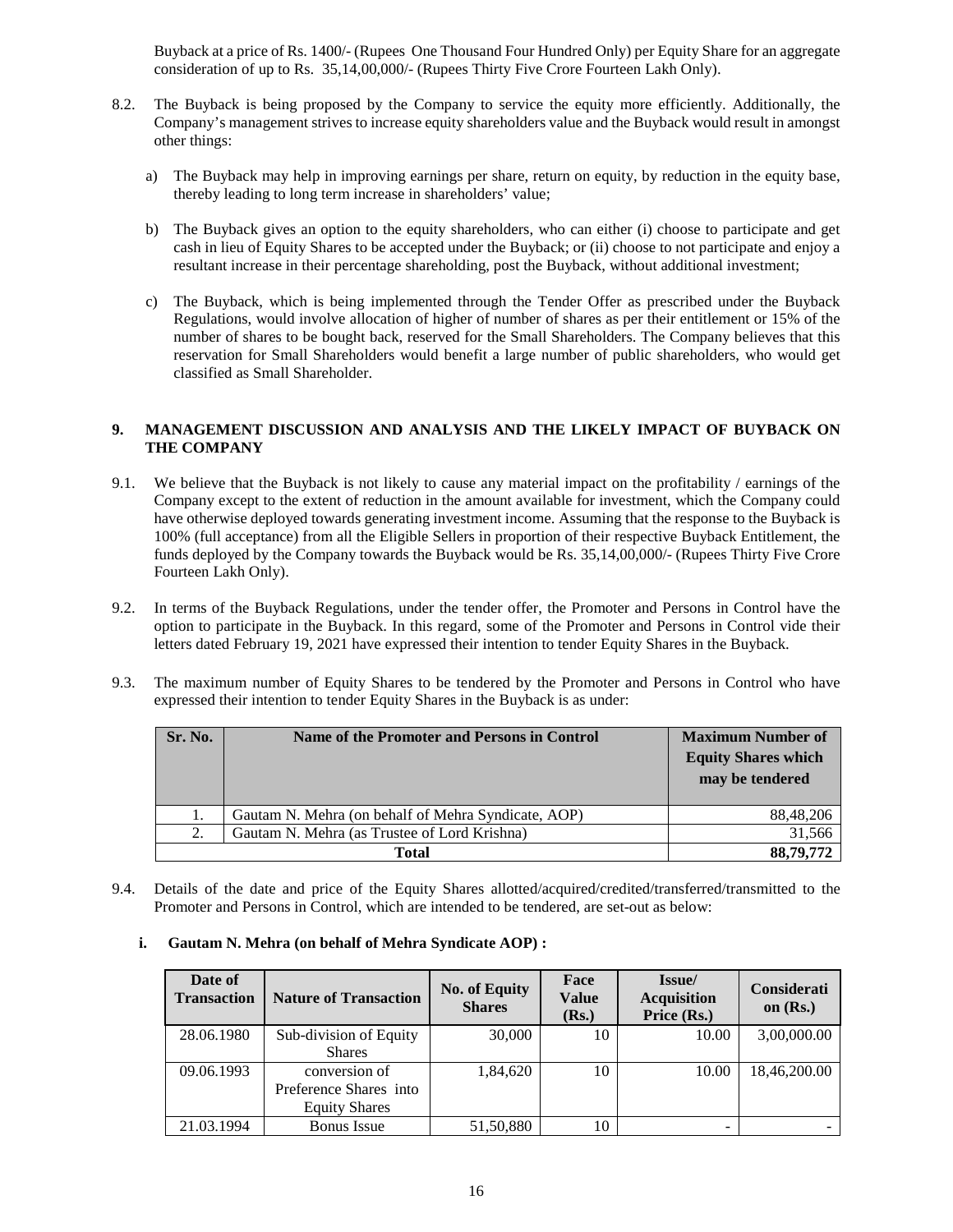|            | Conversion of Fully   | 36,250 | 10              | 10.00  | 3,62,500.00              |
|------------|-----------------------|--------|-----------------|--------|--------------------------|
|            | Convertible Debenture |        |                 |        |                          |
| 01.04.1997 | into Equity Shares    |        |                 |        |                          |
| 31.01.1995 | Purchase              | 700    | 10              | 168.65 | 1,18,055.00              |
| 31.01.1995 | Purchase              | 300    | 10              | 169.20 | 50,760.00                |
| 01.02.1995 | Purchase              | 2,000  | 10              | 171.70 | 3,43,400.00              |
| 01.02.1995 | Purchase              | 2,500  | 10              | 169.15 | 4,22,875.00              |
| 09.02.1995 | Purchase              | 2,000  | 10              | 169.20 | 3,38,400.00              |
| 09.02.1995 | Purchase              | 1,200  | 10              | 169.20 | 2,03,040.00              |
| 09.02.1995 | Purchase              | 300    | 10              | 169.20 | 50,760.00                |
| 09.02.1995 | Purchase              | 800    | 10              | 169.20 | 1,35,360.00              |
| 10.02.1995 | Purchase              | 5,000  | 10              | 169.70 | 8,48,500.00              |
| 13.02.1995 | Purchase              | 10,000 | 10              | 163.60 | 16,36,000.00             |
| 15.02.1995 | Purchase              | 500    | 10              | 156.55 | 78,275.00                |
| 15.02.1995 | Purchase              | 300    | 10              | 156.55 | 46,965.00                |
| 15.02.1995 | Purchase              | 100    | 10              | 156.55 | 15,655.00                |
| 15.02.1995 | Purchase              | 100    | 10              | 156.55 | 15,655.00                |
| 15.02.1995 | Purchase              | 500    | 10              | 156.55 |                          |
|            |                       | 500    |                 |        | 78,275.00                |
| 15.02.1995 | Purchase              |        | 10              | 156.55 | 78,275.00                |
| 16.02.1995 | Purchase              | 10,000 | 10              | 155.30 | 15,53,000.00             |
| 16.03.1995 | Purchase              | 2,900  | 10              | 176.90 | 5,13,012.00              |
| 16.03.1995 | Purchase              | 2,100  | 10              | 177.65 | 3,73,065.00              |
| 16.03.1996 | Purchase              | 300    | 10              | 61.60  | 18,480.00                |
| 18.03.1996 | Purchase              | 100    | 10              | 60.60  | 6,060.00                 |
| 19.03.1996 | Purchase              | 100    | 10              | 61.00  | 6,100.00                 |
| 19.03.1996 | Purchase              | 400    | 10              | 62.60  | 25,040.00                |
| 19.03.1996 | Purchase              | 100    | 10              | 62.60  | 6,260.00                 |
| 22.03.1996 | Purchase              | 500    | 10              | 60.60  | 30,300.00                |
| 26.03.1996 | Purchase              | 200    | 10              | 58.60  | 11,720.00                |
| 04.04.1996 | Purchase              | 100    | 10              | 60.60  | 6,060.00                 |
| 11.04.1996 | Purchase              | 1,900  | 10              | 61.63  | 1,17,097.00              |
| 15.04.1996 | Purchase              | 5,000  | 10              | 62.60  | 3,13,000.00              |
| 26.04.1996 | Purchase              | 200    | 10              | 64.65  | 12,930.00                |
| 26.04.1996 | Purchase              | 1,000  | 10              | 65.65  | 65,650.00                |
| 30.04.1996 | Purchase              | 700    | 10              | 64.30  | 45,012.00                |
| 12.05.1996 | Purchase              | 2,600  | 10              | 60.19  | 1,56,482.44              |
| 15.05.1996 | Purchase              | 4,300  | 10              | 61.87  | 2,66,055.00              |
| 15.05.1996 | Purchase              | 800    | $\overline{10}$ | 64.21  | $\overline{51}$ , 365.00 |
| 21.05.1996 | Purchase              | 4,100  | 10              | 64.13  | 2,62,924.00              |
| 27.05.1996 | Purchase              | 3,800  | 10              | 61.27  | 2,32,831.85              |
| 28.05.1996 | Purchase              | 1,400  | 10              | 61.25  | 85,745.00                |
| 04.06.1996 | Purchase              | 800    | 10              | 64.56  | 51,646.00                |
| 10.06.1996 | Purchase              | 2,500  | 10              | 61.63  | 1,54,072.00              |
| 11.06.1996 | Purchase              | 3,400  | 10              | 63.54  | 2,16,030.00              |
| 19.06.1996 | Purchase              | 1,500  | 10              | 51.08  | 76,627.11                |
| 23.06.1996 | Purchase              | 2,600  | 10              | 66.08  | 1,71,817.53              |
| 25.06.1996 | Purchase              | 2,200  | 10              | 54.26  | 1,19,366.30              |
| 02.07.1996 | Purchase              | 3,200  | 10              | 67.00  | 2,14,400.00              |
| 06.07.1996 | Purchase              | 4,000  | 10              | 64.82  | 2,59,295.11              |
| 09.07.1996 | Purchase              | 2,700  | 10              | 64.00  | 1,72,800.00              |
| 11.07.1996 | Purchase              | 1,400  | 10              | 61.71  | 86,387.00                |
| 12.07.1996 | Purchase              | 2,000  | 10              | 60.34  | 1,20,683.00              |
| 24.07.1996 | Purchase              | 1,300  | 10              | 64.00  | 83,200.00                |
| 26.07.1996 | Purchase              | 200    | 10              | 60.39  | 12,077.00                |
| 29.07.1996 | Purchase              | 700    | 10              | 59.39  | 41,570.00                |
| 30.07.1996 | Purchase              | 400    | 10              | 54.98  | 21,993.00                |
| 17.07.1996 | Purchase              | 500    | 10              | 60.50  | 30,248.00                |
| 18.07.1996 | Purchase              | 100    | 10              | 62.69  | 6,268.65                 |
| 19.07.1996 | Purchase              | 200    | 10              | 63.19  | 12,637.00                |
| 21.07.1996 | Purchase              | 3,800  | 10              | 62.10  | 2,35,976.00              |
| 22.07.1996 | Purchase              | 100    | 10              | 63.74  | 6,374.00                 |
|            |                       |        |                 |        |                          |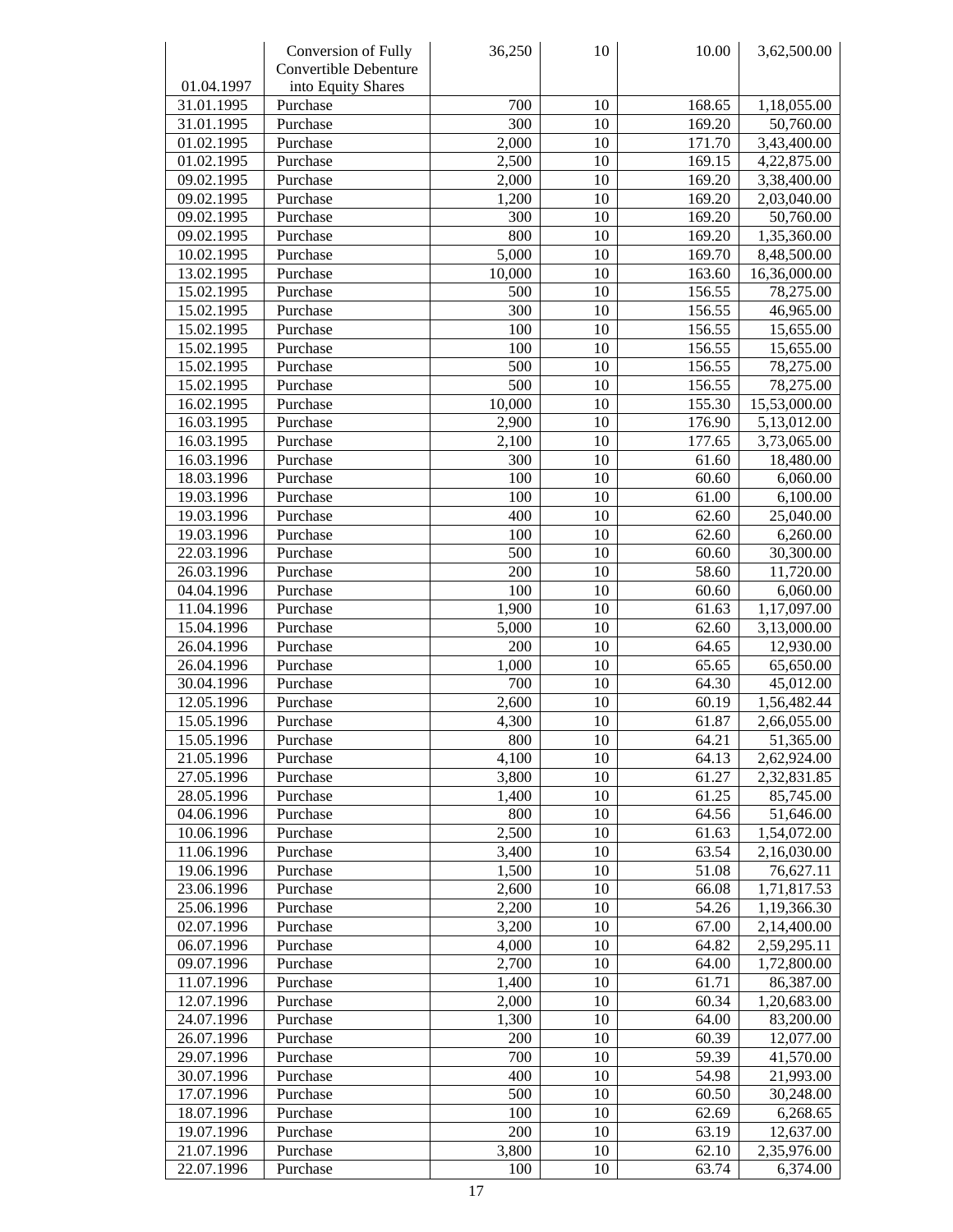| 23.07.1996 | Purchase                 | 200              | 10              | 63.34               | 12,667.00    |
|------------|--------------------------|------------------|-----------------|---------------------|--------------|
| 30.07.1996 | Purchase                 | 200              | 10              | 64.00               | 12,800.00    |
| 04.08.1996 | Purchase                 | 700              | 10              | 59.52               | 41,661.38    |
| 13.08.1996 | Purchase                 | $\overline{400}$ | 10              | 61.85               | 24,740.00    |
| 21.08.1996 | Purchase                 | 4,800            | 10              | 36.11               | 1,73,351.00  |
| 22.08.1996 | Purchase                 | 2,300            | 10              | 36.64               | 84,266.89    |
| 19.08.1996 | Purchase                 | 300              | 10              | 41.30               | 12,390.00    |
| 27.09.1996 | Purchase                 | 1,600            | 10              | 35.23               | 56,363.00    |
| 30.09.1996 | Purchase                 | 1,500            | 10              | 35.36               | 53,040.00    |
| 17.08.1996 | Purchase                 | 200              | 10              | 50.77               | 10,153.00    |
| 23.09.1996 | Purchase                 | 100              | 10              | 41.50               | 4,150.00     |
| 28.10.1996 | Purchase                 | 100              | 10              | 39.00               | 3,900.00     |
| 16.12.1996 | Purchase                 | 400              | 10              | 43.00               | 17,200.00    |
| 28.02.2007 | <b>Bonus</b> Issue       | 36,78,365        | 10              |                     |              |
| 01.02.2011 | Purchase                 | 184              | 10              | 505.31              | 92,977.04    |
| 01.02.2011 | Purchase                 | 413              | 10              | 508.49              | 2,10,006.37  |
| 02.02.2011 | Purchase                 | 54               | 10              | 509                 | 27,486.00    |
| 02.02.2011 | Purchase                 | 174              | 10              | $\overline{511.98}$ | 89,084.52    |
| 04.02.2011 | Purchase                 | 130              | 10              | 505.45              | 65,708.50    |
| 04.02.2011 | Purchase                 |                  | 10              | $\overline{505.45}$ | 21,228.90    |
| 07.02.2011 | Purchase                 | 804              | 10              | 508.49              | 4,08,825.96  |
| 07.02.2011 | Purchase                 | 494              | 10              | 509.32              | 2,51,604.08  |
| 08.02.2011 | Purchase                 | 875              | 10              | 508.35              | 4,44,806.25  |
| 08.02.2011 | Purchase                 | 635              | 10              | 508.49              | 3,22,891.15  |
| 09.02.2011 | Purchase                 | 800              | 10              | 503.77              | 4,03,016.00  |
| 09.02.2011 | Purchase                 | 1,000            | 10              | 502.96              | 5,02,960.00  |
| 25.03.2011 | Purchase                 | 1,010            | 10              | 480.13              | 4,84,931.30  |
| 28.03.2011 | Purchase                 | 841              | $10\,$          | 486.37              | 4,09,037.17  |
|            | Buyback of equity        | (30,000)         | 10              | 1605.00             | 48150000.00  |
| 23.03.2018 | shares                   |                  |                 |                     |              |
|            | <b>Buyback of equity</b> | (1,62,489)       | 10              | 1605.00             | 26,07,94,845 |
| 23.03.2018 | shares                   |                  |                 |                     | .00          |
|            | <b>Buyback of equity</b> | (155)            | $\overline{10}$ | 1605.00             | 2,48,775.00  |
| 23.03.2018 | shares                   |                  |                 |                     |              |
| 06.08.2019 | Buyback of equity        | (151)            | 10              | 1605.00             | 2,42,355.00  |
|            | shares                   |                  |                 |                     |              |
| 06.08.2019 | <b>Buyback of equity</b> | (1,62,370)       | 10              | 1605.00             | 26,06,03,850 |
|            | shares                   |                  |                 |                     |              |
|            | <b>Total</b>             | 88,48,206        |                 |                     |              |

## **ii. Gautam N. Mehra (as Trustee of Lord Krishna):**

| Date of<br><b>Transaction</b> | <b>Nature of Transaction</b>                         | No. of<br><b>Equity</b><br><b>Shares</b> | Face<br><b>Value</b><br>(Rs.) | Issue/<br><b>Acquisition</b><br>Price (Rs.) | <b>Consideration</b><br>(Rs.) |
|-------------------------------|------------------------------------------------------|------------------------------------------|-------------------------------|---------------------------------------------|-------------------------------|
| 01.04.1997                    | Conversion of Fully<br><b>Convertible Debentures</b> | 19,700                                   | 10                            | 10.00                                       | 1,97,000.00                   |
| 28.02.2007                    | <b>Bonus</b> Issue                                   | 13,133                                   | 10                            |                                             |                               |
| 23.03.2019                    | Buyback of equity<br>shares                          | (687)                                    | 10                            | 1605.00                                     | 11,02,635.00                  |
| 06.08.2019                    | Buyback of equity<br>shares                          | (580)                                    | 10                            | 1605.00                                     | 9,30,900.00                   |
|                               | <b>Total</b>                                         | 31,566                                   |                               |                                             |                               |

9.5. Assuming the response to the Buyback is 100% (full acceptance) from all the Eligible Sellers in proportion to their respective Buyback Entitlement, the aggregate shareholding of the Promoter and Persons in Control post the Buyback may increase to [●] % from 71.75% prior to Buyback. Please refer to paragraph 13.6 for further details.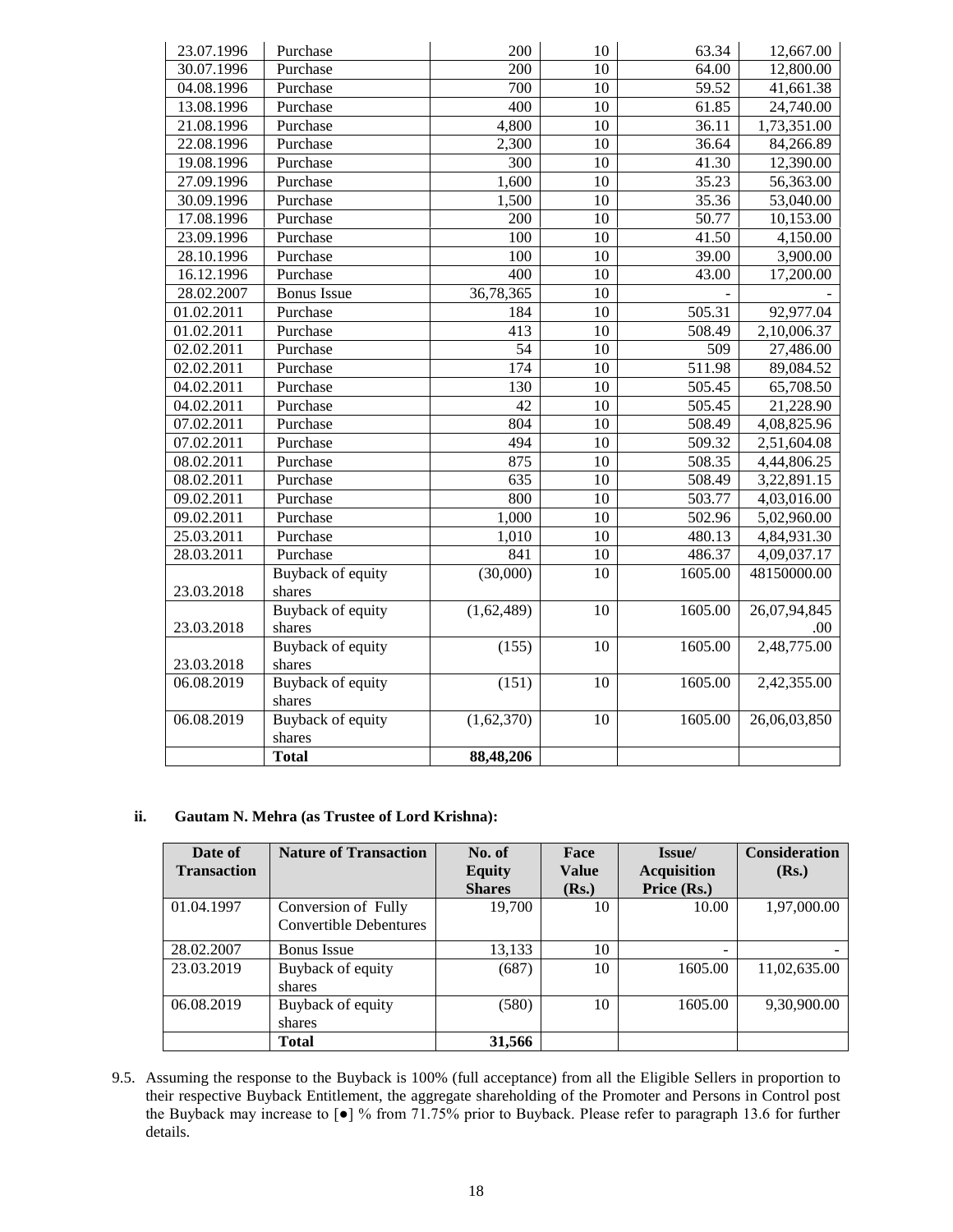- 9.6. Assuming the response to the Buyback is 100% (full acceptance) from all the Eligible Sellers in proportion to their respective Buyback Entitlement, the aggregate shareholding of the Equity Shareholders other than Promoter and Persons in Control, post the Buyback may decrease to [●] % from 28.25% prior to Buyback. Please refer to paragraph 13.6 for further details.
- 9.7. The members of promotor and promoter group are already in control over the Company and therefore such further increase or decrease in voting rights of the members of promotor and promoter group will not result in any change in control over the Company.
- 9.8. Consequent, to the Buyback and depending on the number of Equity Shares bought back from the Non-Resident Shareholders, Indian financial institutions, banks, mutual funds and other public shareholders, the shareholding of each such person shall undergo a change. Please refer to paragraph 13.6 for further details.
- 9.9. The Company confirms that as required under section 68(2)(d) of the Companies Act, the ratio of the aggregate of secured and unsecured debts owed by the Company shall not be more than twice the paid-up Equity Share capital and free reserves after the Buyback based on the latest standalone audited statement and interim financial statements of the Company;
- 9.10.We believe that the Buyback is not expected to impact growth opportunities for the Company.
- 9.11.The Company shall not issue and allot any Equity Shares or specified securities including by way of bonus, from the date resolution passed by the Board of Directors approving the proposed Buyback until the date on which the payment of consideration is made to the shareholders who have accepted the Buyback ("**Buyback Period**").
- 9.12.The Promoter and Persons in Control, and their associates be advised that they shall not deal in the Equity Shares or other specified securities of the Company either through the stock exchanges or off-market transactions (including inter-se transfer of Equity Shares among the promoters and members of promoter group) from the date of this resolution till the expiry of the Buyback Period.
- 9.13.The Company shall not raise further capital for a period of one year or six months, as may be applicable in accordance with the Buyback Regulations or any circulars or notifications issued by SEBI in connection therewith, from the expiry of the Buyback period, except in discharge of subsisting obligations;
- 9.14.The Company confirms that Buyback shall not result in delisting of the Equity Shares from the Stock Exchanges.
- 9.15. Salient financial parameters consequent to the Buyback based on the latest audited standalone financial statements for the period ended on March 31, 2020 are as under:

| <b>Parameters</b>                                                 | <b>Based on Standalone Financial</b><br><b>Statements</b> |                     |  |  |
|-------------------------------------------------------------------|-----------------------------------------------------------|---------------------|--|--|
|                                                                   | <b>Pre Buyback</b>                                        | <b>Post Buyback</b> |  |  |
| Net Worth (Rs. in Lakhs) <sup>(1)</sup>                           | 86,858.47                                                 | 83,344.47           |  |  |
| Profit After Tax (Rs. In Lakhs)                                   | 9,564.24                                                  | 9,564.24            |  |  |
| Return on Net Worth <sup>(2)</sup>                                | 11.01%                                                    | 11.48%              |  |  |
| Earnings Per Share (EPS) (Basic) (in<br>$Rs.$ ) <sup>(3)(4)</sup> | 67.55                                                     | 68.77               |  |  |
|                                                                   |                                                           |                     |  |  |
| Book Value per Equity Share (in Rs.) <sup>(5)</sup>               | 617.28                                                    | 603.07              |  |  |
| Price Earnings (PE) Multiple <sup>(6)</sup>                       | 9.04                                                      | 8.88                |  |  |
| Debt/ Equity ratio <sup>(7)</sup>                                 | 0.01                                                      | 0.01                |  |  |

- 1) Net Worth = Equity Share Capital + Other Equity
- 2) Return on Net Worth = Net Profit / (Loss) after Tax / Net worth
- 3) Earnings per Share = Net Profit / (Loss) after Tax Attributable to Equity Shareholders / Weighted number of Equity Shares outstanding
- 4) EPS post Buyback is computed after reducing 2,51,000 Equity Shares to be bought back under the Buyback from weighted average number of Equity Shares outstanding
- 5) Book value per Equity Share = Net worth / Number of Equity Shares
- 6) PE Multiple = Market Value per Equity Share as on March 31, 2020 (being last trading day of the financial year) on NSE / EPS as per latest standalone audited financial statements as on March 31, 2020
- 7) Debt-Equity Ratio = Debt / Equity (Equity Share Capital + Other Equity)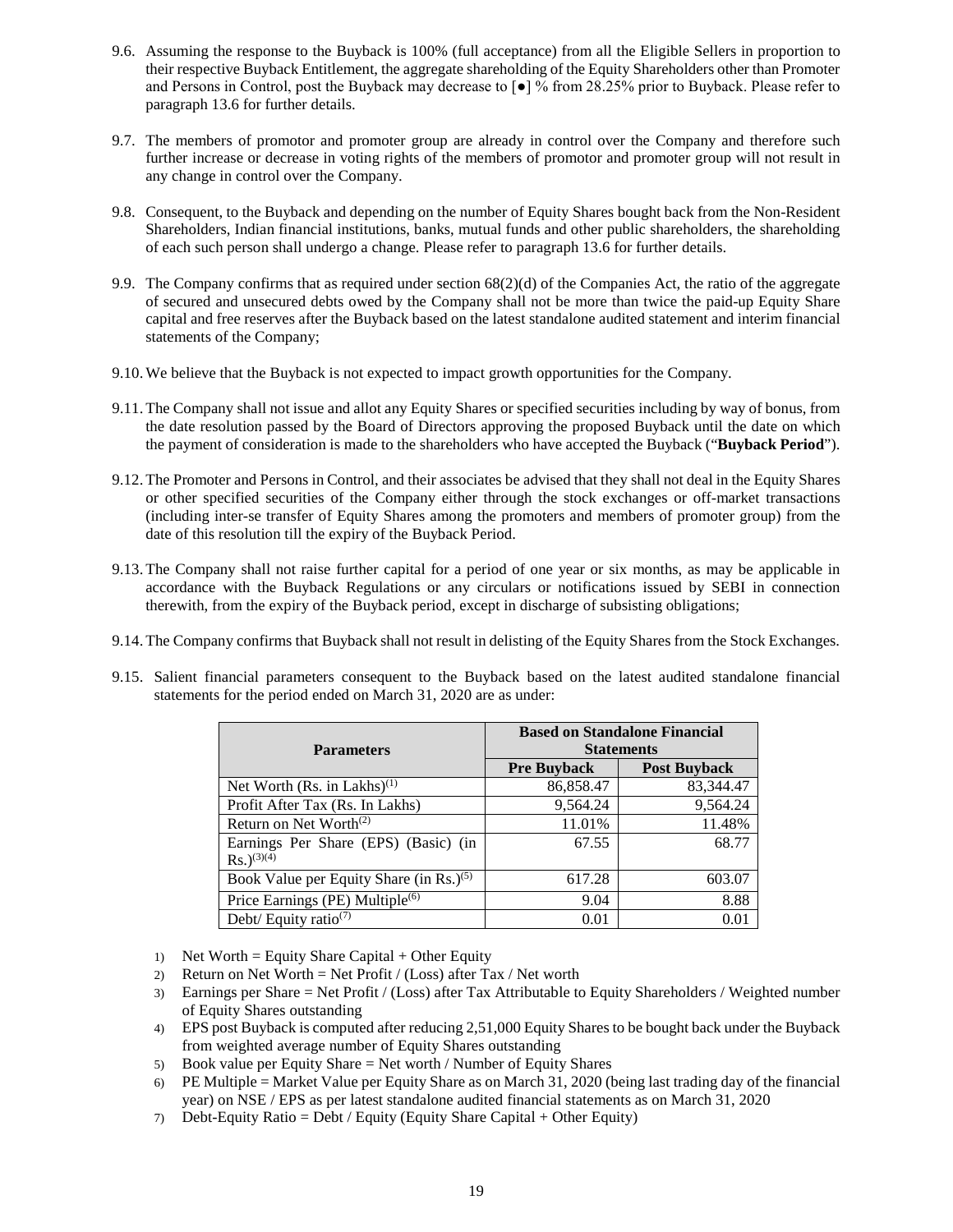## **10. BASIS OF CALCULATING THE BUYBACK PRICE**

- 10.1. The Equity Shares are proposed to be bought back at a price of Rs. 1400/- (Rupees One Thousand Four Hundred Only) per Equity Share.
- 10.2. The Buyback Price of Rs. 1400/- (Rupees One Thousand Four Hundred Only) per Equity Share has been arrived at after considering various factors including, but not limited to, the volume weighted average market price of the Equity Shares on the NSE (the Stock Exchange where the maximum volume of trading in the Equity Shares is recorded) during 3 (three) months preceding the date of the intimation of the Board Meeting i.e. February 16, 2021, the closing market price on the date of the intimation of the Board Meeting i.e. February 16, 2021 and the impact on the net worth of the Company and possible impact of Buyback on earnings and return on net worth per Equity Share.
- 10.3. The Buyback Price represents a premium of 78.97% over the volume weighted average market price of the Equity Shares on the NSE (the Stock Exchange where the maximum volume of trading in the Equity Shares is recorded) for 3 (three) months preceding the date of the intimation of the Board Meeting i.e. February 16, 2021 which was Rs.782.27. The closing market price of the Equity Shares as on the date of the intimation of the Board Meeting i.e. February 16, 2021 was Rs. 917.80 on NSE and Rs. 916.40 on BSE, respectively.
- 10.4. The Buyback Price is 2.27 times of the book value per Equity Share of the Company as on March 31, 2020 which was Rs. 617.28 per Equity Share based on latest standalone audited financial statements of the Company.
- 10.5. The earnings per Equity Share (basic) of the Company prior to the Buyback, for the period ended March 31, 2020 was Rs. 67.55 per Equity Share based on latest standalone audited financial statements of the Company. Assuming full acceptance under the Buyback, the earnings per Equity Share (basic) of the Company for the period ended March 31, 2020 will be Rs. 68.77 per Equity Share based on latest standalone audited financial statements of the Company post the Buyback.
- 10.6. The return on net worth per Equity Share prior to the Buyback, for the year ended March 31, 2020 was 11.01% per Equity Share based on latest standalone audited financial statements of the Company. Assuming full acceptance under the Buyback, the return on net worth per Equity Share for the year ended March 31, 2020 will be 11.48% per Equity Share based on latest audited standalone financial statements post the Buyback.

## **11. SOURCES OF FUNDS FOR THE BUYBACK**

- 11.1. Assuming full acceptance, the funds that would be utilized by the Company for the purpose of the Buyback would be Rs. 35,14,00,000/- (Rupees Thirty-Five Crore Fourteen Lakh Only), excluding the buyback tax and Transaction Costs.
- 11.2. The funds for the Buyback will be sourced from adequate cash and cash equivalent and internal accruals/reserves and surplus and firm financial resources of the Company. The Company does not intend to raise additional debt for the explicit purposes of the Buyback. Thus, borrowed funds will not be used for the Buyback. However, if required, the Company may borrow funds in the ordinary course of its business.
- 11.3. The Company shall transfer from its free reserves a sum equal to the nominal value of the equity shares bought back through the Buyback to the Capital Redemption Reserve Account and details of such transfer shall be disclosed in its subsequent audited standalone financial statements.

## **12. DETAILS OF THE ESCROW ACCOUNT AND THE AMOUNT TO BE DEPOSITED THEREIN**

- 12.1. In accordance with Regulation 9(xi) of the Buyback Regulations, the Company has appointed ICICI Bank Limited as the Escrow Agent for the Buyback. The Company, the Manager to the Buyback and the Escrow Agent have entered into an Escrow Agreement dated February 26, 2021, pursuant to which the Escrow Account in the name and style "Savita Oil Technologies Limited Buyback Escrow Account " bearing account number 000405126065 has been opened with the Escrow Agent at its branch office located at ICICI bank, Capital Market Division, 122/1 Mistry Bhavan, Backbay Reclamation, Churchgate, Mumbai – 400020, the Company will deposit the applicable amount in the Escrow Account, in terms of the Buyback Regulations. The Manager has been empowered to operate the Escrow Account in accordance with the Buyback Regulations.
- 12.2. The Company has adequate and firm financial resources to fulfill its obligations under the Buyback and the same has been certified vide a certificate dated February 19, 2021 by Mr. Chetan R. Sapre, Partner of G. D. Apte & Co., Chartered Accountants (Firm Registration No. 100515W), having their office at Windsor, 6th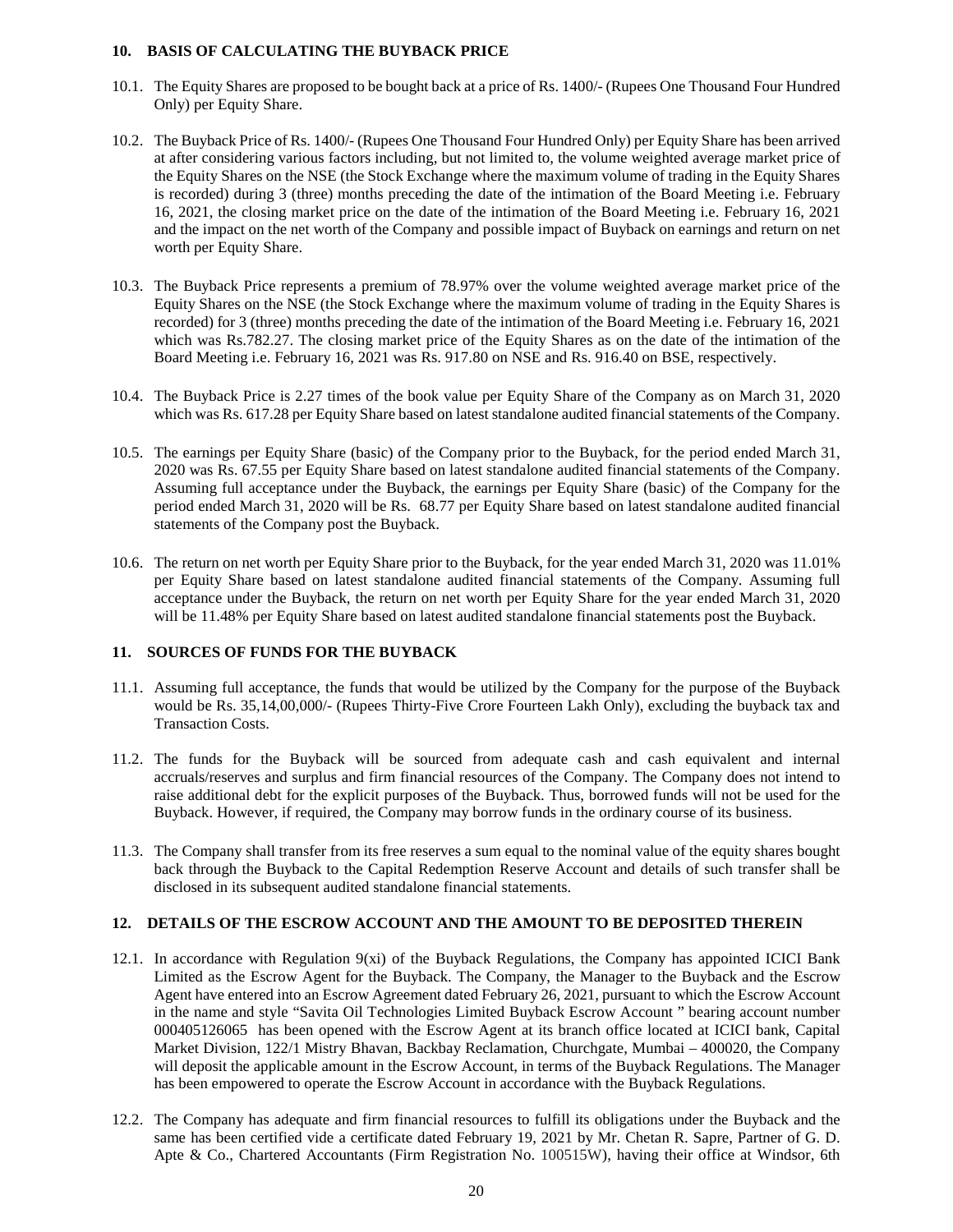Floor, Office No. 604, C.S.T. Road, Kalina, Santacruz (East), Mumbai 400098, Telephone No. +91 22 4922 0555 and Fax No. +91 22 4922 0505.

12.3. Based on the aforementioned certificate, the Manager to the Buyback confirms that it is satisfied that the firm arrangements for fulfilling the obligations under the Buyback are in place and that the Company has the ability to implement the Buyback in accordance with the Buyback Regulations.

# **13. CAPITAL STRUCTURE AND SHAREHOLDING PATTERN**

13.1. The present capital structure of the Company pre Buyback and Post Buyback is as follows:

|     |                                                |                    | (Rs. in Lakh) |
|-----|------------------------------------------------|--------------------|---------------|
| Sr. | <b>Particulars</b>                             | <b>Pre Buyback</b> | Post Buyback* |
| No. |                                                |                    |               |
| 1.  | <b>Authorized Share Capital:</b>               |                    |               |
|     | $3,00,00,000$ Equity Shares of Rs. $10/-$ each | 3000.00            | 3000.00       |
| 2.  | <b>Issued, Subscribed and Paid-up Capital:</b> |                    |               |
|     | $1,40,71,083$ Equity Shares of Rs. $10/-$ each | 1407.11            |               |
|     | $1,38,20,083*$ Equity Shares of Rs.10/- each   |                    | 1382.01       |

*\*Assuming response to the Buyback is 100% (full acceptance) from all the Eligible Sellers in proportion to their respective Buyback Entitlements.*

13.2. Except as mentioned below, Company did not implement any Buyback programme in the last three years:

| <b>Particulars</b>               | <b>Financial year 2017-18</b> | <b>Financial year 2019-20</b> |  |
|----------------------------------|-------------------------------|-------------------------------|--|
| <b>Equity Shares Bought Back</b> | 2,80,000                      | 2,51,000                      |  |
| <b>Buy Back Price</b>            | $Rs. 1605/-$                  | Rs. 1605/-                    |  |
| Buy Back Size                    | $Rs.44,94,00,000/$ -          | Rs. 40,28,55,000/-            |  |
| Method of Buyback                | Tender Offer through stock    | Tender Offer through          |  |
|                                  | exchange mechanism            | stock exchange                |  |
|                                  |                               | mechanism                     |  |
| <b>Opening Date</b>              | March 01, 2018                | July 16, 2019                 |  |
| <b>Closing Date</b>              | March 15, 2018                | July 29, 2019                 |  |

- 13.3. As on date of this Draft Letter of Offer, there are no partly paid-up Equity Shares outstanding.
- 13.4. As on date of this Draft Letter of Offer, there are no outstanding securities convertible into Equity Shares.
- 13.5. As on date of this Draft Letter of Offer, there is no amount under calls in arrears.
- 13.6. The shareholding pattern of the Company (a) pre Buyback i.e. February 22, 2021 as on date of the Public Announcement; and (b) the post Buyback is as follows:

| <b>Category of Shareholder</b>                | <b>Pre Buyback</b> |                         | Post Buyback*                      |                         |  |
|-----------------------------------------------|--------------------|-------------------------|------------------------------------|-------------------------|--|
|                                               | Number of          | % to pre                | Number of                          | % to post               |  |
|                                               | <b>Shares</b>      | <b>Buyback</b>          | <b>Shares</b>                      | <b>Buyback</b>          |  |
|                                               |                    | <b>Equity</b>           |                                    | <b>Equity</b>           |  |
|                                               |                    | <b>Share</b><br>capital |                                    | <b>Share</b>            |  |
|                                               |                    |                         |                                    | capital                 |  |
| Promoter and Persons in Control               | 1,00,96,033        | 71.75                   | $\left\lceil \bullet \right\rceil$ | [0]                     |  |
| (including)<br>Non-<br>Investors<br>Foreign   | 5,69,680           | 4.05                    |                                    |                         |  |
| Resident Indians FPIs and Foreign             |                    |                         |                                    |                         |  |
| <b>Mutual Funds</b> )                         |                    |                         |                                    |                         |  |
| Financial Institutions/Banks & Mutual         | 12,76,573          | 9.07                    | $[\bullet]$                        | $\lceil \bullet \rceil$ |  |
| Funds promoted by Banks/Institutions          |                    |                         |                                    |                         |  |
| (Public,<br>Public<br><b>Bodies</b><br>Others | 21, 28, 797        | 15.13                   |                                    |                         |  |
| Corporate, etc.)                              |                    |                         |                                    |                         |  |
| <b>Total</b>                                  | 1.40.71.083        | <b>100</b>              | l ol                               | Гoі                     |  |

*\* Assuming response to the Buyback is 100% (full acceptance) from all the Eligible Sellers in proportion to their respective Buyback Entitlements.*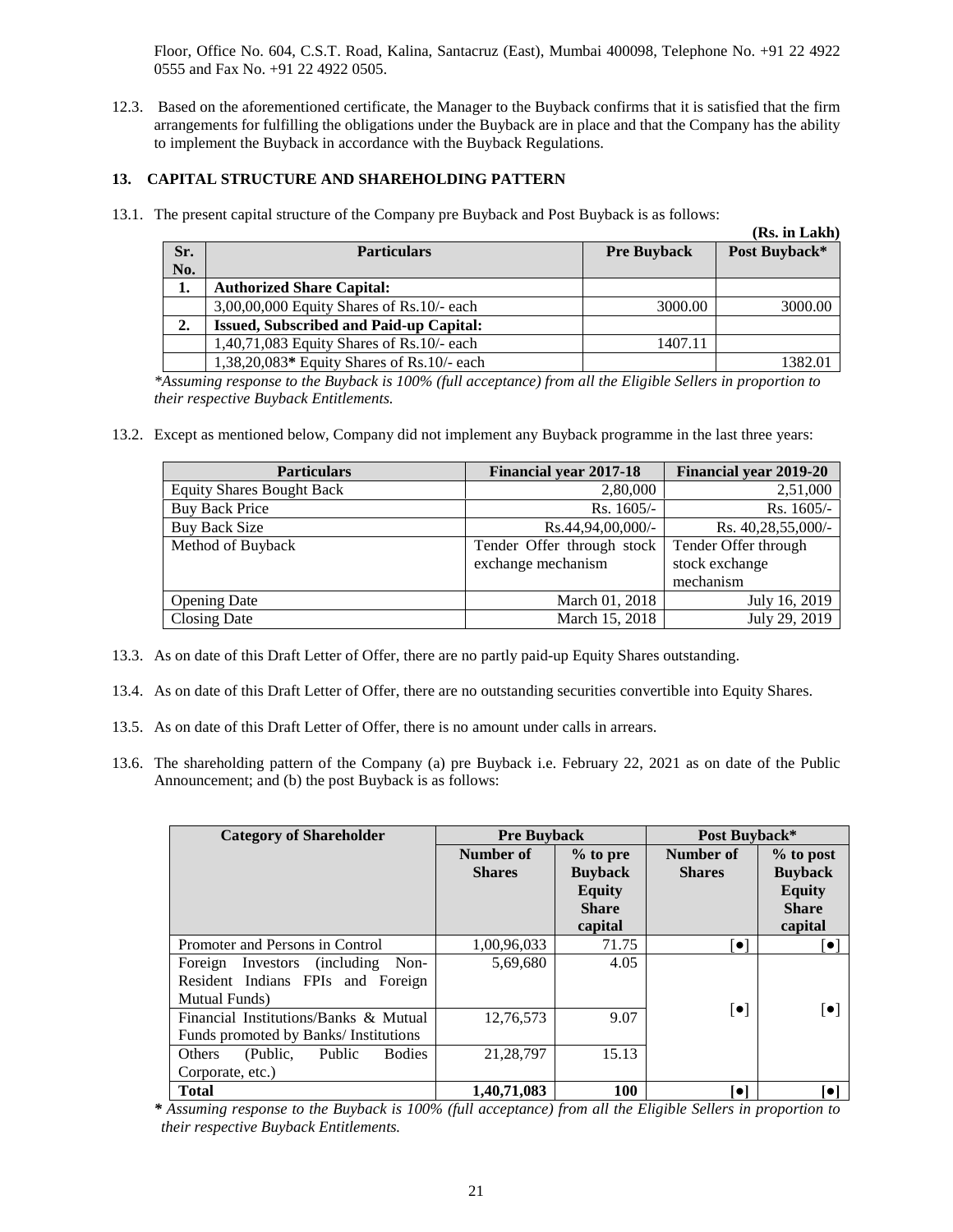- 13.7. There is no pending scheme of amalgamation or compromise or arrangement pursuant to any provisions of the Act.
- 13.8. Assuming response to the Buyback is 100% (full acceptance) from all the Eligible Sellers in proportion to their respective Buyback Entitlement, the aggregate shareholding of the Promoter and Persons in Control post the Buyback may increase to [●] % from 71.75% prior to the Buyback.
- 13.9. None of the Promoter and Persons in Control mentioned at paragraph 6.4 above have purchased or sold any Equity Shares of the Company and there has been no change in their shareholdings for last six months prior to the date of the Board Meeting i.e. February 19, 2021.
- 13.10. None of the directors of the companies forming part of promoter and promoter group mentioned at paragraph 6.5 have purchased or sold any Equity Shares of the Company and there has been no change in their shareholdings for last six months prior to the date of the Board Meeting i.e. February 19, 2021.
- 13.11. None of the Directors and Key Managerial Personnel of the Company mentioned at paragraph 6.6 above have purchased or sold any Equity Shares of the Company and there has been no change in their shareholdings for last six months prior to the date of the Board Meeting i.e. February 19, 2021.
- 13.12. None of the Promoter and Persons in Control mentioned at paragraph 6.4 above have purchased or sold any Equity Shares of the Company and there has been no change in their shareholdings during twelve months preceding the date of the Public Announcement i.e. February 22, 2021.
- 13.13. None of the directors of the companies forming part of promoter and promoter group mentioned at paragraph 6.5 have purchased or sold any Equity Shares of the Company and there has been no change in their shareholdings during twelve months preceding the date of the Public Announcement i.e. February 22, 2021.
- 13.14. None of the Directors and Key Managerial Personnel of the Company mentioned at paragraph 6.6 above have purchased or sold any Equity Shares of the Company and there has been no change in their shareholdings for last six months prior to the date of the Public Announcement i.e. February 22, 2021.

## **14. BRIEF INFORMATION ABOUT THE COMPANY**

- 14.1. The Company was incorporated under the Companies Act, 1956 as a private limited company on July 19, 1961 as Stauffer Chemicals Private Limited, a certificate of incorporation to that effect was issued by Registrar of Companies, Maharashtra. Subsequently, the name of the Company was changed to Savita Chemicals Private Limited, and a certificate of change of name was issued by the Registrar of Companies, Maharashtra on February 08, 1965. The name of the Company was further changed to Savita Chemicals Limited pursuant to conversion of Company into public limited (deemed public company) under Section 43A of the Companies Act, 1956 on November 01, 1988. Further, the name of the Company was changed to its present name, Savita Oil Technologies Limited, a fresh certificate of incorporation consequent upon change of name was issued by the Registrar of Companies, Maharashtra, Mumbai on May 19, 2009 in order to reflect its core line of business activities.
- 14.2. The registered office of the Company is situated at 66/67, Nariman Bhavan, Nariman Point, Mumbai 400 021, Maharashtra. The Equity Shares of the Company were listed initially on BSE (Company Code: 524667) with effect from 20.10.1994, NSE (Company Code: SOTL-EQ) with effect from 28.06.1995, ASE with effect from 20.10.1994 and DSE with effect from 21.10.1994. Subsequently the Equity Shares of the Company were voluntarily delisted from ASE and DSE with effect from 31.03.2005 and 22.04.2005, respectively.
- 14.3. The members of promoter and promoter group currently hold 71.75% of the total Equity Share capital of the Company. The Company has three manufacturing facilities - one is located in Turbhe, Navi Mumbai, Maharashtra and the other two in Silvassa - Union Territory of Dadra & Nagar Haveli at Kharadpada and Silli. The Company's latest plant in Silli, Silvassa is a fully automated state of the art manufacturing unit that started operations in 2013. The Company is engaged in manufacturing and marketing of petroleum specialty products including transformer oils, white oils, lubricating oils, industrial oils, greases, etc. The Company has also set up a number of windmills ranging in capacities from 350 KW to 1650 KW at different sites in the states of Maharashtra, Karnataka and Tamil Nadu for generation of energy out of wind.
- 14.4. The Company not only sells its products in the domestic market, but has been consolidating its position in overseas markets over the years. It launched its lubricating oil brand SAVSOL in the retail domestic market which has been showing growth since its launch in the year 2007. The Company has been supplying its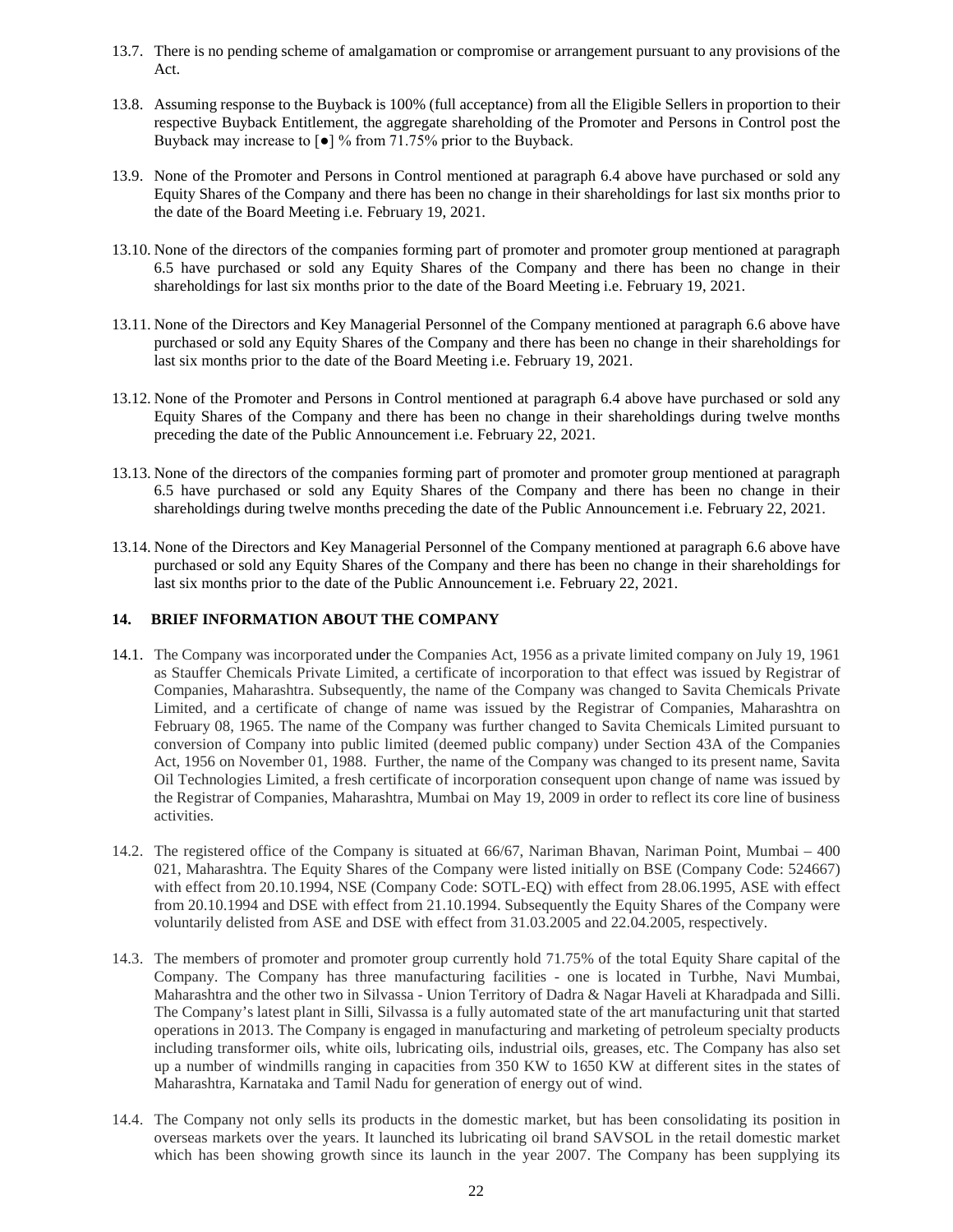Transformer Oil to most of the electricity boards and big transformer manufacturers, Lubricating Oils to most of the leading 2 wheeler OEs and White Oils to the top FMCG companies and has developed a niche for quality products over the years.

## 14.5. **Financial Performance**

- (a) As per the unaudited standalone results as on September 2020, the total revenue from operations is Rs. 74,434.12 lakhs and profit after tax of Rs. 4,832.29 lakhs.
- (b) As per the standalone audited financial statements as at financial years ended March 31, 2020, 2019 and 2018, the Company recorded total revenue from operations of Rs. 2,04,617.28 lakhs, Rs. 2,26,251.87 lakhs, Rs. 1,82,462.75 lakhs respectively and profit after tax of Rs. 9,564.24 lakhs, Rs. 11,427.01 lakhs, Rs. 12,619.59 lakhs, respectively.

For more information, please refer to paragraph 15 "Financial Information about the Company "of this Draft Letter of Offer.

| 14.6. The details of changes in the equity share capital of the Company since its incorporation are as follows: |  |  |  |  |
|-----------------------------------------------------------------------------------------------------------------|--|--|--|--|

| Sr.<br>No.     | Date of<br><b>Allotment</b> | Number of<br><b>Equity</b><br><b>Shares</b><br>issued | Face<br><b>Value</b><br>(Rs.)     | <b>Issue</b><br><b>Price</b><br>(Rs.) | <b>Nature of</b><br><b>Consideration</b>           | <b>Cumulative</b><br>number of<br><b>Equity Shares</b> | <b>Details</b>        |
|----------------|-----------------------------|-------------------------------------------------------|-----------------------------------|---------------------------------------|----------------------------------------------------|--------------------------------------------------------|-----------------------|
|                |                             |                                                       |                                   |                                       |                                                    |                                                        | Subscribers to        |
|                |                             |                                                       |                                   |                                       |                                                    |                                                        | the                   |
|                |                             |                                                       |                                   |                                       |                                                    |                                                        | Memorandum            |
| $\mathbf{1}$   | July 19, 1961               | 2#                                                    | 100                               | 100                                   | Cash                                               | $\overline{2}$                                         | of Association        |
|                |                             |                                                       |                                   |                                       |                                                    |                                                        | Further               |
| $\sqrt{2}$     | February 03, 1962           | 298#                                                  | 100                               | 100                                   | Cash                                               | 300                                                    | Allotment             |
|                |                             |                                                       |                                   |                                       |                                                    |                                                        | Further               |
| 3              | May 16,1963                 | 300#                                                  | 100                               | 100                                   | Cash                                               | 600                                                    | Allotment             |
|                | September 14,               |                                                       |                                   |                                       |                                                    |                                                        | Further               |
| $\overline{4}$ | 1963<br>December 30,        | 120#                                                  | 100                               | 100                                   | Cash                                               | 720                                                    | Allotment<br>Further  |
| $\sqrt{5}$     | 1964                        | 280#                                                  | 100                               | 100                                   | Cash                                               |                                                        |                       |
|                |                             |                                                       |                                   |                                       |                                                    | 1,000                                                  | Allotment<br>Further  |
| 6              |                             | 2,000#                                                | 100                               | 100                                   | Cash                                               | 3,000                                                  | Allotment             |
|                | May 31,1968                 |                                                       |                                   |                                       |                                                    |                                                        | Further               |
| $\tau$         | May 20,1970                 | 1,000#                                                | 100                               | 100                                   | Cash                                               | 4,000                                                  | Allotment             |
|                |                             |                                                       |                                   |                                       |                                                    |                                                        | <b>Bonus</b> in Ratio |
| $\,8\,$        | August 21,1971              | 5,000#                                                | 100                               | Nil                                   | Other than cash                                    | 9,000                                                  | 5:4                   |
|                |                             |                                                       |                                   |                                       |                                                    |                                                        | Further               |
| $\mathbf{9}$   | August 21,1971              | 1,000#                                                | 100                               | 100                                   | Cash                                               | 10,000                                                 | Allotment             |
|                |                             |                                                       |                                   |                                       |                                                    |                                                        | <b>Bonus</b> in Ratio |
| 10             | October 09,1978             | 10,000#                                               | 100                               | Nil                                   | Other than cash                                    | 20,000                                                 | 1:1                   |
|                |                             |                                                       |                                   |                                       |                                                    |                                                        | Further               |
| 11             | March 28, 1980              | 3,000                                                 | 100                               | 200                                   | Cash                                               | 23,000                                                 | Allotment             |
|                |                             |                                                       |                                   |                                       |                                                    |                                                        | Issued on             |
|                |                             |                                                       |                                   |                                       |                                                    |                                                        | amalgamation          |
|                |                             |                                                       |                                   |                                       |                                                    |                                                        | of Mehra              |
|                |                             |                                                       |                                   |                                       |                                                    |                                                        | Trading and           |
|                |                             |                                                       |                                   |                                       |                                                    |                                                        | Investment            |
|                |                             |                                                       |                                   |                                       |                                                    |                                                        | Company Pvt.          |
| 12             | July 01,1985                | 250                                                   | 100                               | 100                                   | Other than cash                                    | 23,250                                                 | Ltd.                  |
|                |                             |                                                       |                                   |                                       | Subdivision of Equity Shares of Rs.100/- each into |                                                        |                       |
| 13             | June 07,1993                |                                                       | 10 Equity Shares of Rs. 10/- each |                                       | 2,32,500                                           |                                                        |                       |
|                |                             |                                                       |                                   |                                       |                                                    |                                                        | <b>Bonus</b> in Ratio |
| 14             | March 21,1994               | 55,80,000                                             | 10                                | Nil                                   | Other than cash                                    | 58,12,500                                              | 24:1                  |
|                |                             |                                                       |                                   |                                       |                                                    |                                                        | Further               |
| 15             | April 30,1994               | 62,500                                                | 10                                | 10                                    | Cash                                               | 58,75,000                                              | Allotment             |
| 16             | October 07, 1994            | 23,12,100                                             | 10                                | 110                                   | Cash                                               | 81,87,100                                              | <b>Public Issue</b>   |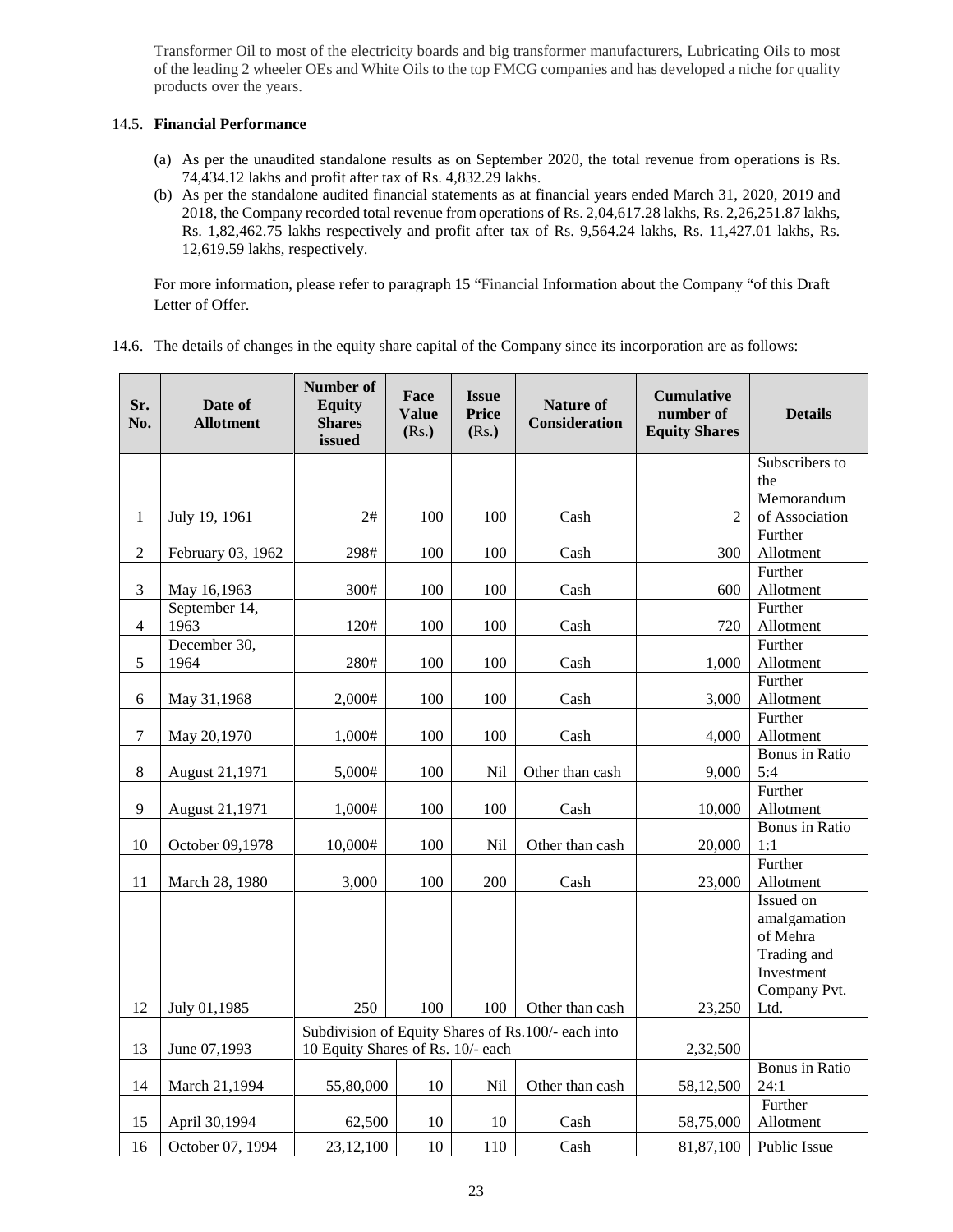|    |                   |            |    |           |                 |             | Conversion of        |
|----|-------------------|------------|----|-----------|-----------------|-------------|----------------------|
|    |                   |            |    |           |                 |             | debentures into      |
| 17 | February 16, 1998 | 5,81,250   | 10 | Nil       | Other than cash | 87,68,350   | <b>Equity Shares</b> |
|    |                   |            |    |           |                 |             | Forfeiture of        |
| 18 | March 30,1998     | (7,100)    | 10 | <b>NA</b> | <b>NA</b>       | 87,61,250   | $Shares*$            |
|    |                   |            |    |           |                 |             | Bonus in Ratio       |
| 19 | January 22, 2007  | 58,40,833  | 10 | Nil       | Other than cash | 1,46,02,083 | 2:3                  |
|    |                   |            |    |           |                 |             | Buyback of           |
| 20 | March 26, 2018    | (2,80,000) | 10 | Ξ.        |                 | 1,43,22,083 | equity shares        |
|    |                   |            |    |           |                 |             | Buyback of           |
| 21 | August 08, 2019   | (2,51,000) | 10 | -         |                 | 1,43,22,083 | equity shares        |

*#These equity shares were given Preferential Rights and called Preference Shares from 28.03.1980 to 06.06.1993. On 07.06.1993 Preferential Rights were withdrawn and the shares changed to Equity Shares \*The partly paid-up shares of the Company were forfeited vide Board resolution dated March 30th, 1998*

14.7. The Details of the Board of Directors of the Company as on date of Public Announcement i.e. February 22, 2021 are as follows:

| Sr.            | Name, DIN, Age and          | <b>Designation</b> | <b>Qualifications</b>         | *Date of     | <b>Other Directorships</b>          |
|----------------|-----------------------------|--------------------|-------------------------------|--------------|-------------------------------------|
| No.            | Occupation of the           |                    |                               | Appointment/ |                                     |
|                | <b>Director</b>             |                    |                               | Reappointmen |                                     |
|                |                             |                    |                               |              |                                     |
| $\mathbf{1}$   | Gautam N. Mehra             | Managing           | Bachelor of                   | 25.03.1997   | 1. Savita Petro Additives           |
|                | DIN: 00296615               | Director           | Science in                    |              | Limited                             |
|                | Age: 59 years               |                    | Engineering,                  |              | 2. Savita Polymers Limited          |
|                | <b>Occupation: Business</b> |                    | Masters of<br><b>Business</b> |              | 3. Savita Finance                   |
|                |                             |                    |                               |              | Corporation Limited                 |
|                |                             |                    | Administration                |              | 4. Chemi Pharmex Private<br>Limited |
|                |                             |                    |                               |              | 5. Basant Lok Trading               |
|                |                             |                    |                               |              | Company (A Private                  |
|                |                             |                    |                               |              | Company)                            |
|                |                             |                    |                               |              | 6. Kurla Trading Co Private         |
|                |                             |                    |                               |              | Limited                             |
|                |                             |                    |                               |              | 7. Mansukhmal Investments           |
|                |                             |                    |                               |              | Private Limited                     |
|                |                             |                    |                               |              | 8. Naved Investment and             |
|                |                             |                    |                               |              | Trading Co Pvt. Ltd.                |
|                |                             |                    |                               |              | 9. Khatri Investments               |
|                |                             |                    |                               |              | Private Limited                     |
|                |                             |                    |                               |              | 10. Manufacturers of                |
|                |                             |                    |                               |              | <b>Petroleum Specialties</b>        |
|                |                             |                    |                               |              | Association                         |
| $\overline{2}$ | Siddharth G. Mehra          | Whole-time         | Master of                     | 01.07.2017   | 1. Savita Finance                   |
|                | DIN: 06454215               | Director           | Science in                    |              | Corporation Limited                 |
|                | Age: 30 years               |                    | Management,                   |              | 2. Basant Lok Trading               |
|                | <b>Occupation: Business</b> |                    | Bachelor of                   |              | Company (A Private                  |
|                |                             |                    | Science in                    |              | Company)                            |
|                |                             |                    | Technical                     |              | 3. Kurla Trading Co Private         |
|                |                             |                    | Systems                       |              | Limited                             |
|                |                             |                    | Management                    |              | 4. Mansukhmal Investments           |
|                |                             |                    |                               |              | Private Limited                     |
|                |                             |                    |                               |              | 5. Naved Investment and             |
|                |                             |                    |                               |              | Trading Co Pvt. Ltd.                |
|                |                             |                    |                               |              | 6. Khatri Investments               |
|                |                             |                    |                               |              | Private Limited                     |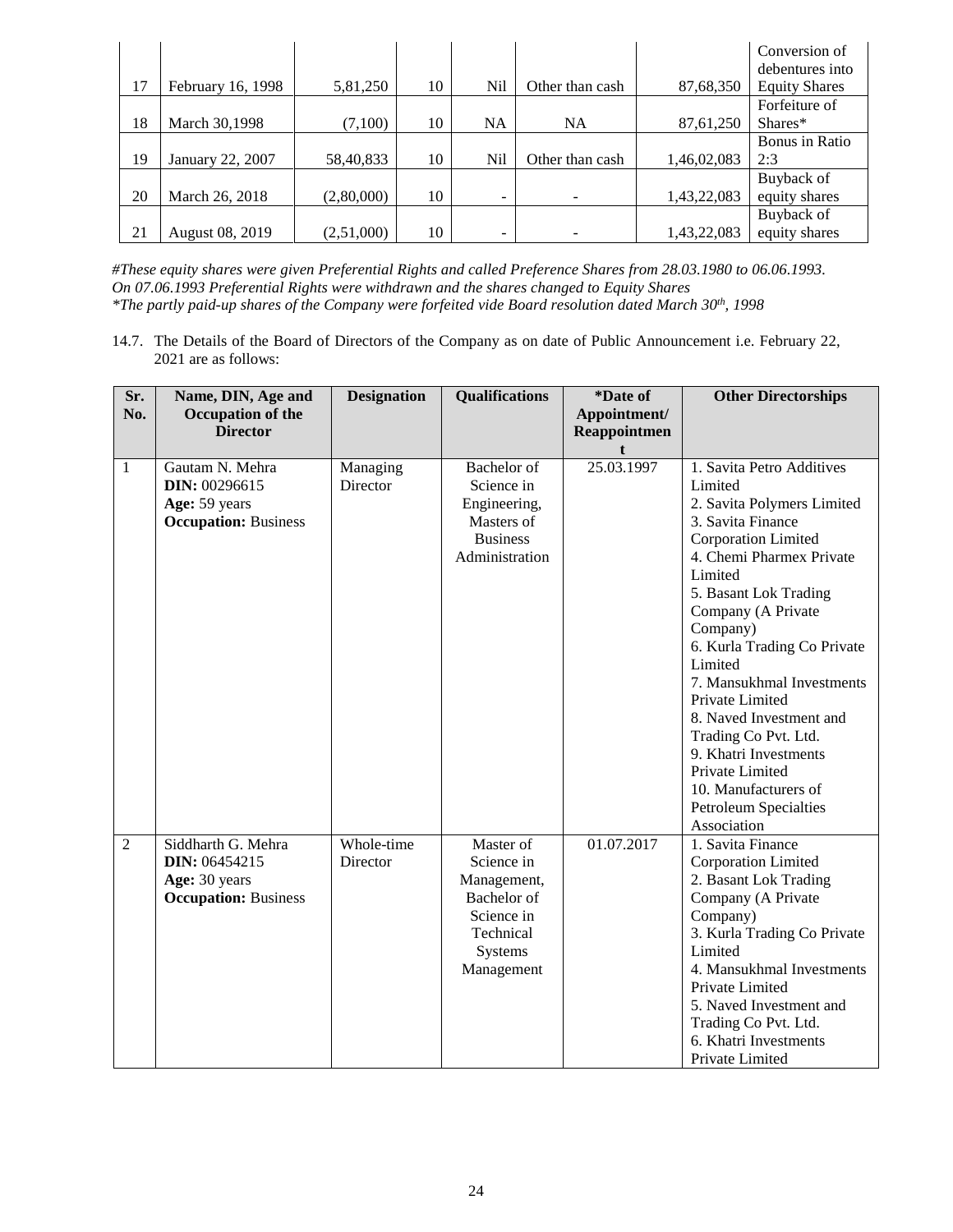| $\overline{3}$ | Suhas M. Dixit                | Whole-time      | Bachelor of  | 01.07.2017 | 1. Savita Polymers Limited   |
|----------------|-------------------------------|-----------------|--------------|------------|------------------------------|
|                | <b>DIN: 02359138</b>          | Director and    | Commerce,    |            |                              |
|                | Age: 62 years                 | <b>CFO</b>      | Chartered    |            |                              |
|                | <b>Occupation:</b> Service    |                 | Accountant.  |            |                              |
|                |                               |                 | Cost & Works |            |                              |
|                |                               |                 | Accountant   |            |                              |
| $\overline{4}$ | Meghana C. Dalal              | Independent     | Chartered    | 01.04.2019 | Chetan<br>1.<br>Dalal        |
|                | <b>DIN: 00087178</b>          | <b>Director</b> | Accountant   |            | Investigation<br>and         |
|                | Age: 60 years                 |                 |              |            | Services<br>Management       |
|                | <b>Occupation: Practicing</b> |                 |              |            | Private Limited              |
|                | <b>Chartered Accountant</b>   |                 |              |            |                              |
| 5              | Ravindra Pisharody            | Independent     | Bachelor of  | 01.01.2018 | 1. Muthoot Finance Limited   |
|                | DIN:01875848                  | Director        | Technology   |            | 2. HV Transmissions          |
|                | Age: 65 years                 |                 | (III),       |            | Limited                      |
|                | <b>Occupation: Retired</b>    |                 | Diploma in   |            | 3. Bonfiglioli Transmissions |
|                | Corporate Executive           |                 | Management   |            | Private Limited              |
|                |                               |                 | (III)        |            | 4. Ausa Medical Devices      |
|                |                               |                 |              |            | Private Limited              |
|                |                               |                 |              |            | 5. Visage Holdings $\&$      |
|                |                               |                 |              |            | Finance Pvt. Ltd.            |
| 6              | Hariharan Sunder              | Independent     | Bachelor of  | 28.01.2019 | 1. Goldplus Apparel Private  |
|                | <b>DIN:00020583</b>           | Director        | Commerce,    |            | Limited                      |
|                | Age: 61 years                 |                 | Chartered    |            |                              |
|                | <b>Occupation: Consultant</b> |                 | Accountant   |            |                              |

*\*Date indicates the original date of appointment*

14.8. The details of changes in the Board of Directors during the last 3 years preceding the date of Public Announcement are as under:

| <b>Name of the Director</b>              | Appointment/<br><b>Resignation/</b><br>Change in<br>Designation/<br>Re-appointment | <b>Effective</b><br><b>Date</b> | <b>Reasons</b>                                                                                           |
|------------------------------------------|------------------------------------------------------------------------------------|---------------------------------|----------------------------------------------------------------------------------------------------------|
| Ravindra Pisharody                       | Change in<br>designation as<br><b>Independent Director</b>                         | 29.09.2018                      | of<br>designation<br>Change<br>from<br>Additional Independent Director to<br><b>Independent Director</b> |
| Gautam N. Mehra                          | Re-appointment                                                                     | 01.10.2018                      | Re-appointed as Managing Director<br>with effect from<br>1.10.2018<br>10 <sub>o</sub><br>30.09.2023      |
| C. V. Alexander                          | Re-appointment                                                                     | 01.10.2018                      | Whole<br>Re-appointed<br>Time<br>as<br>Director with effect from 1.10.2018<br>to 30.04.2019              |
| Hariharan Sunder                         | Appointment as<br>Additional<br><b>Independent Director</b>                        | 28.01.2019                      | Appointed as Additional Independent<br>Director with effect from 28.01.2019                              |
| Sanjeev R. Pandit                        | Retirement                                                                         | 31.03.2019                      | Cessation of tenure                                                                                      |
| Ninad B. Karpe                           | Retirement                                                                         | 31.03.2019                      | Cessation of tenure                                                                                      |
| Harit A. Nagpal                          | Retirement                                                                         | 31.03.2019                      | Cessation of tenure                                                                                      |
| Meghana C. Dalal                         | Retirement                                                                         | 31.03.2019                      | Cessation of tenure                                                                                      |
| Meghana C. Dalal                         | Appointment as<br>Additional<br><b>Independent Director</b>                        | 01.04.2019                      | Appointed as Additional Independent<br>Director with effect from 01.04.2019<br>to 31.03.2024             |
| C. V. Alexander                          | Retirement                                                                         | 30.04.2019                      | Completion of term                                                                                       |
| Chandrashekhar<br>R.<br>Gupte            | Appointment as<br>Additional<br><b>Independent Director</b>                        | 29.05.2019                      | Appointed as Additional Independent<br>Director with effect from 29.05.2019                              |
| Chandrasekhar<br>$\mathbf{R}$ .<br>Gupte | Resignation                                                                        | 09.08.2019                      | Resigned from the Directorship with<br>effect from 09.08.2019<br>due<br>to<br>personal Reasons           |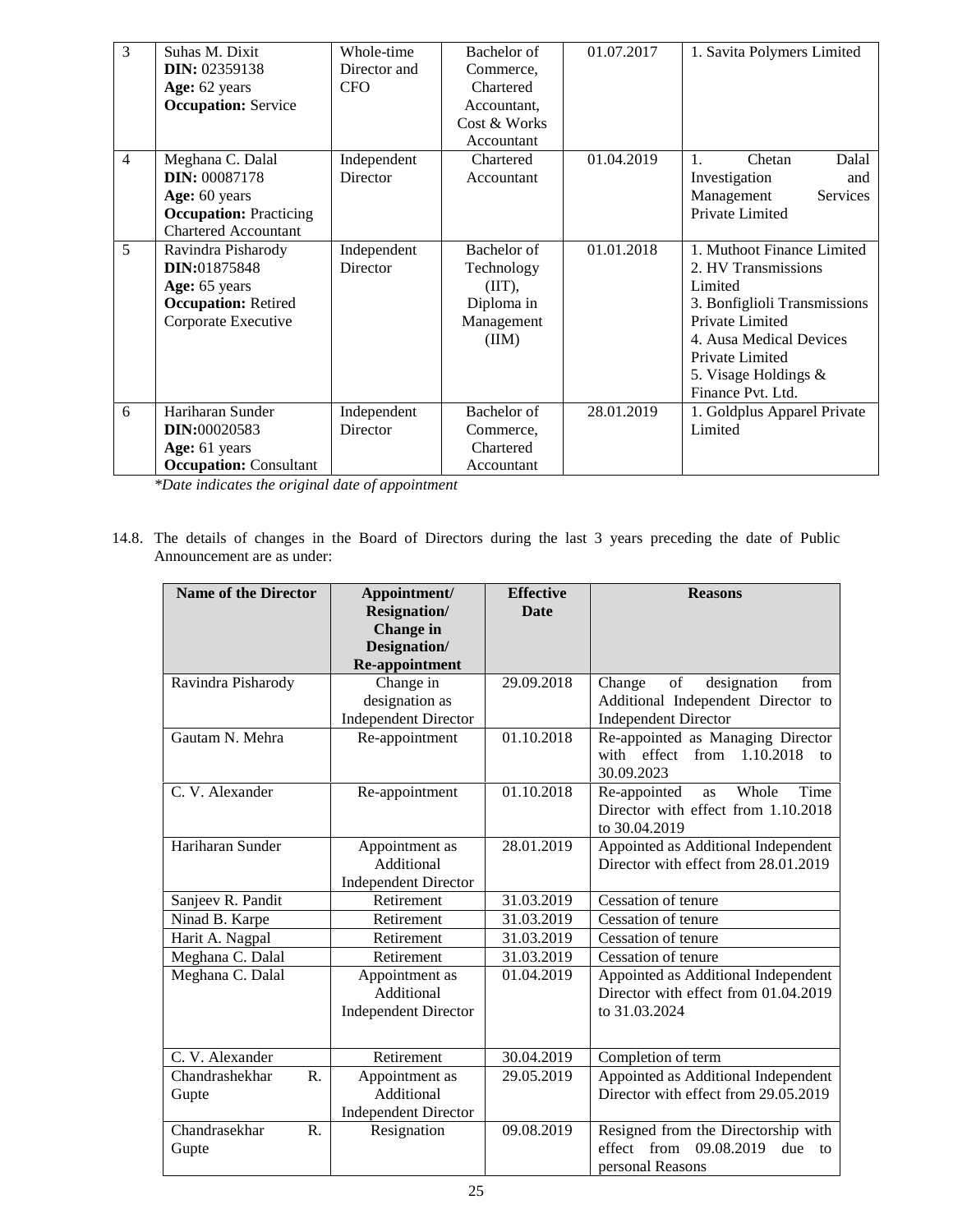| <b>Name of the Director</b> | Appointment/                | <b>Effective</b> | <b>Reasons</b>                        |
|-----------------------------|-----------------------------|------------------|---------------------------------------|
|                             | <b>Resignation</b> /        | Date             |                                       |
|                             | Change in                   |                  |                                       |
|                             | Designation/                |                  |                                       |
|                             | Re-appointment              |                  |                                       |
| Hariharan Sunder            | Change in                   | 17.09.2019       | designation<br>Change<br>of<br>from   |
|                             | designation to              |                  | Additional Independent Director to    |
|                             | <b>Independent Director</b> |                  | <b>Independent Director</b>           |
| Meghana C. Dalal            | Change in                   | 17.09.2019       | Change of designation<br>from         |
|                             | designation to              |                  | Additional Independent Director to    |
|                             | <b>Independent Director</b> |                  | <b>Independent Director</b>           |
| Simran G. Mehta             | Retirement                  | 17.09.2019       | Retired by rotation and did not offer |
|                             |                             |                  | for re-appointment                    |
| Suhas M. Dixit              | Re-appointment              | 01.10.2020       | Time<br>Re-appointed<br>Whole<br>as   |
|                             |                             |                  | Director with effect from 01.10.2020  |
|                             |                             |                  | to 30.09.2021                         |

14.9. The Buyback will not result in any benefit to Promoter and Persons in Control or any Directors of the Company except to the extent of the cash consideration received by them from the Company pursuant to their respective participation in the Buyback in their capacity as equity shareholders of the Company, and the change in their shareholding as per the response received in the Buyback, as a result of the extinguishment of Equity Shares which will lead to reduction in the equity share capital of the Company post Buyback.

## **15. FINANCIAL INFORMATION ABOUT THE COMPANY**

15.1. The salient financial information of the Company as extracted from the latest standalone audited financial Statements as at preceding three financial years being March 31, 2020, March 31, 2019 and March 31, 2018 and limited reviewed unaudited financial results for six months period ended September 30, 2020 are as under: **(Rs. in Lakhs)**

| <b>Particulars</b>                 | For the six<br>months<br>ended<br>September 30,<br>2020 | For the year<br>ended March<br>31, 2020 | For the year<br>ended March<br>31, 2019 | For the year<br>ended<br>March 31,<br>2018 |
|------------------------------------|---------------------------------------------------------|-----------------------------------------|-----------------------------------------|--------------------------------------------|
|                                    | <b>Unaudited</b>                                        | <b>Audited</b>                          | <b>Audited</b>                          | <b>Audited</b>                             |
| Revenue from operations            | 74,434.12                                               | 2,04,617.28                             | 2,26,251.87                             | 1,82,462.75                                |
| Other Income                       | 1,634.63                                                | 1,161.14                                | 1,839.86                                | 955.29                                     |
| <b>Total Income</b>                | 76,068.75                                               | 2,05,778.42                             | 2,28,091.73                             | 1,83,418.04                                |
| Total Expenses $\sqrt{(1)}$        | 68,185.83                                               | 1,89,082.29                             | 2,06,572.39                             | 1,63,846.80                                |
| <b>Finance Cost</b>                | 364.45                                                  | 1,998.83                                | 2,895.04                                | 1,375.19                                   |
| Depreciation and amortization      | 979.11                                                  | 2,222.49                                | 2,353.23                                | 2,588.27                                   |
| expense                            |                                                         |                                         |                                         |                                            |
| Profit/(Loss)<br>before            |                                                         |                                         |                                         |                                            |
| <b>Exceptional items and Taxes</b> | 6,539.36                                                | 12,474.81                               | 16,271.07                               | 15,607.78                                  |
| <b>Exceptional</b> items           |                                                         |                                         |                                         |                                            |
| Profit/(Loss) before taxes         | 6,539.36                                                | 12,474.81                               | 16,271.07                               | 15,607.78                                  |
| Provision for Tax                  |                                                         |                                         |                                         |                                            |
| (including Deferred Tax)           | 1707.07                                                 | 2,910.57                                | 4,844.06                                | 2988.19                                    |
| Profit/(Loss) after Tax            | 4,832.29                                                | 9,564.24                                | 11,427.01                               | 12,619.59                                  |
| Other Comprehensive Income         | $-13.22$                                                | $-20.94$                                | (65.81)                                 | (10.90)                                    |
| <b>Total Comprehensive Income</b>  | 4,819.07                                                | 9,543.30                                | 11,361.20                               | 12,608.69                                  |
| Paid-up Equity share capital       | 1,407.11                                                | 1,407.11                                | 1,432.21                                | 1,432.21                                   |
| Other Equity                       | 90,270.44                                               | 85,451.36                               | 83,728.27                               | 72,798.72                                  |
| Net worth                          | 91,677.55                                               | 86,858.47                               | 85,160.48                               | 74,230.93                                  |
| Total Debt $^{(2)}$                | 45.41                                                   | 131.16                                  | 383.00                                  | 599.41                                     |

(1) Total Expenses excluding finance cost and depreciation and amortization expense (2) Total Debt includes Long term and Short term borrowing of the company.

Total Debt includes Long term and Short term borrowing of the company.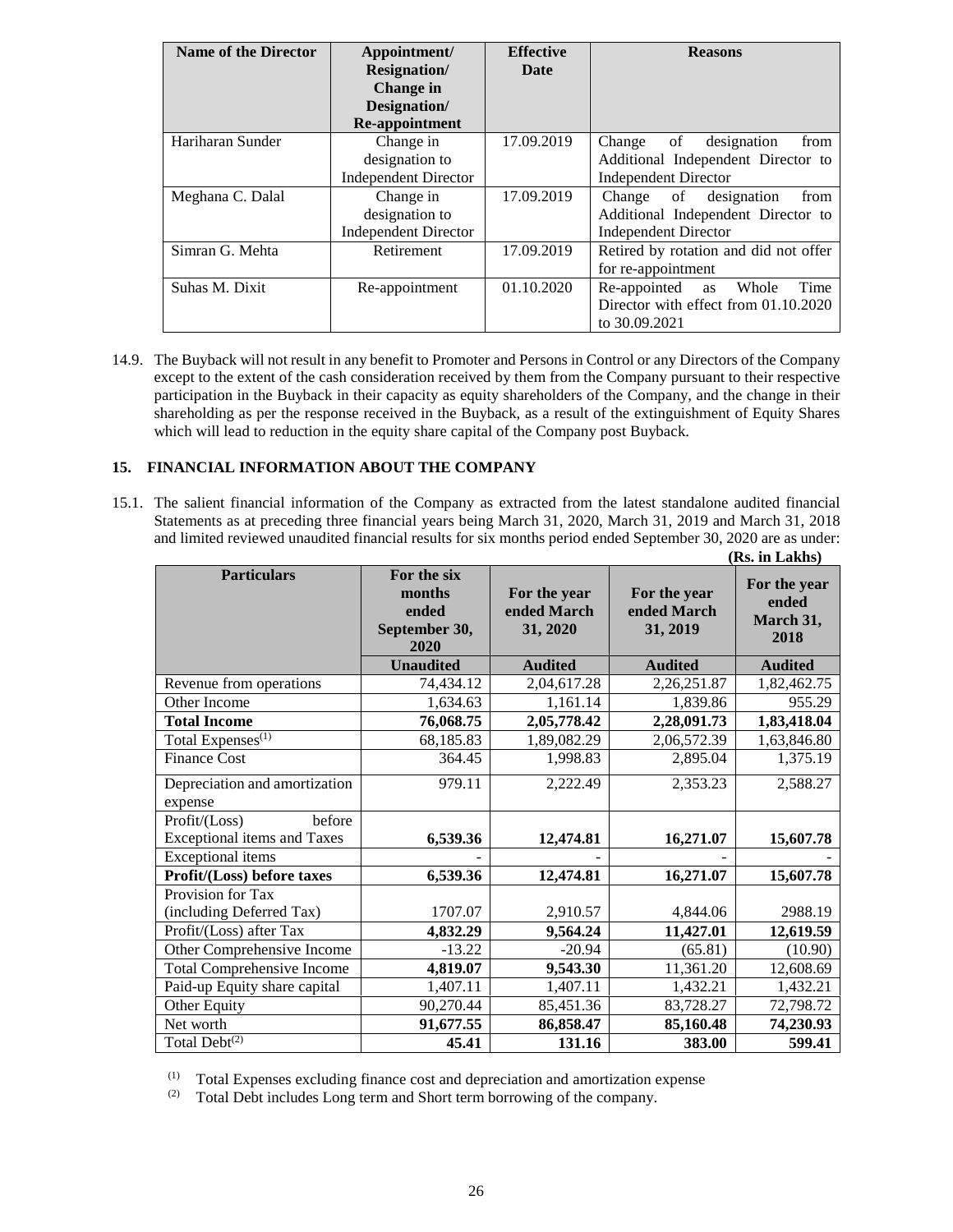| <b>Financial Ratios</b>            | For the six<br>months<br>ended<br>September 30,<br>2020 | For the year<br>ended March<br>31, 2020 | For the year<br>ended<br>March 31,<br>2019 | For the year<br>ended March<br>31, 2018 |
|------------------------------------|---------------------------------------------------------|-----------------------------------------|--------------------------------------------|-----------------------------------------|
|                                    | <b>Unaudited</b>                                        | <b>Audited</b>                          | <b>Audited</b>                             | <b>Audited</b>                          |
| Earnings Per Share (Rs.) (Basic)   | 26.73                                                   | 67.55                                   | 79.79                                      | 88.11                                   |
| Earnings Per Share (Rs.) (Diluted) | 26.73                                                   | 67.55                                   | 79.79                                      | 88.11                                   |
| Return on Net Worth (%)            | 5.27%                                                   | 11.01%                                  | 13.42%                                     | 17.00%                                  |
| Book Value Per Share (Rs.)         | 651.53                                                  | 617.28                                  | 594.61                                     | 518.30                                  |
| Debt-Equity Ratio                  | 0.01                                                    | 0.01                                    | 0.01                                       | 0.01                                    |

The key financial ratios, mentioned herein above, have been computed as under:

| Net worth               | Equity Share Capital + Other Equity                                          |
|-------------------------|------------------------------------------------------------------------------|
| Earning Per Shares      | Net Profit / (Loss) after Tax Attributable to Equity Shareholders / Weighted |
|                         | Average Number of Equity Shares outstanding                                  |
| Return on Net Worth (%) | Net Profit / (Loss) after Tax / Net worth                                    |
| <b>Book Value</b>       | Net worth / Number of Equity Shares                                          |
| Debt-Equity Ratio       | Debt / Equity (Equity Share Capital + Other Equity)                          |

15.2. The Company shall comply with the SEBI (Substantial Acquisition of Shares and Takeovers) Regulations, 2011, wherever and if applicable. The Company hereby declares that it has complied with Sections 68, 69 and 70 of the Companies Act, 2013, Share Capital Rules and Management Rules to the extent applicable and other applicable rules made under Companies Act, 2013.

# **16. STOCK MARKET DATA**

- 16.1. The Equity Shares are currently listed and traded on BSE and NSE.
- 16.2. The high, low and average market prices in preceding three financial years (April to March) and the monthly high, low and average market prices for the six completed calendar months preceding the date of publication of Public Announcement and the BSE and NSE are as follows:

## **For BSE:**

| <b>Period</b>       | High     |            |                  | Low                           |             |               | Average | <b>Total volume</b> |
|---------------------|----------|------------|------------------|-------------------------------|-------------|---------------|---------|---------------------|
|                     | High     | Date of    | <b>Number</b>    | Low                           | Date of Low | <b>Number</b> | Price   | of Equity           |
|                     | (Rs.)    | High       | of Equity        | (Rs.)                         |             | of            | (Rs.)   | <b>Shares</b>       |
|                     |          |            | <b>Shares</b>    |                               |             | <b>Equity</b> |         | traded in the       |
|                     |          |            | <b>Traded on</b> |                               |             | <b>Shares</b> |         | period (No.         |
|                     |          |            | that date        |                               |             | <b>Traded</b> |         | of Equity           |
|                     |          |            |                  |                               |             | on that       |         | Shares)             |
|                     |          |            |                  |                               |             | date          |         |                     |
|                     |          |            |                  | Preceding three years         |             |               |         |                     |
| 1 April 2019 to     | 1,515.00 | 31.05.2019 | 3,805            | 497.00                        | 23.03.2020  | 173           | 951.89  | 55,458              |
| 31 March 2020       |          |            |                  |                               |             |               |         |                     |
| 1 April 2018 to     | 1,503.00 | 10.04.2018 | 232              | 873.50                        | 11.12.2018  | 396           | 1135.49 | 1,09,163            |
| 31 March 2019       |          |            |                  |                               |             |               |         |                     |
| 1 April 2017 to     | 1,700.00 | 19.01.2018 | 7,676            | 900.05                        | 24.05.2017  | 672           | 1257.04 | 3,44,690            |
| 31 March 2018       |          |            |                  |                               |             |               |         |                     |
|                     |          |            |                  | Preceding six calendar months |             |               |         |                     |
| January, 2021       | 745.00   | 11.01.2021 | 1,752            | 655.10                        | 27.01.2021  | 66,724        | 700.14  | 91,652              |
| December, 2020      | 800.00   | 07.12.2020 | 7,400            | 695.00                        | 01.12.2020  | 2,785         | 724.13  | 43,830              |
| November,           | 784.00   | 14.11.2020 | 710              | 670.00                        | 06.11.2020  | 836           | 688.31  | 1,11,51             |
| 2020                |          |            |                  |                               |             |               |         |                     |
| October, 2020       | 834.45   | 28.10.2020 | 3,622            | 650.00                        | 13.10.2020  | 221           | 675.35  | 12,730              |
| September,          | 721.15   | 21.09.2020 | 1,018            | 653.20                        | 24.09.2020  | 114           | 687.48  | 15,552              |
| 2020                |          |            |                  |                               |             |               |         |                     |
| <b>August, 2020</b> | 785.60   | 20.08.2020 | 1,331            | 641                           | 03.08.2020  | 135           | 692.81  | 12,839              |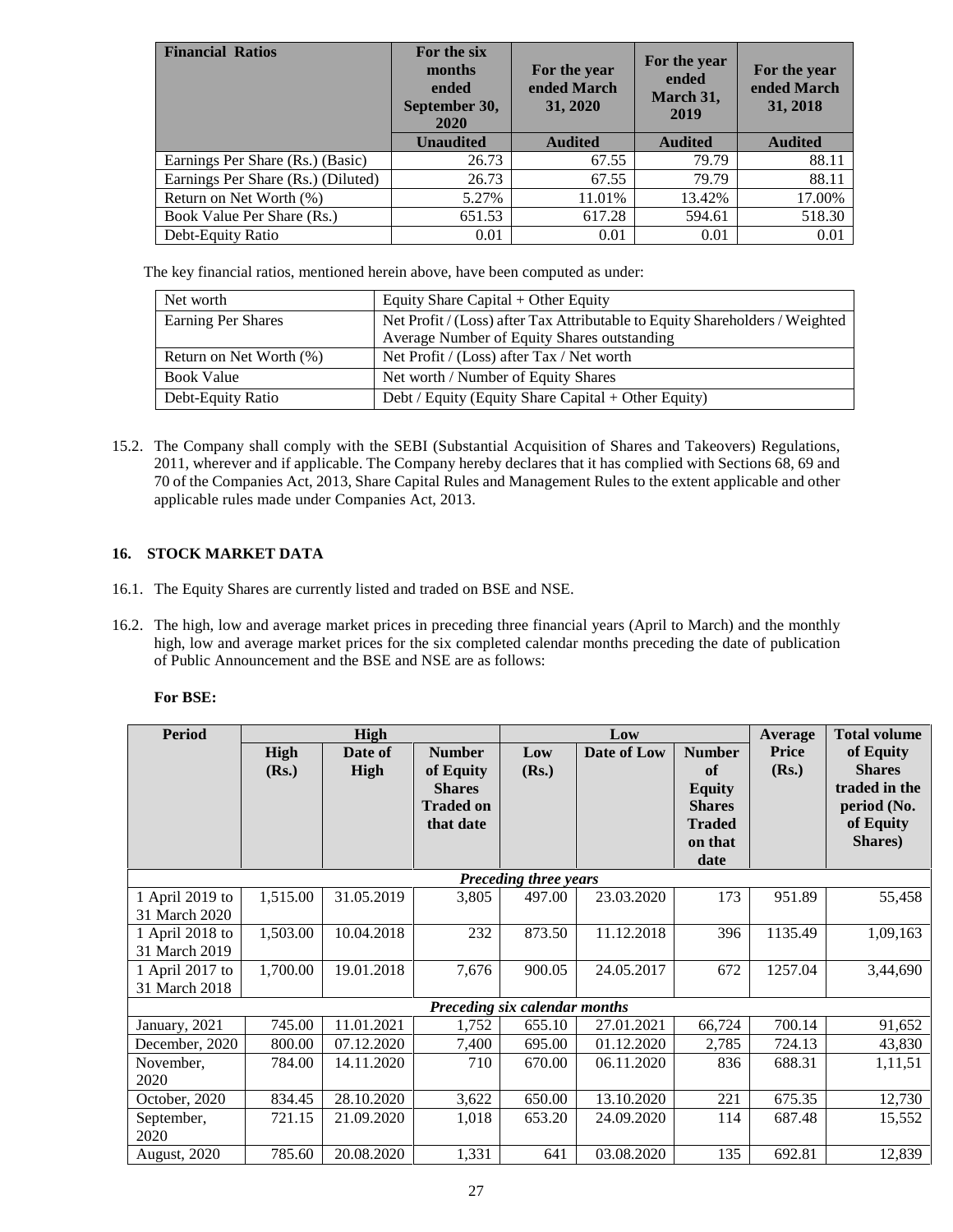*Source: www.bseindia.com*

#### *Notes:*

*(1) High of daily high prices.*

*(2) Low of daily low prices.*

*(3) Average of the daily closing price*

*(4) In case the price is same on 2 dates then the date on which the volume is higher has been considered.*

## **For NSE**

| <b>Period</b>   |          | <b>High</b> |                                                                |                               | Low        |                                                                | <b>Average</b> | <b>Total</b>                                                                         |
|-----------------|----------|-------------|----------------------------------------------------------------|-------------------------------|------------|----------------------------------------------------------------|----------------|--------------------------------------------------------------------------------------|
|                 | High     | Date of     | <b>Number</b>                                                  | Low $(Rs.)$                   | Date of    | <b>Number</b>                                                  | <b>Price</b>   | volume of                                                                            |
|                 | (Rs.)    | High        | of Equity<br><b>Shares</b><br><b>Traded</b><br>on that<br>date |                               | Low        | of Equity<br><b>Shares</b><br><b>Traded</b><br>on that<br>date | (Rs.)          | <b>Equity</b><br><b>Shares</b><br>traded in<br>the period<br>No. of<br><b>Equity</b> |
|                 |          |             |                                                                | <b>Preceding three years</b>  |            |                                                                |                | Shares)                                                                              |
| 1 April 2019 to | 1,389.00 | 31.05.2019  | 7,078                                                          | 475.00                        | 24.03.2020 | 604                                                            | 946.62         | 2,88,301                                                                             |
| 31 March 2020   |          |             |                                                                |                               |            |                                                                |                |                                                                                      |
| 1 April 2017 to | 1,739.95 | 19.01.2018  | 29,132                                                         | 903.35                        | 19.04.2017 | 2,940                                                          | 1,257.73       | 9,17,940                                                                             |
| 31 March 2018   |          |             |                                                                |                               |            |                                                                |                |                                                                                      |
| 1 April 2018 to | 1,524.95 | 10.04.2018  | 9,724                                                          | 890.00                        | 11.12.2018 | 3,380                                                          | 1,130.68       | 3,46,549                                                                             |
| 31 March 2019   |          |             |                                                                |                               |            |                                                                |                |                                                                                      |
|                 |          |             |                                                                | Preceding six calendar months |            |                                                                |                |                                                                                      |
| January, 2021   | 742.00   | 08.01.2021  | 32,338                                                         | 655.00                        | 25.01.2021 | 11,176                                                         | 699.84         | 3,34,862                                                                             |
| December, 2020  | 845.70   | 07.12.2020  | 67,034                                                         | 691.00                        | 01.12.2020 | 13,598                                                         | 723.66         | 4,06,494                                                                             |
| November,       | 790.00   | 14.11.2020  | 3,761                                                          | 664.95                        | 06.11.2020 | 1,884                                                          | 689.62         | 1,00,437                                                                             |
| 2020            |          |             |                                                                |                               |            |                                                                |                |                                                                                      |
| October, 2020   | 755.10   | 28.10.2020  | 25.600                                                         | 650.00                        | 27.10.2020 | 3,379                                                          | 674.45         | 56,167                                                                               |
| September,      | 723.75   | 01.09.2020  | 1,654                                                          | 654.95                        | 24.09.2020 | 3,500                                                          | 688.15         | 69,382                                                                               |
| 2020            |          |             |                                                                |                               |            |                                                                |                |                                                                                      |
| August, 2020    | 787.90   | 24.08.2020  | 6,468                                                          | 636.20                        | 04.08.2020 | 662                                                            | 691.24         | 96,946                                                                               |

*Source: www.nseindia.com*

#### *Notes:*

*(1) High of daily high prices.*

*(2) Low of daily low prices.*

*(3) Average of the daily closing price*

*(4) In case the price is same on 2 dates then the date on which the volume is higher has been considered.*

- 16.3. The closing market price of the Equity Shares of the Company as on February 18, 2021 i.e., the trading day before February 19, 2021 being the date of Board Meeting approving the Buyback was Rs. 1,035.40 per Equity Share on BSE and Rs. 1,035.70 per Equity Share on NSE.
- 16.4. The closing market price of the Equity Shares of the Company as on February 19, 2021 i.e., the date of Board Meeting approving the Buyback was Rs. 1,107.70 per Equity share on BSE and Rs. 1,107.50 per Equity share on NSE.
- 16.5. The closing market price of the Equity Shares of the Company as on February 22, 2021 i.e. the date immediately first trading day after February 19. 2021, being the date of Board Meeting approving the Buyback and the date of the Public Announcement, was Rs. 1,104.15 per Equity Share on BSE and Rs. 1,103.80 per Equity Share on NSE.

# **17. DETAILS OF THE STATUTORY APPROVALS**

17.1. The Buyback Offer will be subject to such necessary approvals as may be required under the provisions of Companies Act, 2013, the Buyback Regulations and / or such other applicable laws including from SEBI, BSE and/ or NSE, and the Buyback Offer from Non-Resident Shareholders, erstwhile overseas corporate bodies and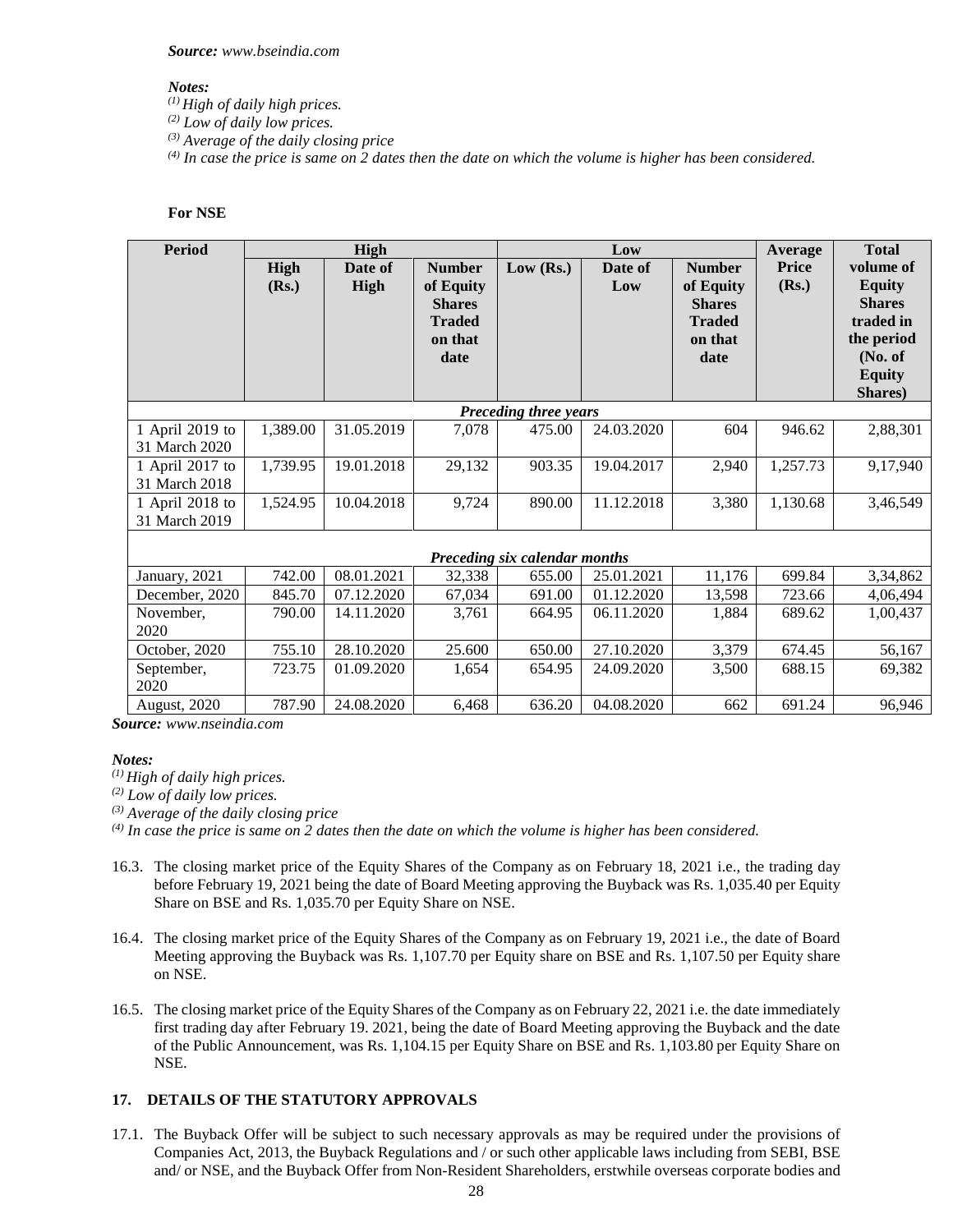other applicable categories will be subject to such approvals of the Reserve Bank of India, if any, under FEMA and/or such other applicable rules and regulations in force for the time being.

- 17.2. The Buyback from each Eligible Seller is subject to all statutory consents and approvals as may be required by such Eligible Sellers under applicable laws and regulations. The Eligible Sellers shall be solely responsible for obtaining all such statutory consents and approvals (including, without limitation the approvals from the Reserve Bank of India, if any) as may be required by them in order to sell their Equity Shares to the Company pursuant to the Buyback Offer. Eligible Sellers would be required to provide copies of all such consents and approvals obtained by them to the Registrar to the Buyback. The Buyback of Shares from Non Resident Shareholders, Overseas Corporate Bodies (OCBs) Foreign Portfolio Investors (FPIs), and members of foreign nationality, if any, etc., will be subject to approvals, if any, of the appropriate authorities, including RBI under FEMA, as applicable. It is the obligation of such Non Resident Shareholders, to obtain such approvals and submit such approvals along with the Tender Form, so as to enable them to tender Equity Shares in the Buyback and for the Company to purchase such Equity Shares, tendered. The Company will have the right to make payment in respect of the Equity Shareholders for whom no prior approval from the RBI is required and not accept Equity Shares from the Equity Shareholders in respect of whom prior approval from the RBI is required and in the event copies of such approvals are not submitted. Non-Resident Shareholders (excluding OCBs) permitted under the automatic process prescribed under applicable FEMA Regulations, read with the consolidated Foreign Direct Investment policy issued by the Government of India, are not required to obtain approvals from RBI.
- 17.3. Erstwhile OCB are required to obtain specific prior approval from RBI for tendering Equity Shares in the Buyback Offer. The Company shall not accept Equity Shares from OCB Shareholders in respect of whom such RBI approval is required and copies of such approvals are not submitted.
- 17.4. By agreeing to participate in the Buyback, the non-resident Eligible Shareholders give the Company the authority to make, sign, execute, deliver, acknowledge and perform all applications to file regulatory reporting, if required, including FC-TRS form, if necessary and undertake to provide assistance to the Company for such regulatory reporting if required by the Company.
- 17.5. As on date, there are no other statutory or regulatory approvals required to implement the Buyback Offer, other than that indicated above. If any statutory or regulatory approval becomes applicable subsequently, the Buyback Offer will be subject to such statutory or regulatory approval(s). In the event of any delay in receipt of any statutory / regulatory approvals, changes to the proposed timetable of the Buyback Offer, if any, shall be intimated to the Stock Exchanges.

## **18. REGISTRAR TO THE BUYBACK AND COLLECTION CENTER**

# 18.1. **REGISTRAR TO THE BUYBACK**

# **LINK** Intime

## **Link Intime India Private Limited**

C 101, 247 Park, L.B.S. Marg, Vikhroli (West), Mumbai 400 083, Maharashtra, India. **Tel. No.:** +91-22- 4918 6200; **Fax:** +91-22-4918 6195 **Contact person:** Mr. Sumeet Deshpande **Email:** savita.buyback2021@linkintime.co.in **Website:** www.linkintime.co.in **SEBI Registration Number:** INR000004058 **CIN:** U67190MH1999PTC118368 **Valid upto:** Permanent Registration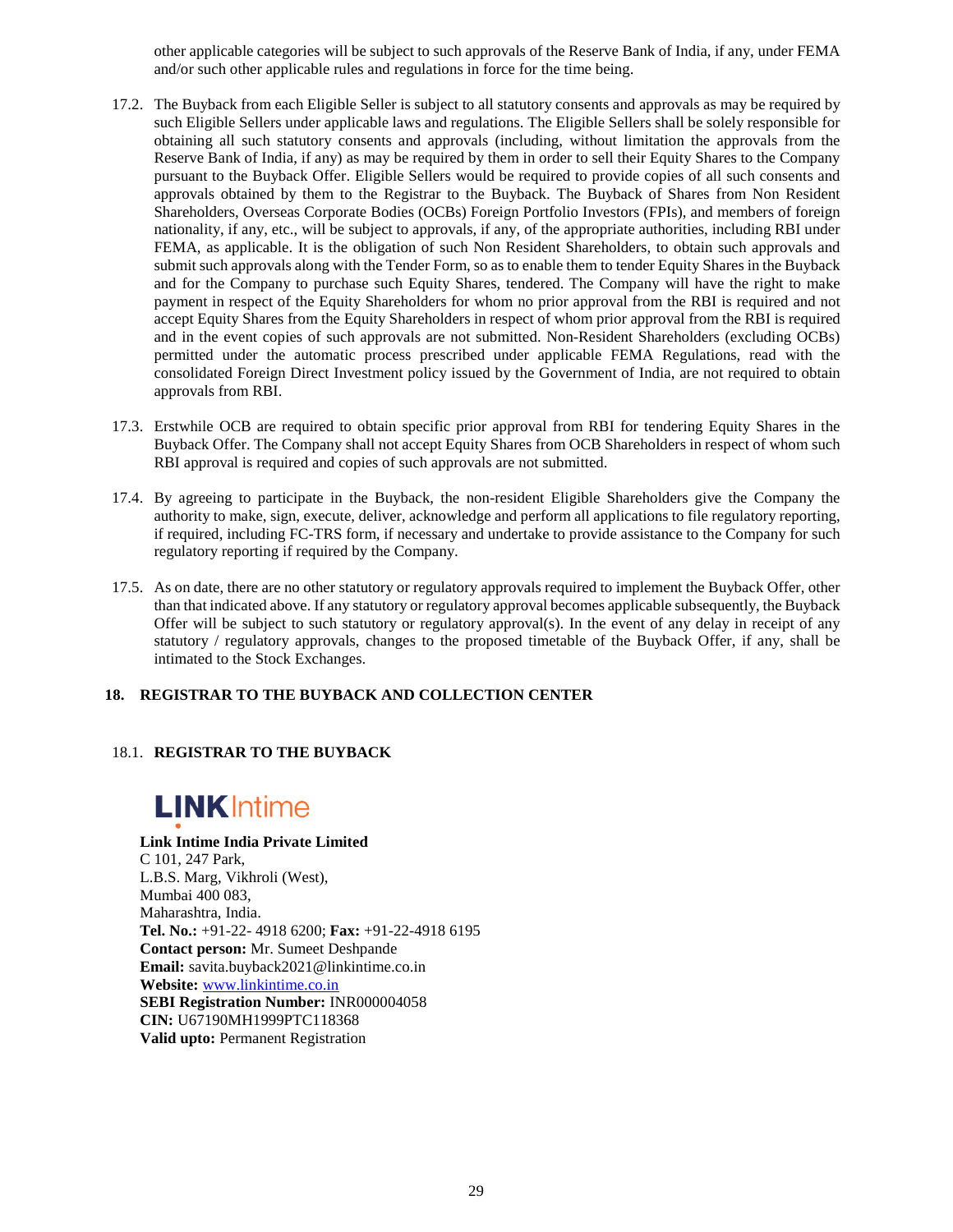## 18.2. **COLLECTION CENTRE**

Eligible Sellers are requested to submit their Tender Form(s) and requisite documents either by registered post / courier to the Registrar to the Buyback, superscripting the envelope as "**Savita Oil Technologies Limited Buyback Offer 2021**", or hand deliver the same to the Registrar to the Buyback at the address abovementioned address in paragraph 18.1 above so that the same are received not later than 2 (two) days from the Buyback Closing Date (by 5.00 PM).

## **THE TENDER FORM AND OTHER RELEVANT DOCUMENTS SHOULD NOT BE SENT TO THE COMPANY OR TO THE MANAGER TO THE BUYBACK.**

#### **19. PROCESS AND METHODOLOGY FOR THE BUYBACK**

- 19.1. The Company proposes to Buyback upto 2,51,000 (Two Lakh Fifty One Thousand) Equity Shares (representing upto about 1.78% of the total number of Equity Shares of the Company) from Eligible Sellers at a price of Rs.1400/- (Rupees One Thousand Four Hundred Only) (including premium of Rs. 1390/-) per Equity Share ("**Buyback Price**"), payable in cash for an aggregate amount of upto Rs. 35,14,00,000/- (Rupees Thirty-Five Crore Fourteen Lakh Only) ("**Buyback Size**") excluding buyback tax and transaction costs such as brokerage, securities transaction tax, goods and service tax, stamp duty, etc., ("**Transaction Costs**"). The Buyback is in accordance with the provisions of Section 68, 69, 70 and other applicable provisions, if any, of the Companies Act, 2013 and in accordance with Article 8A of the Articles of Association of the Company and subject to Regulation 4(iv)(a) and other applicable provisions contained in the Buyback Regulations and such other approvals, permissions and sanctions as may be required, from time to time from statutory authorities and/ or regulatory authorities. The Buyback Size is 4.05% of the fully paid-up equity share capital and free reserves (including securities premium account) as per the latest standalone audited finacial statements of the Company as on March 31, 2020, on a proportionate basis through the tender offer.
- 19.2. The Company expresses no opinion as to whether Eligible Sellers should participate in the Buyback and, accordingly, Eligible Sellers are advised to consult their own advisors to consider participation in the Buyback.
- 19.3. The aggregate shareholding of the Promoter and Persons in Control as on the date of the Draft Letter of Offer is 1,00,96,033 Equity Shares which represents 71.75% of the existing equity share capital of the Company. In terms of the Buyback Regulations, under the Tender offer, the Promoter and Persons in Control of the Company have an option to participate in the Buyback. In this regard, the Promoter and Persons in Control have expressed their intention vide their letters dated February 19, 2021 to participate in the Buyback and tender upto an aggregate maximum number of 88,79,772 Equity Shares.
- 19.4. Assuming response to the Buyback is 100% (full acceptance) from all the Eligible Sellers in proportion to their respective Buyback Entitlement, the aggregate shareholding of the Promoter and Persons in Control post the Buyback will be [●] number of Equity Shares representing [●]% of paid-up equity share capital of the Company, post the Buyback.

#### 19.5. **Record Date and Ratio of Buyback as per the Buyback Entitlement in each Category**:

- (i) The Board at its meeting held on February 19, 2021 announced Friday, March 05, 2021 as Record Date for the purpose of determining the Buyback Entitlement and the names of the Equity Shareholders who are eligible to participate in the Buyback.
- (ii) The Equity Shares to be bought back as a part of this Buyback are divided into two categories:
	- (a) Reserved category for Small Shareholders ("**Reserved Category**"); and
	- (b) General category for Eligible Sellers other than the Small Shareholders ("**General Category**").
- (iii) As defined in the Buyback Regulations, Small Shareholder includes a shareholder, who holds Equity Shares of the Company, as on the Record Date, whose market value, on the basis of closing price on the Recognized Stock Exchange registering the highest trading volume, as on Record Date, is not more than Rs. 2,00,000/- (Rupees Two Lakh Only). As on the Record Date, the closing price on [●], being the stock exchange registering the highest trading volume, was Rs. [ $\bullet$ ]/-. Accordingly, all Equity Shareholders holding not more than [●] Equity Shares as on the Record Date are classified as "Small Shareholders" for the purpose of the Buyback.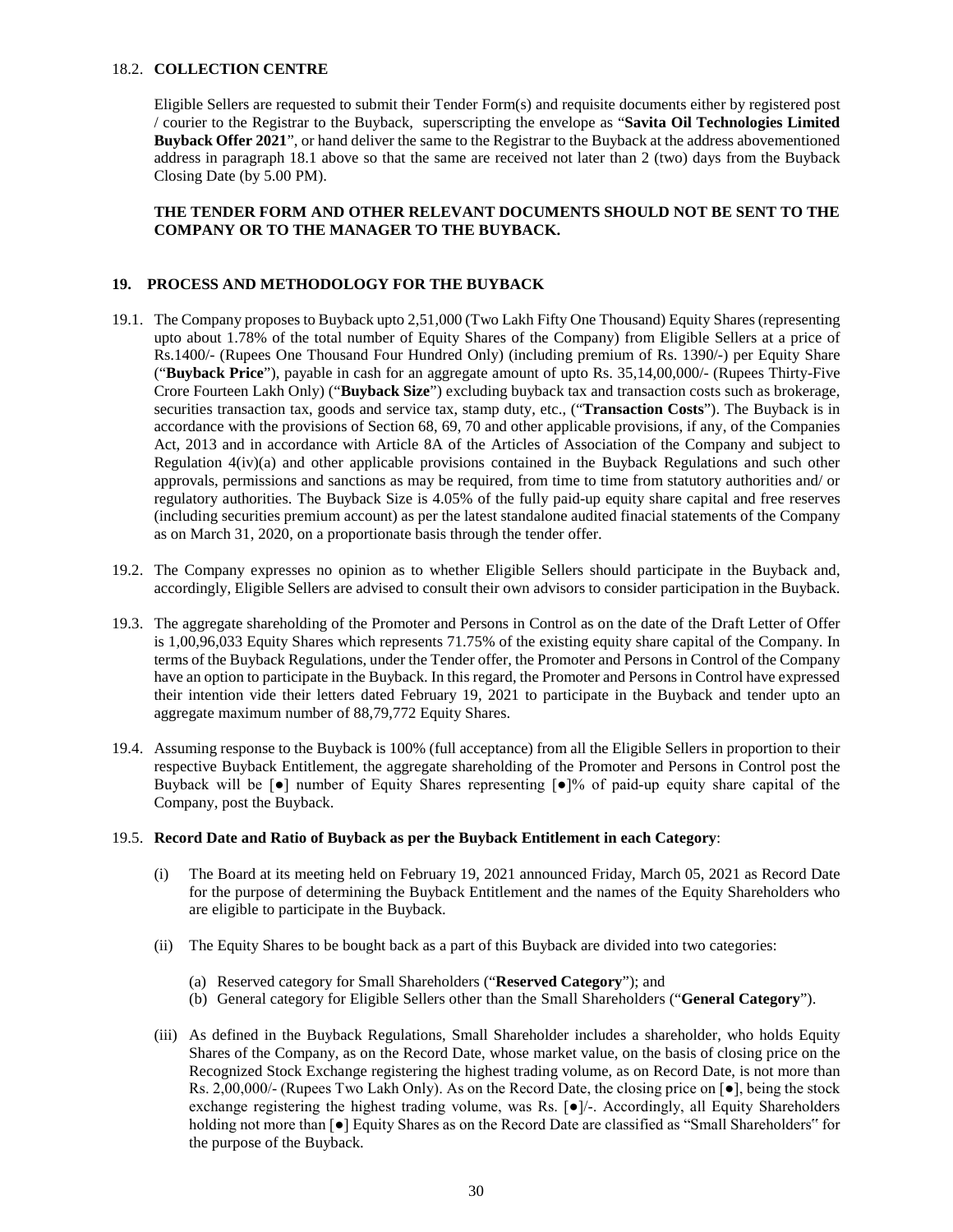- (iv) Based on the above definition, there are [●] Small Shareholders in the Company with aggregate shareholding of [●] Equity Shares as on the Record Date, which constitutes [●]% of the total number of Equity Shares of the Company and [●]% of the maximum number of Equity Shares which the Company proposes to buyback as a part of this Buyback.
- (v) In compliance with Regulation 6 of the Buyback Regulations, the reservation for the Small Shareholders, will be higher of:
	- (a) 15% (fifteen percent) of the number of Equity Shares which the Company proposes to Buyback i.e. 15% of 2,51,000 (Two Lakh Fifty-One Thousand) Equity Shares which works out to 37,650 (Thirty Seven Thousand Six Hundred and Fifty) Equity Shares; or
	- (b) The number of Equity Shares entitled as per their shareholding as on Record Date i.e. Friday, March 05, 2021 which works out to be [●] Equity Shares.
		- (1) All the outstanding Equity Shares have been used for computing the Buyback Entitlement of Small Shareholders since the Promoter and Persons in Control also intend to offer Equity Shares held by them in the Buyback.
		- (2) Based on the above and in accordance with Regulation 6 of the Buyback Regulations, [●] (Rounded off) Equity Shares have been reserved for Small Shareholders. Accordingly, General Category shall consist of [●] Equity Shares.
- (vi) In order to ensure that the same Eligible Sellers with multiple demat accounts/folios do not receive a higher entitlement under the Small Shareholder category, the Equity Shares held by such Eligible Sellers with a common Permanent Account Number ("PAN") shall be clubbed together for determining the category (Small Shareholder or General Category) and the Buyback Entitlement. In case of joint shareholding, the Equity Shares held in cases where the sequence of the PANs of the joint shareholders is identical shall be clubbed together. In case of Eligible Seller holding physical shares, where the sequence of PANs is identical and where the PANs of all joint shareholders are not available, the Registrar to the Buyback will check the sequence of the names of the joint holders and club together the Equity Shares held in such cases where the sequence of the PANs and name of joint shareholders are identical. The shareholding of institutional investors like mutual funds, insurance companies, foreign institutional investors/foreign portfolio investors etc. with common PAN are not proposed to be clubbed together for determining their entitlement and will be considered separately, where these Equity Shares are held for different schemes/sub-accounts and have a different demat account nomenclature based on information prepared by the Registrar to the Buyback as per the shareholder records received from the Depositories. Further, the Equity Shares held under the category of "clearing members" or "corporate body margin account" or "corporate body - broker" as per the beneficial position data as on Record Date with common PAN are not proposed to be clubbed together for determining their entitlement and will be considered separately, where these Equity Shares are assumed to be held on behalf of clients.
- (vii) Based on the above Buyback Entitlement, the ratio of Buyback for both categories is decided as below:

| <b>Category of Shareholders</b> | <b>Ratio of Buyback</b>                                                                                                            |
|---------------------------------|------------------------------------------------------------------------------------------------------------------------------------|
| Reserved<br>category            | for Small   [ $\bullet$ ] Equity Shares out of every $\lceil \bullet \rceil$ Equity Shares held on the                             |
| Shareholders                    | Record Date.                                                                                                                       |
|                                 | General category Eligible Sellers $\lceil \cdot \rceil$ Equity Shares out of every $\lceil \cdot \rceil$ Equity Shares held on the |
| other than Small Shareholders   | Record Date.                                                                                                                       |

*Note: The above ratio of Buyback is approximate and provides an indicative Buyback Entitlement. Any computation of entitled Equity Shares using the above ratio may provide a slightly different number due to rounding off. The actual Buyback Entitlement for reserved category for Small Shareholders is* [●]*% and for general category shareholders is* [●]*%*

#### 19.6. **Fractional Entitlements:**

If the Buyback Entitlement under the Buyback, after applying the above mentioned ratios to the Equity Shares held on Record Date, is not a round number (i.e. not in the multiple of 1 Equity Share), then the fractional entitlement shall be ignored for computation of Buyback Entitlement to tender Equity Shares in the Buyback for both categories of Eligible Sellers.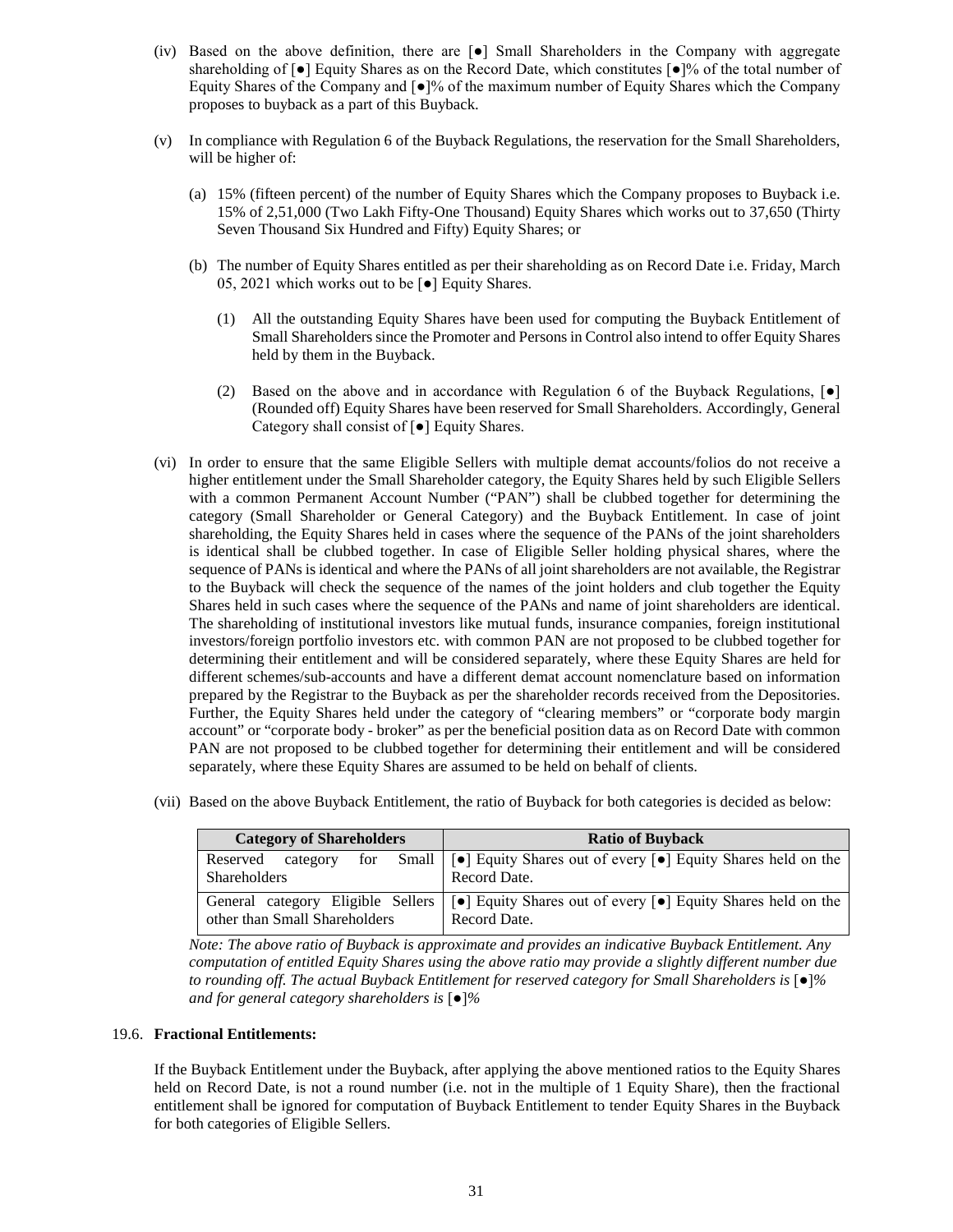On account of ignoring the fractional entitlement, those Small Shareholders who hold [●] or less Equity Shares as on Record Date will be dispatched a Tender Form with zero entitlement. Such Small Shareholders are entitled to tender Additional Equity Shares as part of the Buyback and will be given preference in the acceptance of one Equity Share, if such Small Shareholders have tendered for Additional Equity Shares.

## 19.7. **Basis of Acceptance of Equity Shares validly tendered in the Reserved Category for Small Shareholders:**

Subject to the provisions contained in this DLOF, the Company will accept the Equity Shares tendered in the Buyback by the Small Shareholders in the Reserved Category in the following order of priority:

- (i) Acceptance of 100% Equity Shares from Small Shareholders in the Reserved Category, who have validly tendered their Equity Shares to the extent of their Buyback Entitlement or the number of Equity Shares tendered by them, whichever is less.
- (ii) Post the acceptance as described in paragraph 19.7 (i) above, in case there are any Equity Shares left to be bought back from Small Shareholders in the Reserved Category, the Small Shareholders who were entitled to tender zero Equity Shares (on account of ignoring the fractional entitlement), and have tendered Additional Equity Shares as part of the Buyback, shall be given preference and 1 (one) share each from the Additional Equity Shares applied by these Small Shareholders shall be bought back in the Reserved Category.
- (iii) Post the acceptance as described in paragraph 19.7 (i) and 19.7 (ii) above, in case there are any Equity Shares left to be bought back in the Reserved Category, the Additional Equity Shares tendered by the Small Shareholders over and above their Buyback Entitlement, shall be accepted in proportion of the Additional Equity Shares tendered by them and the Acceptances per Small Shareholders shall be made in accordance with the Buyback Regulations, i.e. valid acceptances per Small Shareholder shall be equal to the Additional Equity Shares validly tendered by the Small Shareholder divided by the total Additional Equity Shares validly tendered and multiplied by the total pending number of Equity Shares to be accepted in Reserved Category. For the purpose of this calculation, the Additional Equity Shares taken into account for such Small Shareholders, from whom 1 (one) Equity Share has been accepted in accordance with paragraph 19.7 (ii) above, shall be reduced by 1 (one).
- (iv) Adjustment for fractional results in case of proportionate Acceptance, as described in paragraph 19.7 (iii) above:
	- (a) For any Small Shareholder, if the number of Additional Equity Shares to be accepted, calculated on a proportionate basis is not in the multiple of 1 (one) and the fractional Acceptance is greater than or equal to 0.50, then the fraction would be rounded off to the next higher integer.
	- (b) For any Small Shareholder, if the number of Additional Equity Shares to be accepted, calculated on a proportionate basis is not in the multiple of 1 (one) and the fractional Acceptance is less than 0.50, then the fraction shall be ignored.

## 19.8. **Basis of Acceptance of Shares validly tendered in the General Category:**

Subject to the provisions contained in the DLOF, the Company will accept the Equity Shares tendered in the Buyback by Eligible Sellers other than Small Shareholders in the General Category in the following order of priority:

- (i) Acceptance of 100% Equity Shares from Eligible Sellers other than Small Shareholders in the General Category who have validly tendered their Equity Shares, to the extent of their Buyback Entitlement, or the number of Equity Shares tendered by them, whichever is less.
- (ii) Post the Acceptance as described in paragraph 19.8 (i) above, in case there are any Equity Shares left to be bought back in the General Category, then the Additional Equity Shares tendered by the other Eligible Sellers over and above their Buyback Entitlement shall be Accepted in proportion of the Additional Equity Shares tendered by them and the acceptances per shareholder shall be made in accordance with the Buyback Regulations, i.e. valid acceptances per shareholder shall be equal to the Additional Equity Shares validly tendered by the Eligible Sellers divided by the total Additional Equity Shares validly tendered in the General Category and multiplied by the total pending number of Equity Shares to be Accepted in General Category.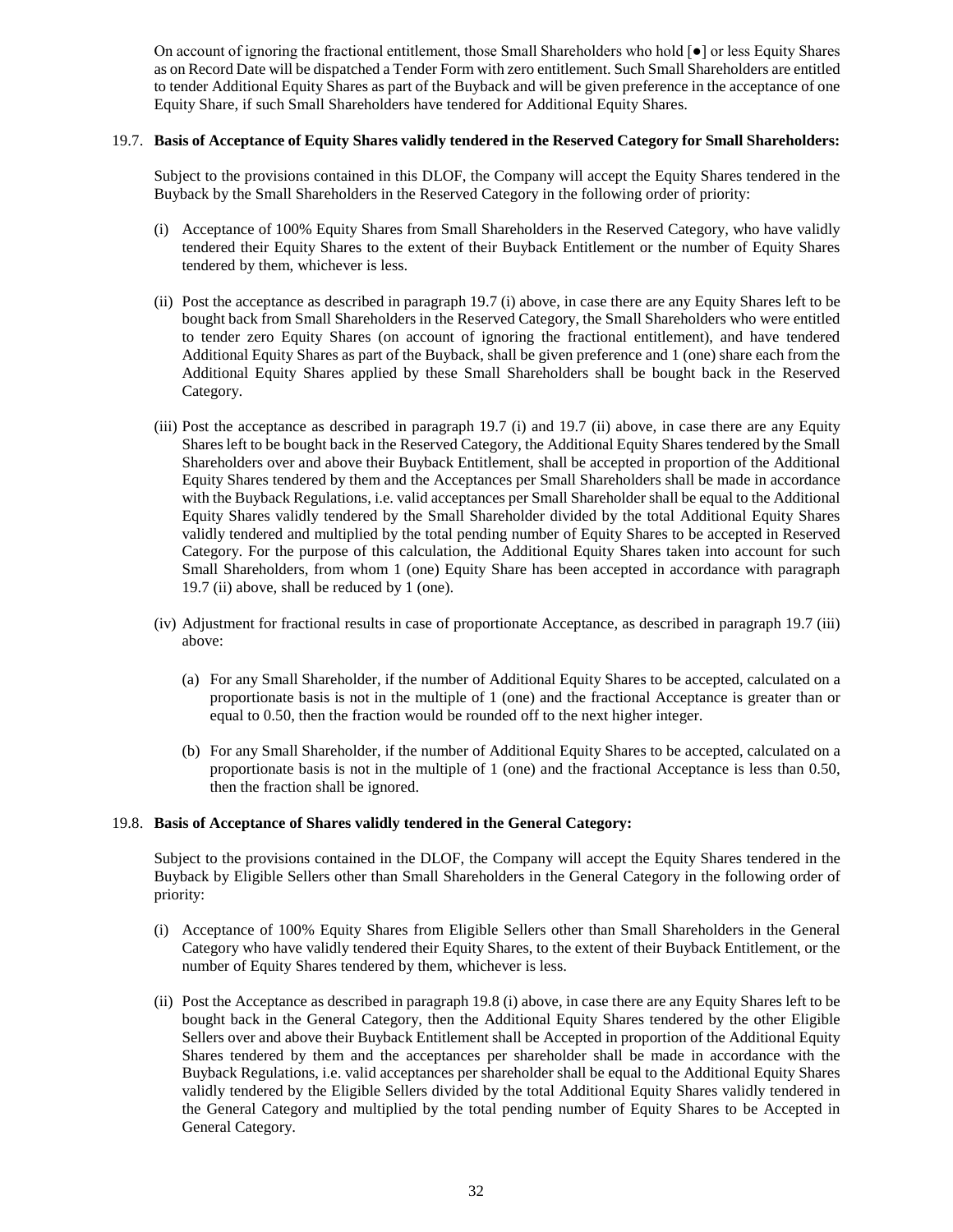- (iii) Adjustment for fractional results in case of proportionate acceptance as described in paragraph 19.8 (i) and (ii) above:
	- (a) For any Eligible Seller, if the number of Additional Equity Shares to be accepted, calculated on a proportionate basis is not in the multiple of 1 (one) and the fractional Acceptance is greater than or equal to 0.50, then the fraction would be rounded off to the next higher integer.
	- (b) For any Eligible Seller if the number of Additional Equity Shares to be accepted, calculated on a proportionate basis is not in the multiple of 1 (one) and the fractional Acceptance is less than 0.50, then the fraction shall be ignored.

#### 19.9. **Basis of Acceptance of Equity Shares between Categories**

- (i) In case there are any Equity Shares left to be bought back in one category ("**Partially filled Category**") after acceptance in accordance with the above described methodology for both the categories, and there are additional unaccepted validly tendered Equity Shares in the second category, then the Additional Equity Shares in the second category shall be accepted proportionately, i.e. valid acceptances per Eligible Seller shall be equal to the Additional outstanding Equity Shares validly tendered by an Eligible Seller in the second category divided by the total additional outstanding Equity Shares validly tendered in the second category and multiplied by the total pending number of Equity Shares to be bought back in the Partially filled Category.
- (ii) If the Partially filled Category is the General Category, and the second category is the Reserved Category for Small Shareholders, then for the purpose of this calculation, the Additional Equity Shares tendered by such Small Shareholders, from whom 1 (one) Equity Share has been accepted in accordance with paragraph 19.7 (ii) shall be reduced by 1 (one).
- (iii) Adjustment for fraction results in case of proportionate Acceptance, as defined in paragraph 19.9 (i) and (ii) above:
	- (a) For any shareholder, if the number of Additional Equity Shares to be accepted, calculated on a proportionate basis is not in the multiple of 1 and the fractional acceptance is greater than or equal to 0.50, then the fraction would be rounded off to the next higher integer.
	- (b) For any shareholder, if the number of Additional Equity Shares to be accepted, calculated on a proportionate basis is not in the multiple of 1 and the fractional acceptance is less than 0.50, then the fraction shall be ignored.

#### 19.10. **For avoidance of doubt, it is clarified that:**

- (i) The Equity Shares accepted under the Buyback from each Eligible Seller, in accordance with paragraphs above, shall not exceed the number of Equity Shares tendered by the respective Eligible Seller;
- (ii) The Equity Shares accepted under the Buyback from each Eligible Seller, in accordance with paragraphs above, shall not exceed the number of Equity Shares held by respective Eligible Seller as on the Record Date; and
- (iii) The Equity Shares tendered by any Eligible Seller over and above the number of Equity Shares held by such Eligible Seller as on the Record Date shall not be considered for the purpose of Acceptance in accordance with the paragraphs above.
- (iv) In case of any practical issues, resulting out of rounding-off of Equity Shares or otherwise, the Board or any person(s) authorized by the Board will have the authority to decide such final allocation with respect to such acceptance or rounding-off or any excess of Equity Shares or any shortage of Equity Shares after allocation of Equity Shares as set out in the process described in this paragraph.

#### **20. PROCEDURE FOR TENDERING EQUITY SHARES AND SETTLEMENT**

- 20.1. The Buyback is open to all Eligible Sellers of the Company, holding Equity Shares either in physical and/ or electronic form on the Record Date.
- 20.2. The Company proposes to effect the Buyback through a Tender Offer method, on a proportionate basis. The Letter of Offer and Tender Form, will be dispatched to all the Eligible Sellers.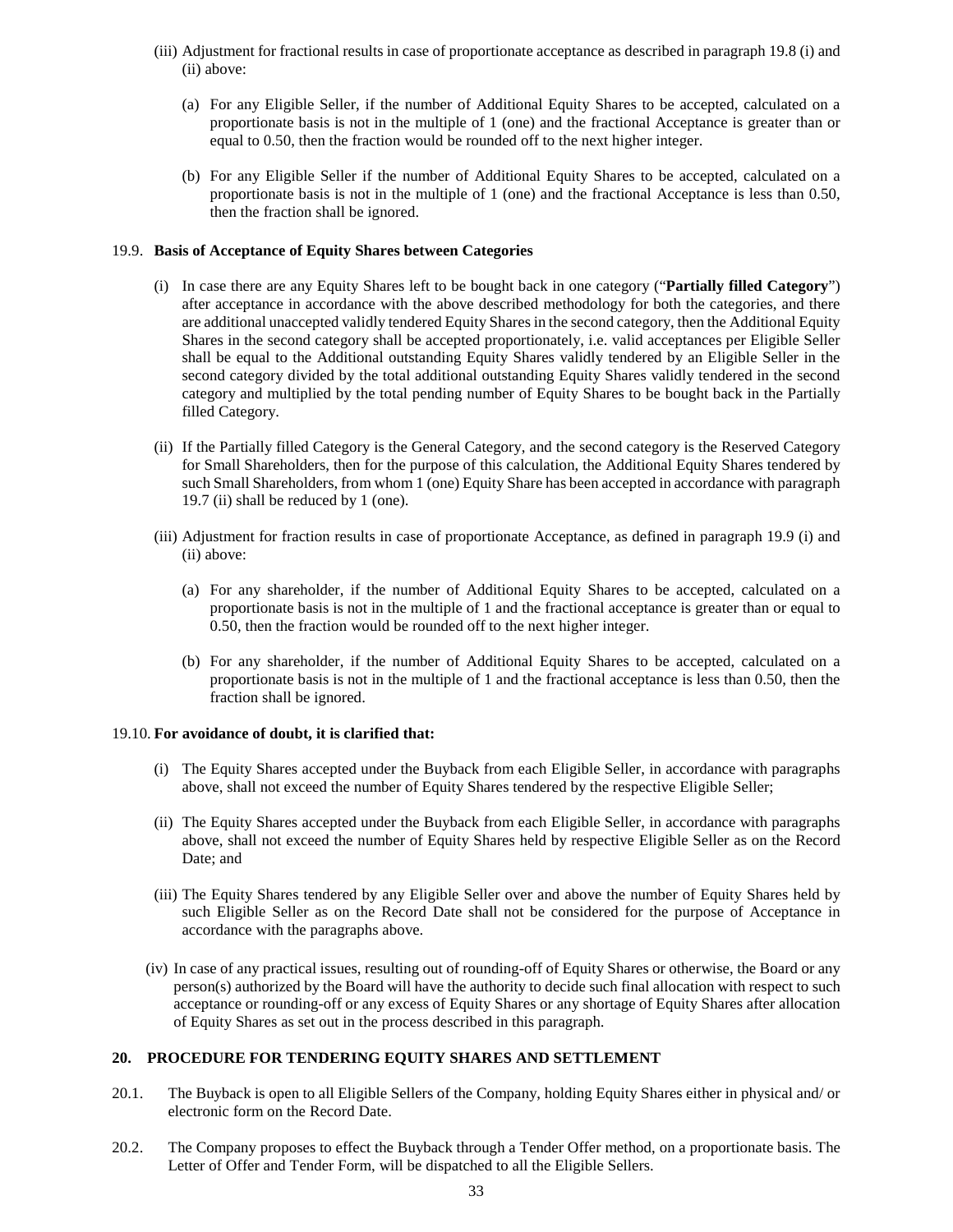- 20.3. The Eligible Sellers, who have registered their email IDs with the depositories / the Company, shall be dispatched the Letter of Offer through electronic means. On receipt of a request from any shareholder to receive a copy of the letter of offer in physical form, the same shall be provided. The Eligible Sellers who have not registered their email ids with the depositories / the Company, shall be dispatched the Letter of Offer through physical mode by registered post / speed post / courier. In case of non-receipt of Letter of Offer and the Tender Form, please follow the procedure as mentioned in paragraph 20.26 below.
- 20.4. The Company will not accept any Equity Shares offered for Buyback which are under any restraint order of a court for transfer/ sale of such Equity Shares.
- 20.5. The Company shall comply with Regulation 24(v) of the Buyback Regulations which states that the Company shall not buyback the locked-in Equity Shares and non-transferable Equity Shares till the pendency of the lock-in or till the Equity Shares become transferable.
- 20.6. The Company shall accept Equity Shares offered by the duly authorised persons on behalf of Eligible Sellers including executor / trustee of the trust, partner of the firm, karta of the HUF, constituted attorney, subject to receipt of relevant documents, as required by the Registrar.
- 20.7. Eligible Sellers will have to transfer the Equity Shares from the same demat account, in which they were holding the Equity Shares as on the Record Date and in case of multiple demat accounts, Eligible Sellers are required to tender the applications separately from each demat account, to the special account of Indian Clearing Corporation Limited (**"Clearing Corporation"**) . In case of any changes in the demat account in which the Equity Shares were held as on Record Date, such Eligible Shareholders should provide sufficient proof of the same to the Registrar to the Buyback and such tendered Equity Shares may be accepted subject to appropriate verification and validation by the Registrar to the Buyback.
- 20.8. Shareholders' participation in Buyback will be voluntary. The Company expresses no opinion as to whether Eligible Shareholders should participate in the Buyback and, accordingly, Eligible Shareholders are advised to consult their own advisors to consider participation in the Buyback. Shareholders can choose to participate, in part or in full, and get cash in lieu of the Shares accepted under the Buyback or they may choose not to participate and enjoy a resultant increase in their percentage shareholding, post Buyback, without additional investment. Shareholders may also accept a part of their Buyback Entitlement. Shareholders also have the option of tendering additional Shares (over and above their Buyback Entitlement) and participate in the shortfall created due to non-participation of some other Shareholders, if any. Acceptance of any Shares tendered in excess of the Buyback Entitlement by the Shareholder, shall be in terms of procedure outlined in this Draft Letter of Offer.
- 20.9. The maximum tender under the Buyback by any Shareholder cannot exceed the number of Equity Shares held by the Shareholder as on the Record Date.
- 20.10. The Company shall accept all the Equity Shares validly tendered for the Buyback by Eligible Sellers, on the basis of their Buyback Entitlement as on the Record Date and also Additional Equity Shares if any tendered by Eligible Sellers will be accepted as per paragraph 19.7, 19.8, 19.9,19.10 and 20.9.
- 20.11. As elaborated under paragraph 19.5 above, the Equity Shares proposed to be bought as a part of the Buyback are divided into two categories; (a) Reserved category for Small Shareholders and (b) the General category for Eligible Sellers other than Small Shareholders and the Buyback Entitlement of an Eligible Seller in each category shall be calculated accordingly.
- 20.12. After accepting the Equity Shares tendered on the basis of Buyback Entitlement, Equity Shares left to be bought as a part of the Buyback, if any, in one category shall first be accepted, in proportion to the Equity Shares tendered, over and above their Buyback Entitlement, by Eligible Sellers in that category, and thereafter, from Eligible Sellers who have tendered over and above their Buyback Entitlement, in other category.
- 20.13. The Buyback shall be implemented using the "Mechanism for acquisition of shares through Stock Exchange" notified by SEBI circular and following the procedure prescribed in the Act and the Buyback Regulations, and as may be determined by the Board (including any person authorized by the Board to complete the formalities of the Buyback) and on such terms and conditions as may be permitted by law from time to time.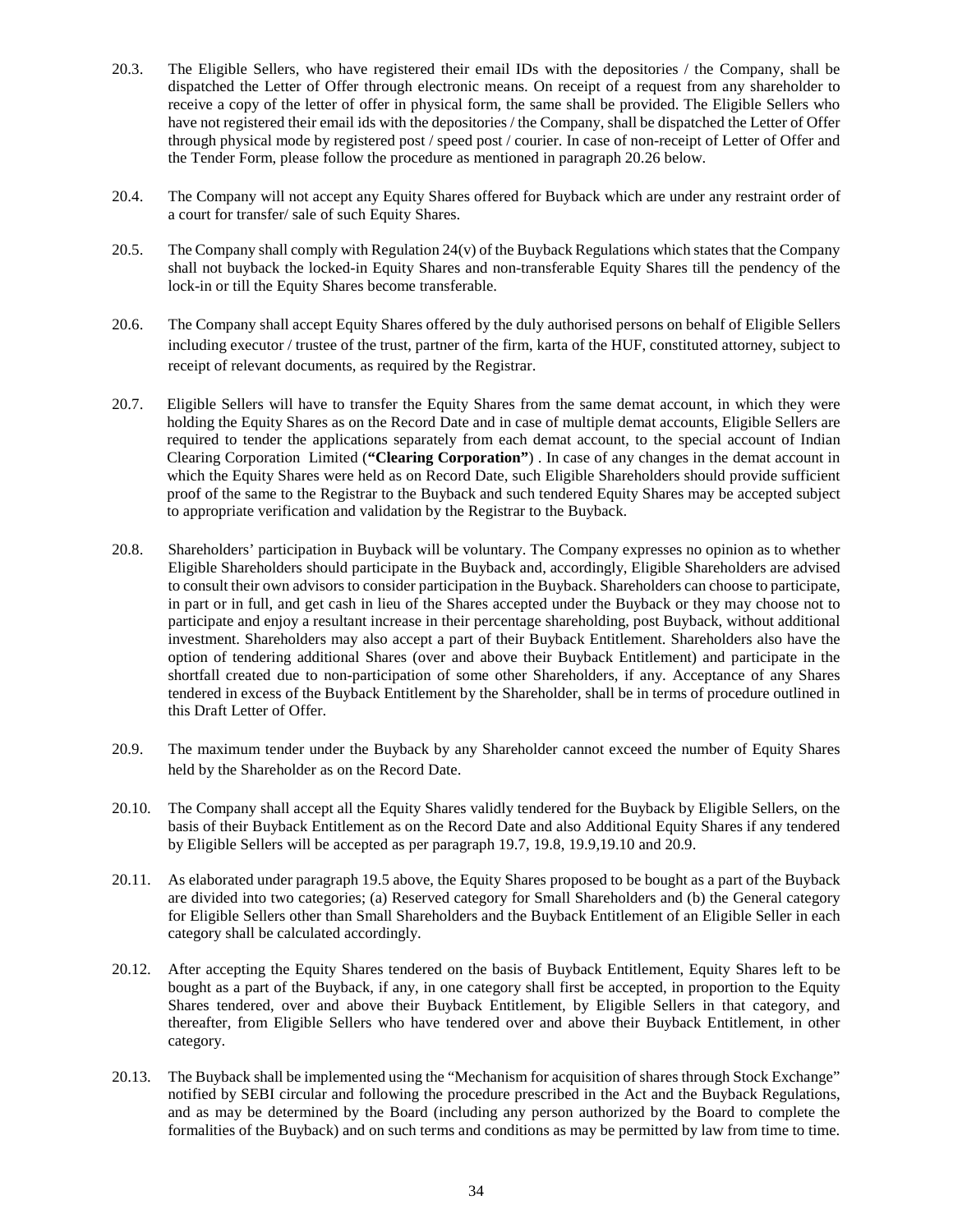20.14. For implementation of the Buyback, the Company has appointed FRR Shares and Securities Limited as the registered broker to the Company (**"Company's Broker"**) through whom the purchases and settlement on account of the Buyback would be made by the Company. The contact details of the Company's Broker are as follows:

| Name:           | FRR Shares and Securities Limited                                |
|-----------------|------------------------------------------------------------------|
| <b>Address:</b> | 1509, Maker Chamber V, Nariman Point                             |
|                 | Mumbai - 400021.                                                 |
| Tel. No.:       | $+919320174101$                                                  |
|                 | <b>Contact Person:</b> Mr. Nitin Lakhotia                        |
| Tel. No.:       | $+919320174101$                                                  |
| <b>Email:</b>   | nitin.lakhotia@frrshares.com                                     |
| Website:        | http://www.frrshares.com                                         |
|                 | SEBI Registration Number: NSE - INZ000279232; BSE - INZ000279232 |
|                 | Corporate Identity Number: U67100MH2010PLC204251.                |

- 20.15. The Acquisition Window will be provided by the BSE to facilitate placing of sell orders by Eligible Sellers who wish to tender Equity Shares in the Buyback. The details of the platform will be specified by BSE from time to time.
- 20.16. At the beginning of the tendering period, the order for buying Equity Shares shall be placed by the Company through Company's Broker.
- 20.17. In the event Seller Member(s) are not registered with the BSE or if the Eligible Sellers do not have any stock broker then that Eligible Seller can approach any stock broker registered with the BSE (with whom they do not have an account) and can make a bid by using quick unique client code ("**UCC**") facility through that stock broker registered with the BSE after submitting the details as may be required by the stock broker to be in compliance with the Buyback Regulations. In case Eligible Sellers are not able to bid using UCC facility through any other stock broker registered with the BSE, then the Eligible Sellers may approach Company's Broker, to bid by using UCC facility. The Eligible Seller approaching the BSE registered stock broker (with whom he does not have an account) / Company's Broker may have to submit following details:

## **In case of Eligible Seller being an individual**

#### *If Eligible Seller is registered with KYC Registration Agency ("KRA"):*

Forms required:

- Central Know Your Client (CKYC) form
- Know Your Client (KYC) form

Documents required (all documents self-attested):

- Bank details (cancelled cheque)
- Demat details only if Equity Shares are in demat mode (Demat Master /Latest Demat statement)

## *If Eligible Seller is not registered with KRA:*

Forms required:

- CKYC form
- KRA form
- KYC form

Documents required (all documents self-attested):

- PAN card copy
- Address proof Aadhaar card mandatory
- Bank details (cancelled cheque)
- Demat details only if Equity Shares are in demat mode (Demat master /Latest Demat statement)

It may be noted that other than submission of above forms and documents in person verification may be required.

#### **In case of Eligible Seller is HUF:**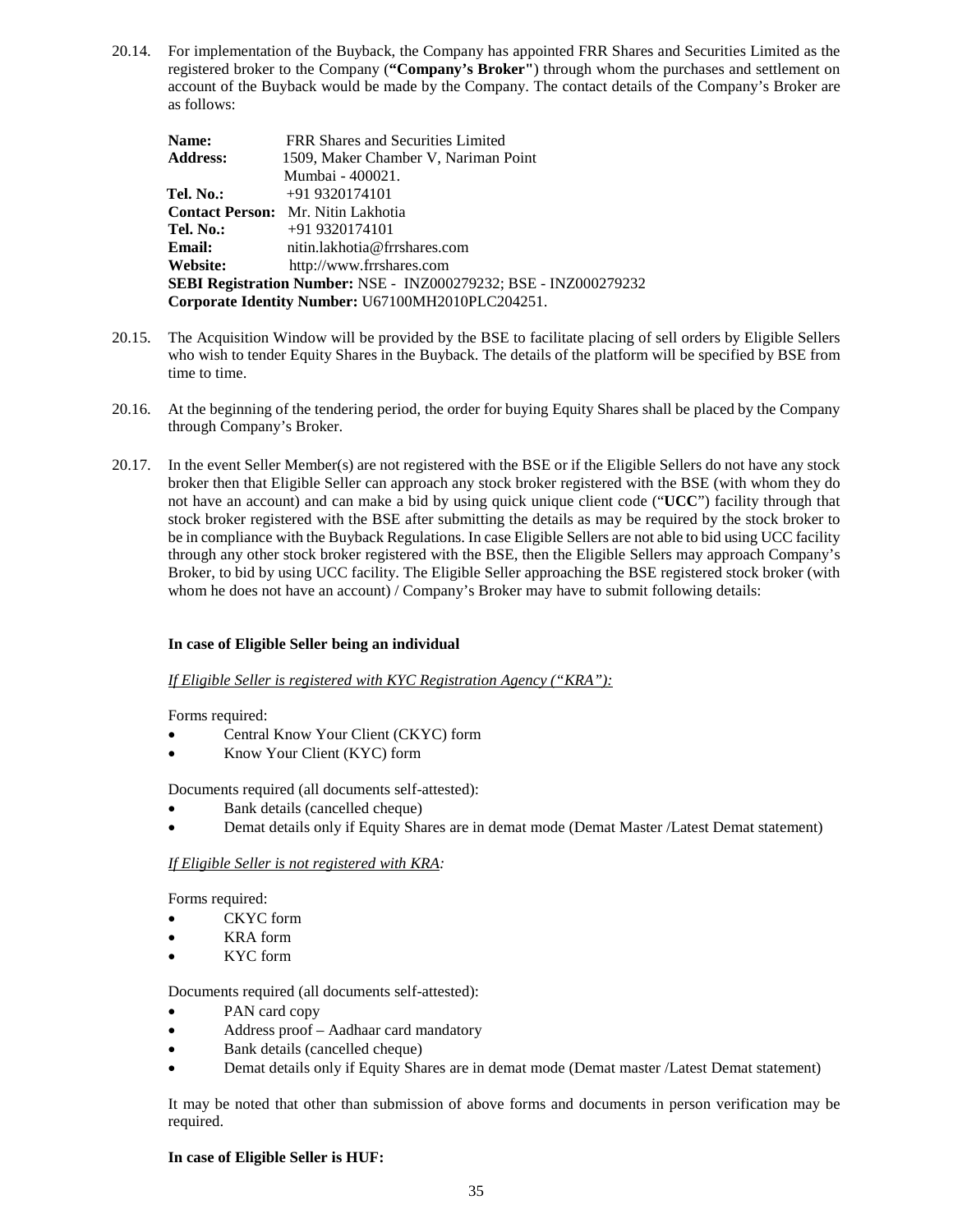If Eligible Seller is registered with KYC Registration Agency ("KRA"):

Forms required:

- Central Know Your Client (CKYC) form of KARTA
- Know Your Client (KYC) form

Documents required (all documents self-attested):

- Bank details (cancelled cheque)
- Demat details only if Equity Shares are in demat mode (Demat Master /Latest Demat statement)

If Eligible Seller is not registered with KRA:

Forms required:

- CKYC form of KARTA
- KRA form
- Know Your Client (KYC) form

Documents required (all documents self-attested):

- PAN card copy of HUF & KARTA
- Address proof of HUF & KARTA -– Aadhaar card mandatory
- HUF declaration
- Bank details (cancelled cheque)
- Demat details only if Equity Shares are in demat mode (Demat master /Latest Demat statement)

It may be noted that other than submission of above forms and documents, in person verification may be required.

#### **In case of Eligible Seller other than Individual and HUF:**

If Eligible Seller is KRA registered:

Form required

• Know Your Client (KYC) form

Documents required (all documents certified true copy)

- Bank details (cancelled cheque)
- Demat details only if Equity Shares are in demat mode (Demat master /Latest Demat statement)
- FATCA, IPV, OSV if applicable
- Latest list of directors/authorised signatories/partners/trustees
- Latest shareholding pattern
- Board resolution
- Details of ultimate beneficial owner along with PAN card and address proof
- Last 2 years financial statements

If Eligible Seller is not KRA registered:

Forms required:

- KRA form
- Know Your Client (KYC) form

Documents required (all documents certified true copy):

- PAN card copy of company/ firm/trust
- Address proof of company/ firm/trust Aadhaar card mandatory
- Bank details (cancelled cheque)
- Demat details only if Equity Shares are in demat mode (Demat Master /Latest Demat statement)
- FATCA, IPV, OSV if applicable
- Latest list of directors/authorised signatories /partners/trustees
- PAN card copies & address proof of directors/authorised signatories/partners/trustees
- Latest shareholding pattern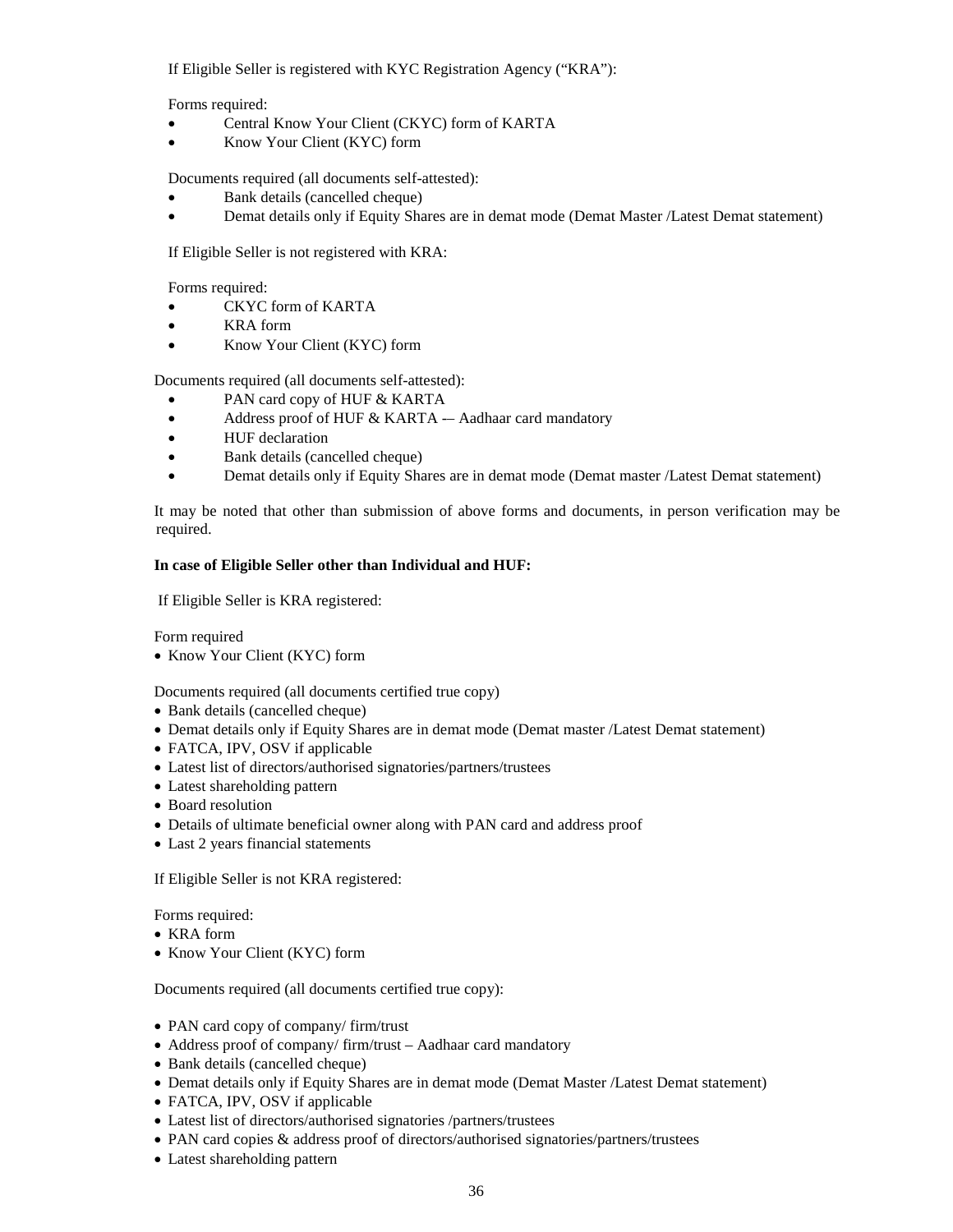- Board resolution/partnership declaration
- Details of ultimate beneficial owner along with PAN card and address proof
- Last 2 years financial statements
- MOA/Partnership deed /trust deed

It may be noted that above mentioned list of documents is an indicative list. The requirement of documents and procedures may vary from broker to broker.

- 20.18. During the tendering period, the order for selling the Equity Shares will be placed in the Acquisition Window by Eligible Sellers through their respective stock brokers during normal trading hours of the secondary market. In the tendering process, the Company's Broker may also process the orders received from the Eligible Sellers. The stock brokers ("**Seller Member(s)**") can enter orders for demat shares.
- 20.19. Modification / cancellation of orders and multiple bids from a single Eligible Seller will be allowed during the Tendering Period of the Buyback. Multiple bids made by single Eligible Seller for selling the Equity Shares shall be clubbed and considered as "one" bid for the purposes of Acceptance.
- 20.20. The cumulative quantity tendered shall be made available on the website of BSE (www.bseindia.com) throughout the trading sessions and will be updated at specific intervals during the tendering period.
- 20.21. All documents sent by the Eligible Sellers will be at their own risk. Eligible Sellers are advised to safeguard adequately their interests in this regard.

#### 20.22. **Procedure to be followed by Eligible Sellers holding Equity Shares in the dematerialised form**

- (i) Eligible Sellers who desire to tender their Equity Shares in the electronic/dematerialized form under the Buyback would have to do so through their respective Seller Member by giving the details of Equity Shares they intend to tender under the Buyback.
- (ii) The Seller Member would be required to place an order/bid on behalf of the Eligible Sellers who wish to tender their Equity Shares in the Buyback using the Acquisition Window of the BSE. Before placing the bid, the concerned Seller Member would be required to transfer the tendered Equity Shares to the special account of Clearing Corporation, by using the early pay-in mechanism as prescribed by the designated stock exchange or the Clearing Corporation prior to placing the bid by the Seller Member. This shall be validated at the time of order/bid entry.
- (iii) The details of the special account and the settlement number of Clearing Corporation shall be informed in issue opening circular that will be issued by BSE and/or Clearing Corporation.
- (iv) For custodian participant orders for demat Equity Shares early pay-in is mandatory prior to confirmation of order by custodian. The custodian shall either confirm or reject the orders not later than the closing of trading hours on the last day of the tendering period. Thereafter, all unconfirmed orders shall be deemed to be rejected. For all confirmed custodian participant orders, order modification shall revoke the custodian confirmation and the revised order shall be sent to the custodian again for confirmation.
- (v) Upon placing the order, the Seller Member shall provide transaction registration slip (**"TRS"**) generated by the stock exchange bidding system to the Eligible Seller. TRS will contain details of order submitted like bid ID No., DP ID, client ID, no. of Equity Shares tendered, etc.
- (vi) All Eligible Sellers shall also provide all relevant documents, which are necessary to ensure transferability of the Equity Shares in respect of the Tender Form to be sent. Such documents may include (but not be limited to):
	- (a) Duly attested power of attorney, if any person other than the Eligible Seller has signed the Tender Form;
	- (b) Duly attested death certificate and succession certificate / legal heirship certificate, in case any Eligible Seller has expired; and
	- (c) In case of companies, the necessary certified corporate authorizations (including board and / or general meeting resolutions).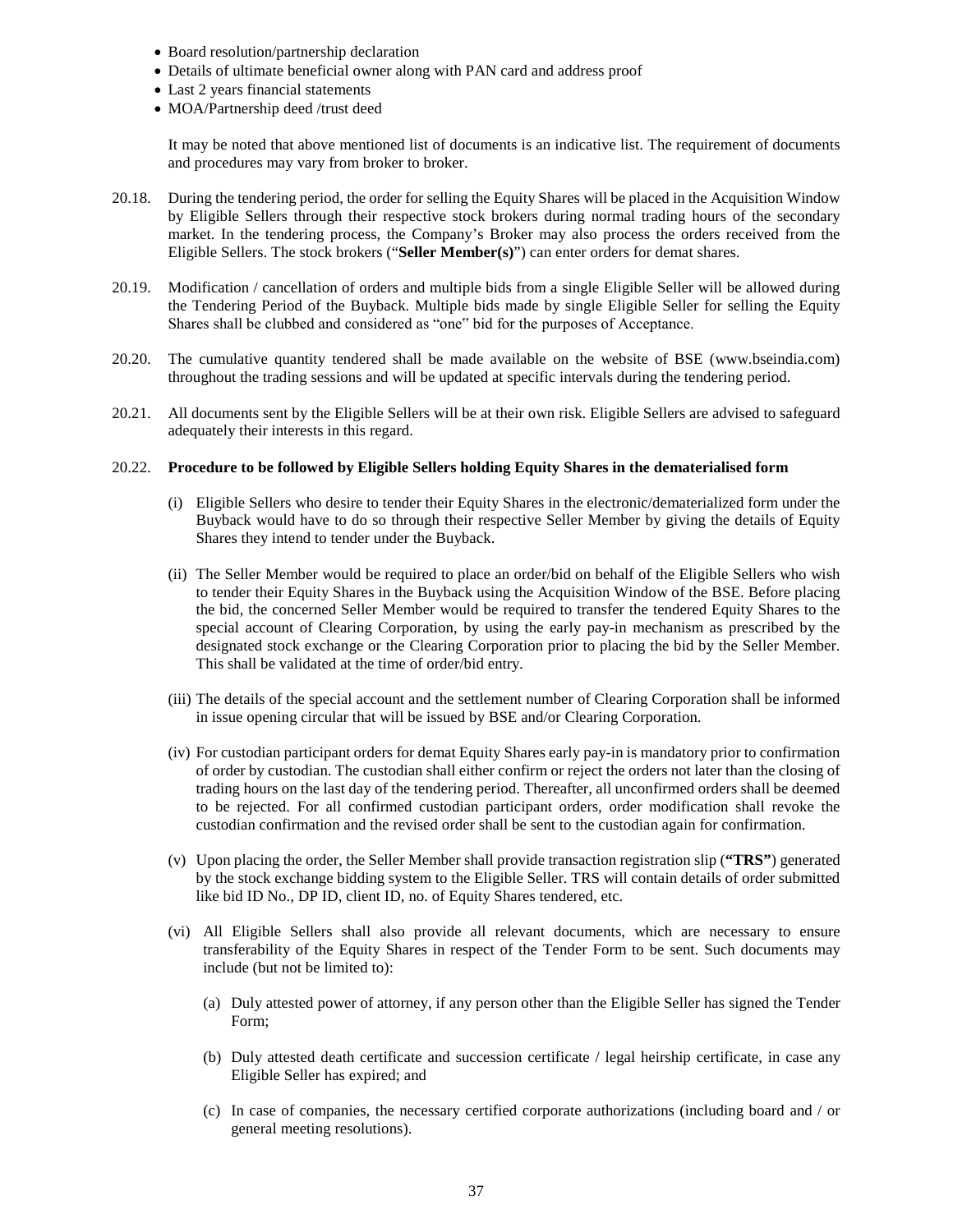- (vii) In case of non-receipt of the completed Tender Form and other documents, but receipt of Equity Shares in the special account of the clearing corporation and a valid bid in the exchange bidding system, the Buyback shall be deemed to have been accepted, for demat Equity Shareholders.
- (viii) The Eligible Sellers will have to ensure that they keep the DP Account active and unblocked to receive credit in case of return of Equity Shares due to rejection or due to prorated buyback decided by the Company.

#### 20.23. **Procedure to be followed by Registered Eligible Sellers holding Equity Shares in physical form**

- (i) In accordance with the Frequently Asked Questions issued by SEBI, "FAQs Tendering of physical shares in buy-back offer through tender route/open offer/exit offer/delisting" dated February 20,2020 Shareholders holding securities in physical form are allowed to tender shares in buy-back through Tender Offer route. However, such tendering shall be as per the provisions of respective regulations.
- (ii) the procedure for tendering to be followed by Eligible Sellers holding Equity Shares in the Physical form is as detailed below :

Eligible Sellers who are holding physical Equity Shares and intend to participate in the Buyback will be required to approach the Stock Broker along with the complete set of documents for verification procedures to be carried out including the (i) original share certificate(s), (ii) valid share transfer form(s) duly filled and signed by the transferors (i.e., by all registered shareholders in same order and as per the specimen signatures registered with the Company) and duly witnessed at the appropriate place authorizing the transfer in favor of the Company, (iii) self-attested copy of the shareholder's PAN Card, and (iv) any other relevant documents such as power of attorney, corporate authorization (including board resolution / specimen signature), notarized copy of death certificate and succession. certificate or probated will, if the original shareholder has deceased, etc., as applicable. In addition, if the address of Eligible Seller has undergone a change from the address registered in the Register of Shareholders of the Company, the shareholder would be required to submit a self-attested copy of address proof consisting of any one of the following documents: valid Aadhaar Card, Voter Identity Card or Passport.

- (iii) Based on these documents, the Stock Broker shall place the bid on behalf of the Eligible Seller holding Equity Shares in physical form who wishes to tender Equity Shares in the Buyback using the acquisition window of the Stock Exchange. Upon placing the bid, the Stock Broker shall provide a TRS generated by the Stock Exchange bidding system to the Eligible Shareholder. The TRS will contain the details of the order submitted like folio number, certificate number, distinctive number of Equity Shares tendered etc.
- (iv) The Stock Broker/Eligible Shareholder has to deliver the original share certificate(s) and documents (as mentioned above) along with the TRS either by registered post or courier or hand delivery to the registrar to the Buyback i.e. Link Intime India Private Limited ("Registrar") (at the address mentioned at paragraph 18 above or the collection centers of the Registrar details of which will be included in the letter of offer) within 2 (two) days of bidding by the Stock Broker. The envelope should be super scribed as "Savita Oil Technologies Limited Buyback Offer 2021". One copy of the TRS will be retained by the Registrar and it will provide acknowledgement of the same to the Stock Broker/Eligible Shareholder.
- (v) Eligible Sellers holding physical Equity Shares should note that physical Equity Shares will not be accepted unless the complete set of documents is submitted. Acceptance of the physical Equity Shares for the Buyback shall be subject to verification as per the Buyback Regulations and any further directions issued in this regard. The Registrar will verify such bids based on the documents submitted on a daily basis and till such time the Stock Exchange shall display such bids as 'unconfirmed physical bids. Once the Registrar confirms the bids, they will be treated as 'confirmed bids'.
- (vi) In case any Eligible Seller has submitted Equity Shares in physical form for dematerialization, such Eligible Shareholders should ensure that the process of getting the Equity Shares dematerialized is completed well in time so that they can participate in the Buyback before Buyback Closing Date.

## 20.24. **For Equity Shares held by Eligible Sellers, being Non-Resident Shareholders of Equity Shares (Read with paragraph 17 "Details of the Statutory Approvals"):**

(i) Eligible Sellers, being Non-Resident Shareholders of Equity Shares (excluding FIIs/FPIs) shall also enclose a copy of the permission received by them from RBI, if applicable, to acquire the Equity Shares held by them.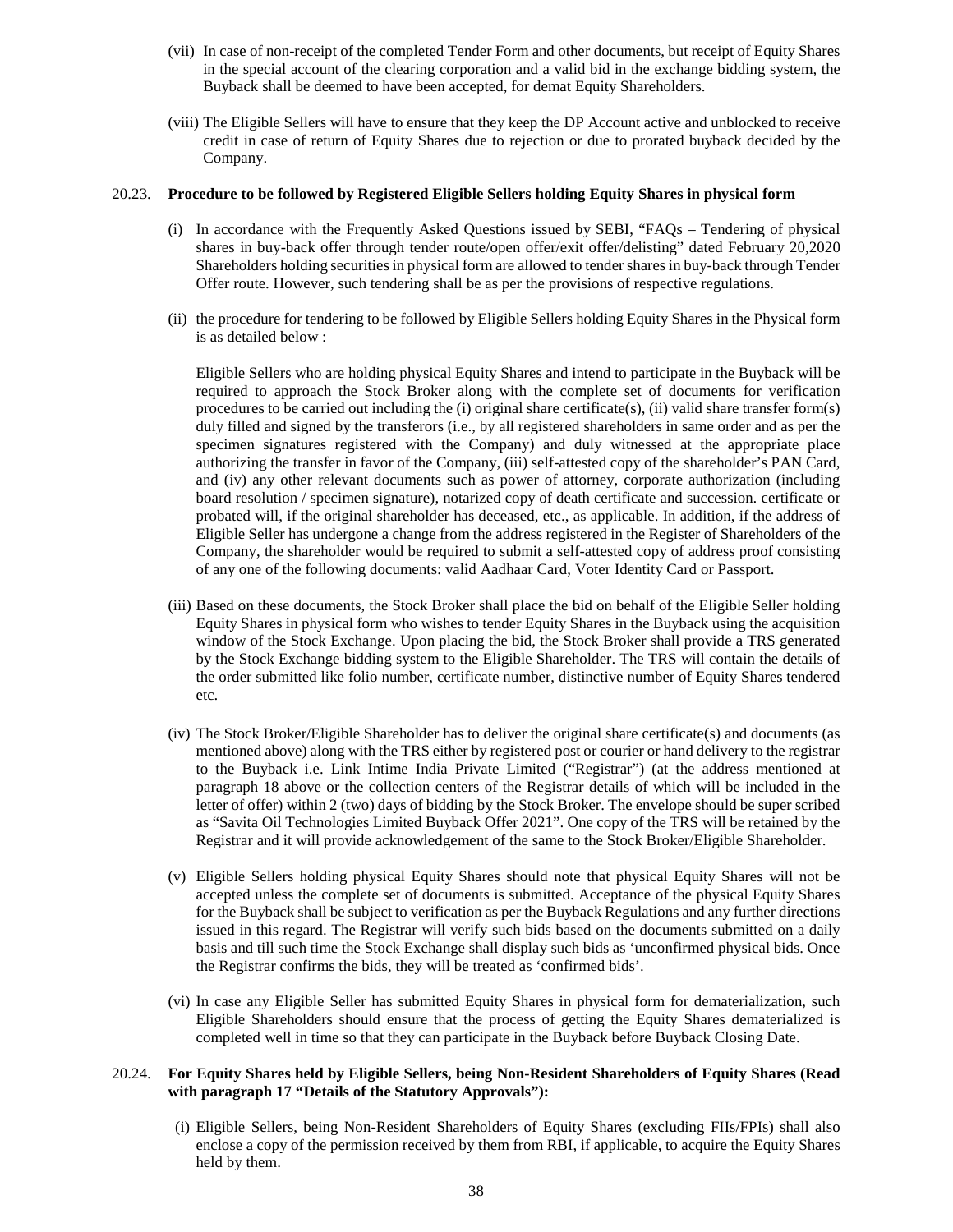(ii)In case the Equity Shares are held on repatriation basis, the Eligible Sellers who are Non-Resident Shareholders shall obtain and enclose a letter from its authorized dealer / bank confirming that at the time of acquiring the Equity Shares, payment for the same was made by such non-resident Eligible Seller from the appropriate account (e.g. NRE  $a/c$ .) as specified by RBI in its approval. In case the Eligible Sellers who are Non-Resident Shareholders is not in a position to produce the said certificate, the Equity Shares would be deemed to have been acquired on non-repatriation basis and in that case the Non-Resident Eligible Seller shall submit a consent letter addressed to the Company allowing the Company to make the payment on a non-repatriation basis in respect of the valid Equity Shares accepted under the Buyback. In the event, such consent letter is not submitted by such non-resident Eligible Seller, the Company shall have the right to reject the Equity Shares tendered in the Buyback and acceptance of such Equity Shares shall be at the sole discretion of the Company subject to such conditions as the Company may deem fit including making payment for the same on a non-repatriation basis.

#### 20.25. **In case of non-receipt of the Letter of Offer:**

#### (i) **In case the Equity Shares are in dematerialised form:**

In case of non-receipt of the Letter of Offer, Eligible Sellers may participate in the offer by applying on the Tender Form downloaded from the Company's website i.e., www.savita.com or obtain a duplicate copy of the same by writing to the Registrar to the Buyback or by providing their application in plain paper in writing signed by such shareholder (in case jointly held then signed by all shareholders), stating name, address, number of shares held, Client ID number, DP name, DP ID number, number of Equity Shares tendered and other relevant documents. Eligible Shareholder(s) have to ensure that their bid is entered in the Acquisition Window prior to the closure of the Offer. Please note that the Company shall accept Equity Shares from the Eligible Sellers on the basis of their holding and Buyback Entitlement. Eligible Seller(s) who intend to participate in the Buyback using the 'plain paper' option as mentioned in this paragraph are advised to confirm their Buyback Entitlement from the Registrar to the Buyback, before participating in the Buyback..

#### **(ii) In case the Equity Shares are in physical form:**

Eligible Shareholder may participate in the Buyback by providing their application in writing on plain paper signed by Eligible Shareholder or all Eligible Shareholders (in case Equity Shares are in joint name) stating name, address, folio number, number of Equity Shares held, share certificate number, number of Equity Shares tendered for the Buyback and the distinctive numbers thereof, bank account details together with the original share certificate(s), copy of Eligible Shareholders PAN card(s) and executed Form SH-4 in favour of the Company. The transfer Form (SH-4) can be downloaded from the Company's website www.savita.com. Eligible Shareholders must ensure that the Tender Form, along with the TRS and requisite documents (as mentioned in paragraph 20.23 (ii) above), reach the collection centers not later than 2 (two) days from the Buyback Closing Date (by 5 PM). If the signature(s) of the Eligible Shareholders provided in the plain paper application differs from the specimen signature(s) recorded with the Registrar / Company or are not in the same order (although attested), the Company / Registrar shall have a right to reject such applications.

Please note that Eligible Shareholder(s) who intend to participate in the Buyback will be required to approach their respective Seller Member (along with the complete set of documents for verification procedures) and have to ensure that their bid is entered by their respective Seller Member in the electronic platform to be made available by BSE before the Buyback Closing Date.

The Company shall accept Equity Shares validly tendered by the Equity Shareholder(s) in the Buyback on the basis of their shareholding as on the Record Date and the Buyback Entitlement. Eligible Shareholder(s) who intend to participate in the Buyback using the "plain paper" option as mentioned in this paragraph are advised to confirm their Buyback Entitlement from the Registrar to the Buyback, before participating in the Buyback

- 20.26. Non-receipt of the Letter of Offer by, or accidental omission to dispatch the Letter of Offer to, any Eligible Seller, shall not invalidate the Buyback in any way.
- 20.27. Please note that Eligible Seller(s) who intend to participate in the Buyback will be required to approach their respective Seller Member (along with the complete set of documents for verification procedures) and have to ensure that their bid is entered by their respective Seller Member in the electronic platform to be made available by BSE before the Buyback Closing Date.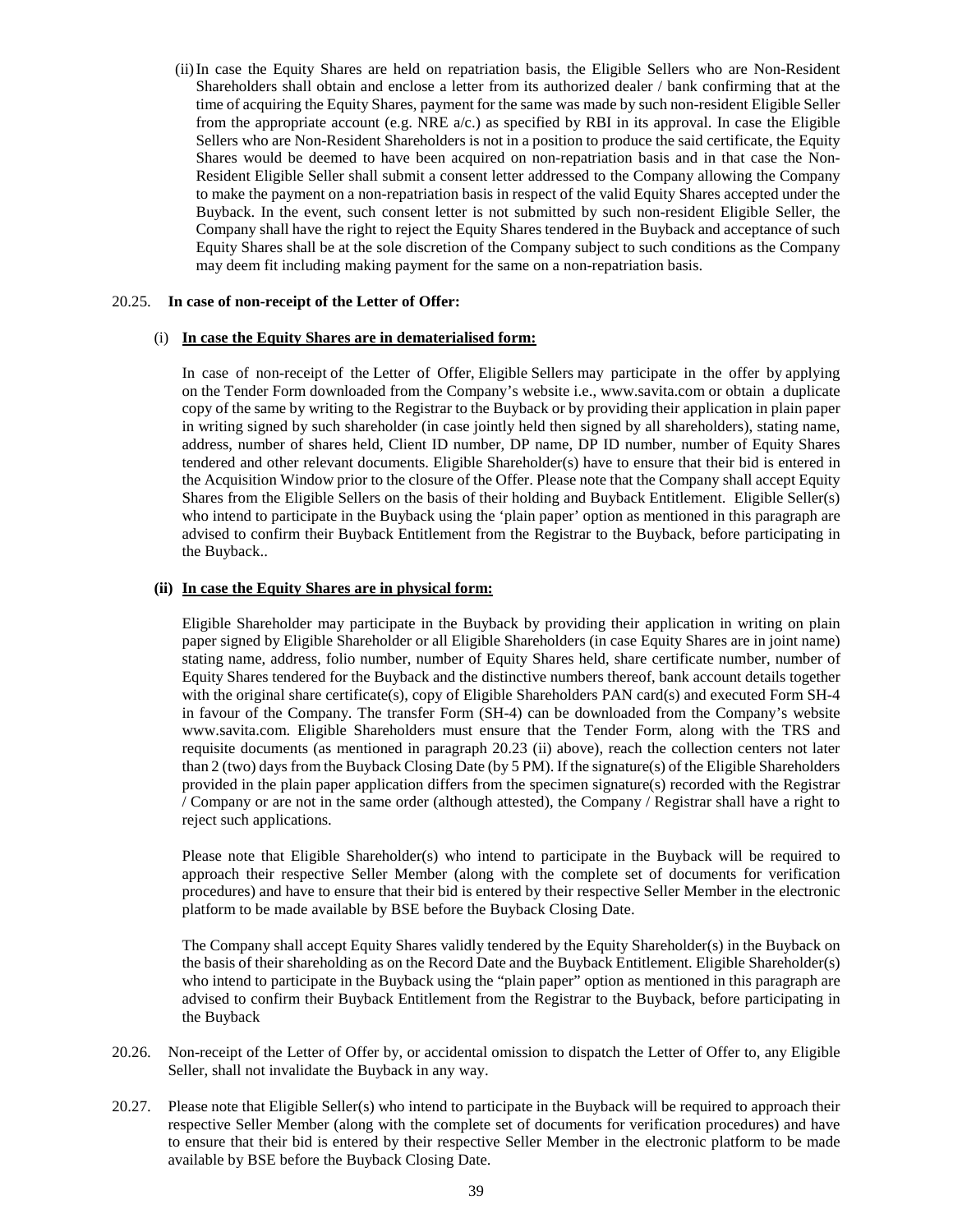20.28. The acceptance of the Buyback made by the Company is entirely at the discretion of the Eligible Sellers of the Company. The Company does not accept any responsibility for the decision of any Eligible Seller to either participate or to not participate in the Buyback. The Company will not be responsible in any manner for any loss of share certificate(s) and other documents during transit and the Eligible Sellers are advised to adequately safeguard their interest in this regard.

## 20.29. **Method of Settlement**

Upon finalization of the basis of acceptance as per Buyback Regulations and in terms of this DLOF:

- (i) The settlement of trades shall be carried out in the manner similar to settlement of trades in the secondary market.
- (ii) The Equity Shares bought back in the demat form would be transferred directly to the demat account of the Company opened for Buyback (**"Special Demat Account"**) provided it is indicated by the Company's Broker or it will be transferred by the Company's Broker to the Special Demat Account on receipt of the Equity Shares from the clearing and settlement mechanism of the Designated Stock Exchange.
- (iii) The Eligible Sellers will have to ensure that they keep the depository participant ("DP") account active and unblocked to receive credit in case of return of Equity Shares, due to rejection or due to non – acceptance.
- (iv) Excess demat Equity Shares or unaccepted demat Equity Shares, if any, tendered by the Eligible Shareholders would be returned to them by the Clearing Corporations directly to the respective Eligible Shareholder's DP account, as part of the exchange payout process. If the securities transfer instruction is rejected in the depository system, due to any issue then such securities will be transferred to the Seller Member's depository pool account for onward transfer to the Eligible Shareholder. In case of custodian participant orders, excess demat Shares or unaccepted demat Shares, if any, will be returned to the respective custodian participant. The Seller Members would return these unaccepted Equity Shares to their respective clients on whose behalf the bids have been placed.
- (v) Any excess physical Equity Shares pursuant to proportionate acceptance/rejection will be returned back to the Eligible Shareholders directly by the Registrar. The Company is authorized to split the share certificate and issue new consolidated share certificate for the unaccepted Equity Shares, in case the Equity Shares accepted by the Company are less than the Equity Shares tendered in the Buyback by Eligible Shareholders holding Equity Shares in the physical form
- (vi) The Company will pay the consideration to the Company's Broker on or before the pay-in date for settlement. For Equity Shares accepted under the Buyback, the Clearing Corporation will make direct funds pay-out to the respective Eligible Sellers. If any Eligible Seller's bank account details are not available or if the fund transfer instruction is rejected by the Reserve Bank of India or relevant bank, due to any reasons, then the amount payable to the Eligible Sellers will be transferred to the concerned Seller Members' for onward transfer to the such Eligible Seller.
- (vii)For the Eligible Shareholders holding Equity Shares in physical form, the funds payout would be given to their respective Seller Member's settlement accounts for releasing the same to the respective Eligible Shareholder's accounts
- 20.30. Eligible Sellers who intend to participate in the Buyback should consult their respective Seller Members for payment to them of any cost, applicable taxes, charges and expenses (including brokerage) that may be levied by the Seller Member upon the Eligible Sellers for tendering Equity Shares in the Buyback (secondary market transaction). The Securities Transaction Tax would be deducted from respective Eligible Sellers funds payout. The Buyback consideration received by the Eligible Sellers from their respective Seller Members, in respect of accepted Equity Shares, could be net of such costs, applicable taxes, charges and expenses (including brokerage) and the Company and the Manager to the Buyback accepts no responsibility to bear or pay such additional cost, applicable taxes, charges and expenses (including brokerage) incurred solely by the Eligible Sellers.
- 20.31. The Equity Shares lying to the credit of the Special Demat Account and the Equity Shares bought back and accepted in physical form will be extinguished in the manner and following the procedure prescribed in the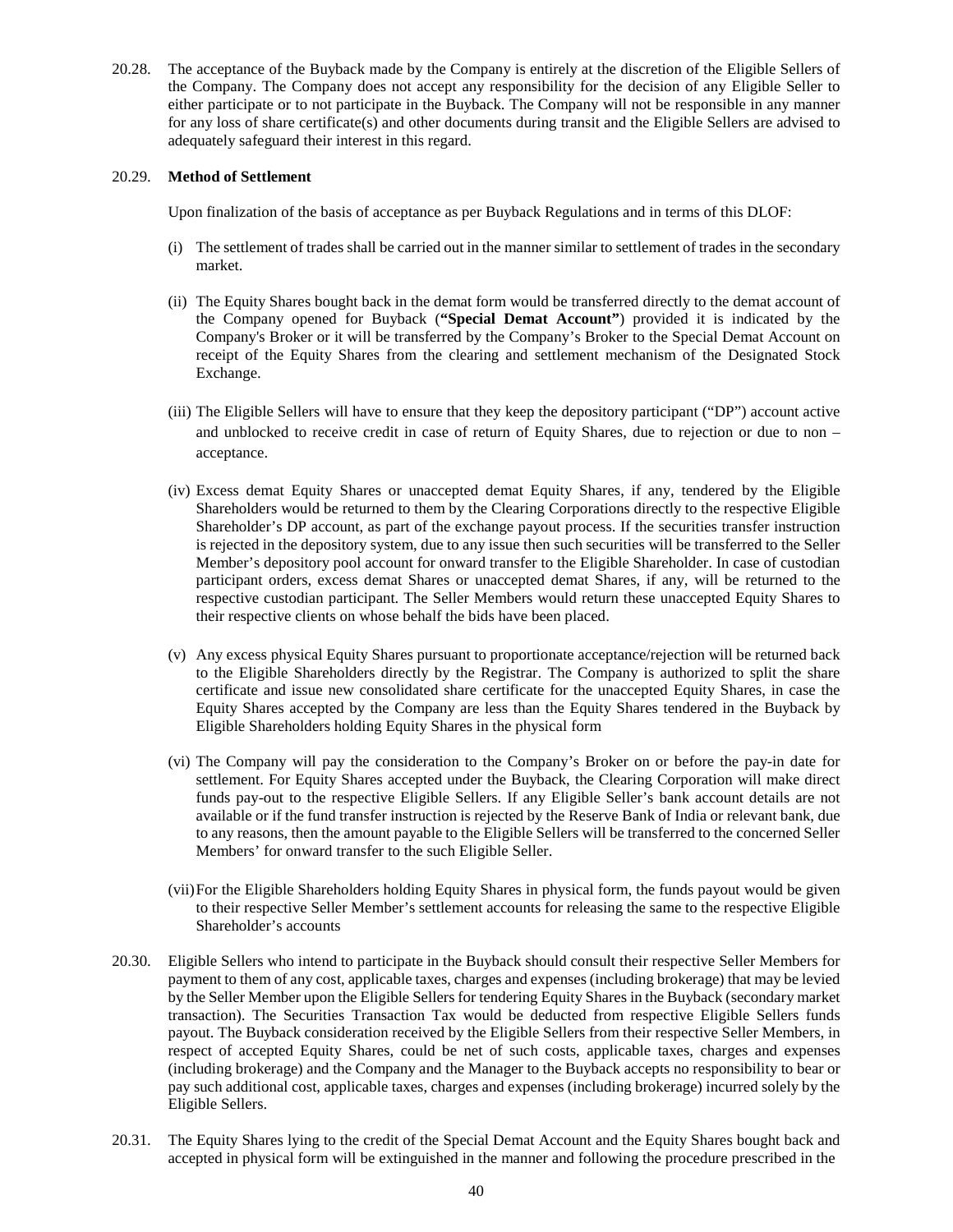Buyback Regulations.

## 20.32. **Rejection Criteria**

The Equity Shares tendered by Eligible Shareholders would be liable to be rejected on the following grounds:

For Eligible Shareholders holding shares in the dematerialized form if:

- a) the Shareholder is not Eligible Shareholder of the Company as on the Record Date; or
- b) If there is a name mismatch in the dematerialised account of the Shareholder and PAN.

For Eligible Shareholders holding Equity Shares in the physical form:

- (a) If the documents mentioned in the Tender Form for Eligible Shareholders holding Equity Shares in physical form are not received by the Registrar on or before [●] by 5.00 p.m.;
- (b) If there is any other company's share certificate enclosed with the Tender Form instead of the share certificate of the Company;
- (c) If the transmission of Equity Shares is not completed, and the Equity Shares are not in the name of the Eligible Shareholders;
- (d) If the Eligible Shareholders bid the Equity Shares but the Registrar does not receive the physical Equity Share certificate;
- (e) In the event the signature in the Tender Form and Form SH-4 do not match as per the specimen signature recorded with Company or Registrar and Transfer Agent;
- (f) If the documents mentioned in instruction number 3 and 4 of the Tender Form for physical Equity Shareholders are not received by the Registrar before the close of business hours to the Registrar on or before  $\lbrack \bullet \rbrack$  by 5.00 p.m.;
- (g) Where there exists any restraint order of a Court/ any other competent authority for transfer / disposal / sale or where loss of share certificates has been notified to the Company or where the title to the Equity Shares is under dispute or otherwise not clear or where any other restraint subsists.

## **21. NOTE ON TAXATION**

Disclosures in this section are based on an opinion sought by the Company from G. D. Apte & Co., Chartered Accountants, the statutory auditor of the Company.

The following summary of the tax considerations is based on the reading of the current provisions of the tax laws of India and the Regulations thereunder, the judicial and the administrative interpretations thereof, which are subject to change or modification by subsequent legislative, regulatory, administrative or judicial decisions. Any such changes could have different implications on these tax considerations.

As per the Finance (No.2) Act, 2019 Read With Taxation Laws (Amendment) Act, 2019, Section 115QA relating to tax on distributed income of Domestic Company for Buy-Back Of shares, has now been made applicable to Buy Back of shares of all Companies (Including Shares Listed On A Recognised Stock Exchange whose public announcement for Buy-Back has been made on or after 5 July 2019). In view of the complexity and the subjectivity involved in the tax consequences of a Buy Back Transaction, eligible shareholders are required to consult their Tax Advisors for the tax treatment in their hands considering the relevant tax provisions, facts and circumstances of their case.

The Company does not accept any responsibility for the accuracy or otherwise of this tax summary and explicitly disowns any liability arising out of any action including a tax position taken by the eligible shareholder by relying on this summary. The summary of tax considerations relating to Buy Back Of Equity Shares listed on the Stock Exchange set out below should be treated as indicative and for general guidance purposes only.

## **I. GENERAL**

- a. The Indian tax year runs from 1 April to 31 March. The basis of charge of Indian income-tax depends upon the residential status of the taxpayer during a tax year. A person who is a tax resident of India is liable to taxation in India on his worldwide income, subject to certain prescribed tax exemptions provided under the Income Tax Act 1961 ('**Act**' or '**ITA**').
- b. A person who is treated as a non-resident for Indian tax purposes is generally liable to tax in India only on his/her India sourced income or income received or deemed to be received by such person in India. Finance Act, 2020, has introduced deeming provisions whereby non-resident individuals are deemed to be resident in India upon triggering of certain conditions. Such deemed residents would be liable to pay tax in India only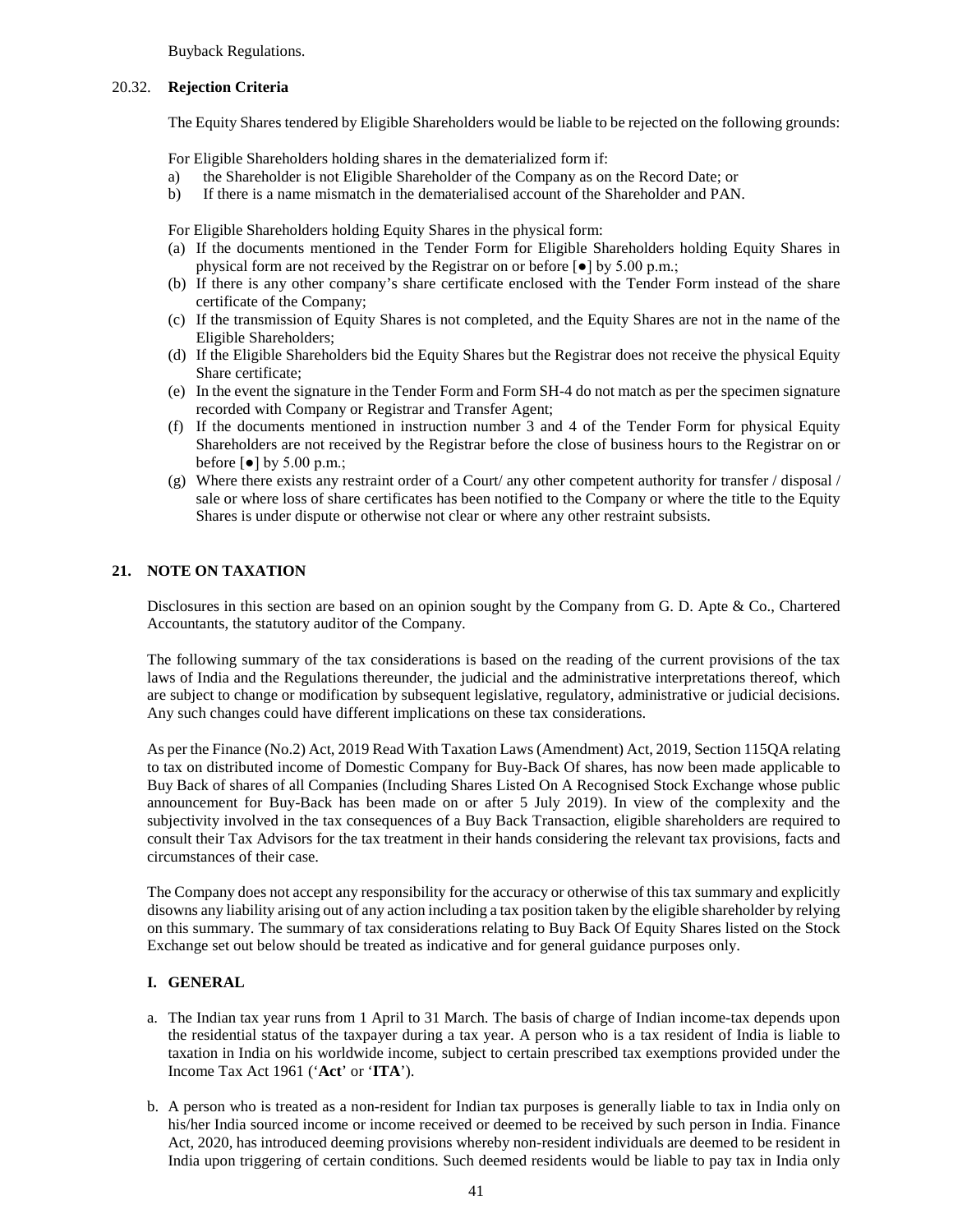on their India sourced income or income from business or profession controlled in India. In case of shares of a company, the source of income from shares would depend on the 'situs' of the shares. As per judicial precedents, generally the 'situs' of the shares is where company is "incorporated" and where its shares can be transferred. Accordingly, since the Company is incorporated in India, the shares of the Company would be "situated" in India and any gains arising to a non-resident on transfer of such shares should be taxable in India under the ITA, subject to any specific exemption in this regard. Further, the non-resident can avail the beneficial tax treatment prescribed under the Double Taxation Avoidance Agreement ("**DTAA**"), as modified by the Multilateral Instrument ("**MLI**"), if the same is applicable to the relevant DTAA between India and the respective country of which the said non-resident shareholder is tax resident. The above benefit may be available subject to satisfying relevant conditions prescribed under ITA including but not limited to availability of Tax Residency Certificate, non-applicability of General Anti-Avoidance Rule ("**GAAR**") and providing and maintaining necessary information and documents as prescribed under ITA as well as satisfying the relevant conditions under the respective DTAA including anti-abuse measures under the MLI, if applicable.

c. Classification of Shareholders

Section 6 of the ITA, determines the residential status of an assessee. Accordingly, shareholders can be classified broadly in the following categories:

1. Resident Shareholders being:

Individuals, Hindu Undivided Family (HUF), Association of Persons (AOP) and Body of Individuals (BOI), Firm, LLP

- Others (corporate bodies):
- $\triangleright$  Company
- $\triangleright$  Other than Company
- 2. Deemed Resident Shareholder –an individual being a citizen of India who is not liable to tax in any other country or territory by reason of domicile, residence or any other criteria of similar nature and has total income other than foreign sourced income exceeding Rs. 15 Lakhs during the tax year.
- 3. Non-Resident Shareholders being:
	- a. Non-Resident Indians (NRIs)
	- b. Foreign Institutional Investors (FIIs) / Foreign Portfolio Investors (FPIs)
	- c. Others:
		- Company
		- Other than Company
- d. The summary of tax implications on buyback of equity shares listed on the stock exchanges in India is set out below. All references to equity shares in this note refer to equity shares listed on the recognised stock exchange(s) in India unless stated otherwise.

## **II. INCOME TAX PROVISIONS IN RESPECT OF BUY BACK OF SHARES LISTED ON THE RECOGNISED STOCK EXCHANGE (BUY BACK WHOSE PUBLIC ACCOUNCEMENT HAS BEEN MADE ON OR AFTER 5TH JULY 2019 CONSIDERING RELEVANT AMENDMENTS UNDER THE FINANCE (NO. 2) ACT, 2019, TAXATION LAWS (AMENDMENT) ORDINANCE, 2019 AND FINANCE ACT, 2020.**

- **A.** The amended provisions of Section 115QA of the Act provides for the levy of additional income tax at the rate of twenty percent (plus surcharge @ 12% and Health and Education cess @ 4%) of the distributed income on account of buyback of shares by the company. However, in case of buyback of shares which are listed on recognized stock exchange, the said provisions are applicable only in respect of shares whose public announcement of buy back has been made on or after 5 July 2019. Thus, any buyback of shares from a shareholder by a company listed on a recognised stock exchange, on or after 5th July 2019, shall also be covered by the provisions of section 115QA of the Act. The consequential income arising in the hands of shareholders has been exempted from tax under sub-clause (34A) of section 10 of the Act. With the amendment in the Act, extending the provisions of Section 115QA of the Act to companies listed on recognised stock exchange, exemption under sub-clause (34A) of section 10 of the Act is extended to shareholders of the listed company on account of buyback of shares, for which public announcement has been made after 5th July, 2019, on which additional income tax has been paid by the company.
- **B.** Thus, the tax implications to the following categories of shareholders are as under: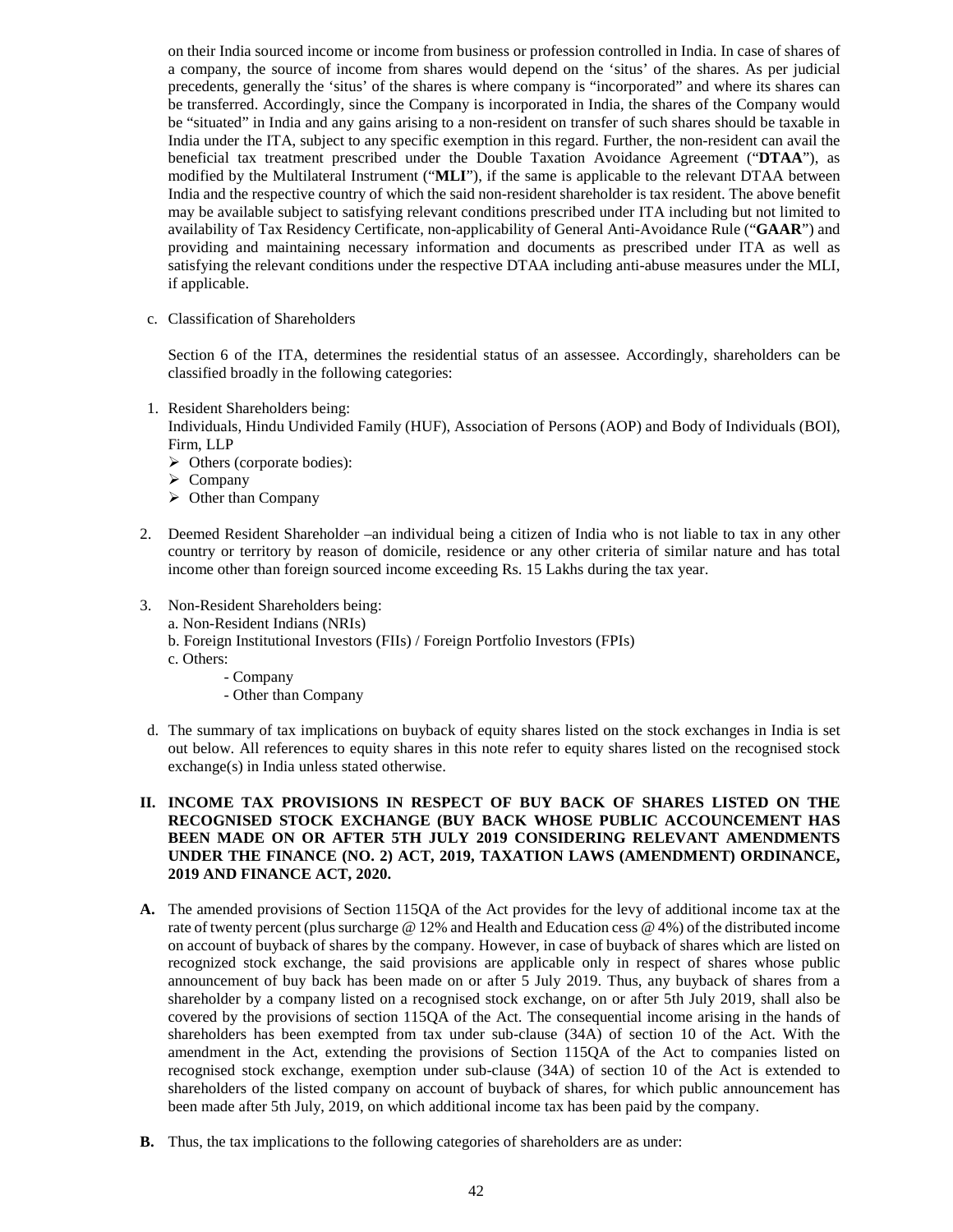## 1. **Resident Shareholders or Deemed Resident Shareholders**

Income arising to the shareholder on account of buyback of shares as referred to in section 115QA of the ITA is exempt from tax under the provisions of the amended section 10(34A) of the ITA with effect from July 5, 2019.

## 2. **Non-Resident Shareholders**

While the income arising to the shareholder on account of buyback of shares as referred to in section 115QA of the ITA is exempt from tax under the provisions of the amended section10(34A) with effect from July 5, 2019 in the hands of a non-resident shareholder as well, the same may be subject to tax in the country of residence of the shareholder as per the provisions of the tax laws of that country. The credit of tax may or may not be allowed to such non- resident shareholder to be claimed in the country of residence in respect of the buy-back tax paid by the company in view of Sec 115QA (4) and (5) of the ITA. Non-resident shareholders need to consult their tax advisors with regard to availability of such a tax credit.

## **C. Tax Deducted at Source ('TDS/WHT')**

Currently, there are no provisions for tax deduction at source in respect of income earned from transfer / buyback of shares in case of resident shareholders/ deemed resident shareholders.

The consequential income arising in the hands of shareholder will be exempted by virtue of sub clause (34A) of Section 10 of the Act. Therefore, no TDS/WHT will be deductible on the said income.

## **D. Securities Transaction Tax**

Since the buyback of shares shall take place through the settlement mechanism of the stock exchange, securities transaction tax at 0.1% of the value of the transaction will be applicable.

The above note on taxation sets out the provisions of law in a summary manner only and does not purport to be a complete analysis or listing of all potential tax consequences of the disposal of equity shares. This note is neither binding on any regulators nor can there be any assurance that they will not take a position contrary to the comments mentioned herein. There can be no liability on the company if any action is taken by the shareholder solely based on this tax summary. Therefore, shareholders cannot rely on this advice and the summary tax implications relating to the treatment of income tax in the case of buyback of equity shares listed on the stock exchange as set out above.

The summary of the tax considerations as above is based on the current provisions of the tax laws of India, which are subject to change or modification by subsequent legislative, regulatory, administrative or judicial decisions. In view of the specific nature of tax consequences, shareholders who are not tax residents of India are required to consult their tax advisors for the applicable tax and the appropriate course of action that they should take considering the provisions of the relevant Country or State tax law and provisions of DTAA where applicable.

This certificate has been provided by us at the request of Savita Oil Technologies Limited and prepared solely for the purpose of providing requisite information for reproduction of same in the documents related to its Buy back of equity shares.

# **22. DECLARATION BY THE BOARD OF DIRECTORS**

The Board of Directors made declaration as on the date of passing the board resolution approving the Buyback i.e. February 19, 2021 as required under clause (ix) and clause (x) of Schedule I to the Buyback Regulations.

The Board of Directors confirms that there are no defaults in repayment of deposits accepted either before or after the Companies Act, 2013, interest payment thereon, redemption of debentures or interest payment thereon or preference shares or payment of dividend due to any shareholder, or repayment of any term loans or interest payable thereon to any financial institution or banking companies.

The Board of Directors confirms that there are no defaults subsisting in the repayment of deposit accepted either before or after the Companies Act, 2013 or interest payment thereon, redemption of debentures or interest payment thereon or redemption of preference shares or payment of dividend due to any shareholder, or repayment of any term loans or interest payable thereon to any financial institution or banking company.

The Board of Directors confirms that it has made a full enquiry into the affairs and prospects of the Company and has formed an opinion that: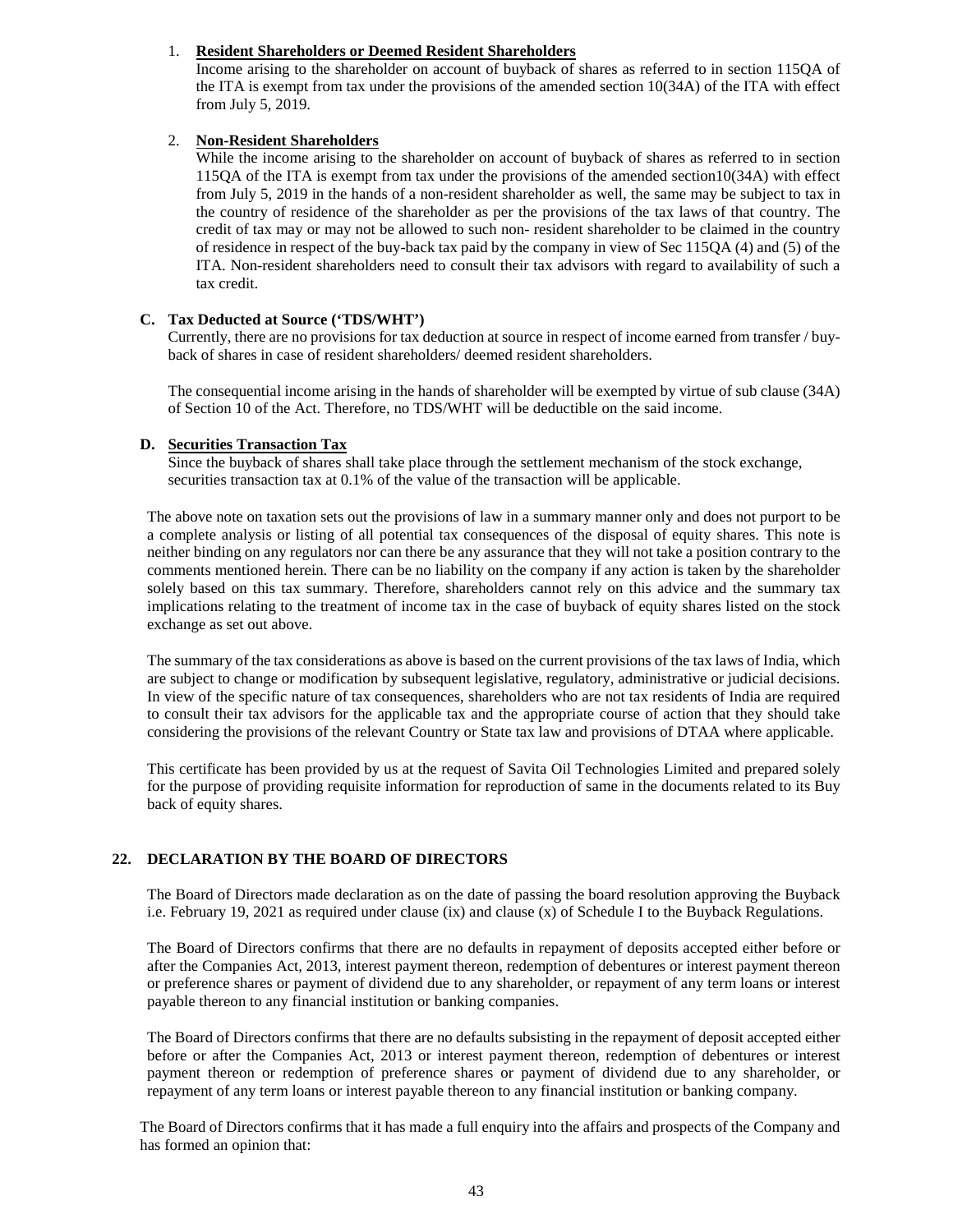- a) immediately following the date of the Draft Letter of Offer, there will be no grounds on which the Company could be found unable to pay its debts;
- b) as regards the Company's prospects for the year immediately following the date of Draft Letter of Offer, that, having regard to their intention with respect to the management of Company's business during the said year and to the amount and character of the financial resources, which will be available to the Company during that year, the Company will be able to meet its liabilities as and when they fall due and will not be rendered insolvent within a period of one year from that date.
- c) in forming our opinion for the above purposes, the Board has taken into account the liabilities as if the Company were being wound up under the provisions of the Companies Act, 2013 and the Insolvency and Bankruptcy Code, 2016, as amended (including prospective and contingent liabilities).

This declaration is made and issued under the authority of the Board of Directors pursuant to resolution passed at the meeting held on February 19, 2021.

## **For and on behalf of the Board of Directors of Savita Oil Technologies Limited**

**Sd/- Sd/-**

| <b>Gautam N. Mehra</b>   | <b>Suhas M. Dixit</b>      |
|--------------------------|----------------------------|
| <b>Managing Director</b> | <b>Whole-time Director</b> |

## **23. AUDITORS CERTIFICATE**

**The text of the report dated February 19, 2021 received from G.D. Apte & Co. Chartered Accountants, the Statutory Auditors of the Company, addressed to the Board of the Company is reproduced below:**

## *Quote*

**To,**

**The Board of Directors, Savita Oil Technologies Limited** 66/67, Nariman Bhavan, Nariman Point, Mumbai - 400 021 Dear Sir,

**Sub.: Statutory Auditor's Report in respect of proposed buyback of equity shares by Savita Oil Technologies Limited in terms of Clause (xi) Schedule I of the Securities and Exchange Board of India (Buy-back of Securities) Regulations, 2018 (as amended) (the "Buyback Regulations").**

- 1. This report is issued in accordance with the terms of our engagement letter dated February 19, 2021.
- 2. We, **G. D. Apte and Co. Chartered Accountants, (Firm Registration Number 100515W)**, the Statutory Auditors of Savita Oil Technologies Limited ("the Company"), have been informed by the Management of the Company that the Board of Directors of the Company has approved a proposed buy-back of equity shares of the Company at its meeting held on February 19, 2021, in pursuance of the provisions of Section 68, 69 and 70 of the Companies Act, 2013 (the "Act") and Securities and Exchange Board of India (Buyback of Securities) Regulations, 2018 as amended (the "Buyback Regulations").
- 3. The accompanying Statement of permissible Capital payment (including premium) **("Annexure A")** as at March 31, 2020 (hereinafter referred together as the "Statement") specifies the basis of arriving at the maximum amount permissible for buyback of shares in accordance with the provisions of the Act and the Buyback Regulations.

## **MANAGEMENT'S RESPONSIBILITY FOR THE STATEMENT**

4. The Management of the Company is responsible for the preparation of the Statement in accordance with Section  $68(2)$  of the Act and the proviso to Regulation  $5(i)(b)$  of the Buyback Regulations including the computation of the amount of the permissible capital payment, preparation and maintenance of all accounting and other relevant supporting records and documents. This responsibility includes collecting, collating and validating data and designing implementing and monitoring of internal controls suitable for ensuring compliance with all applicable guidelines issued in connection with the proposed buy back of equity shares of the Company and to perform a reasonable assurance engagement on the Statement, which we have initialed for determination purposes only.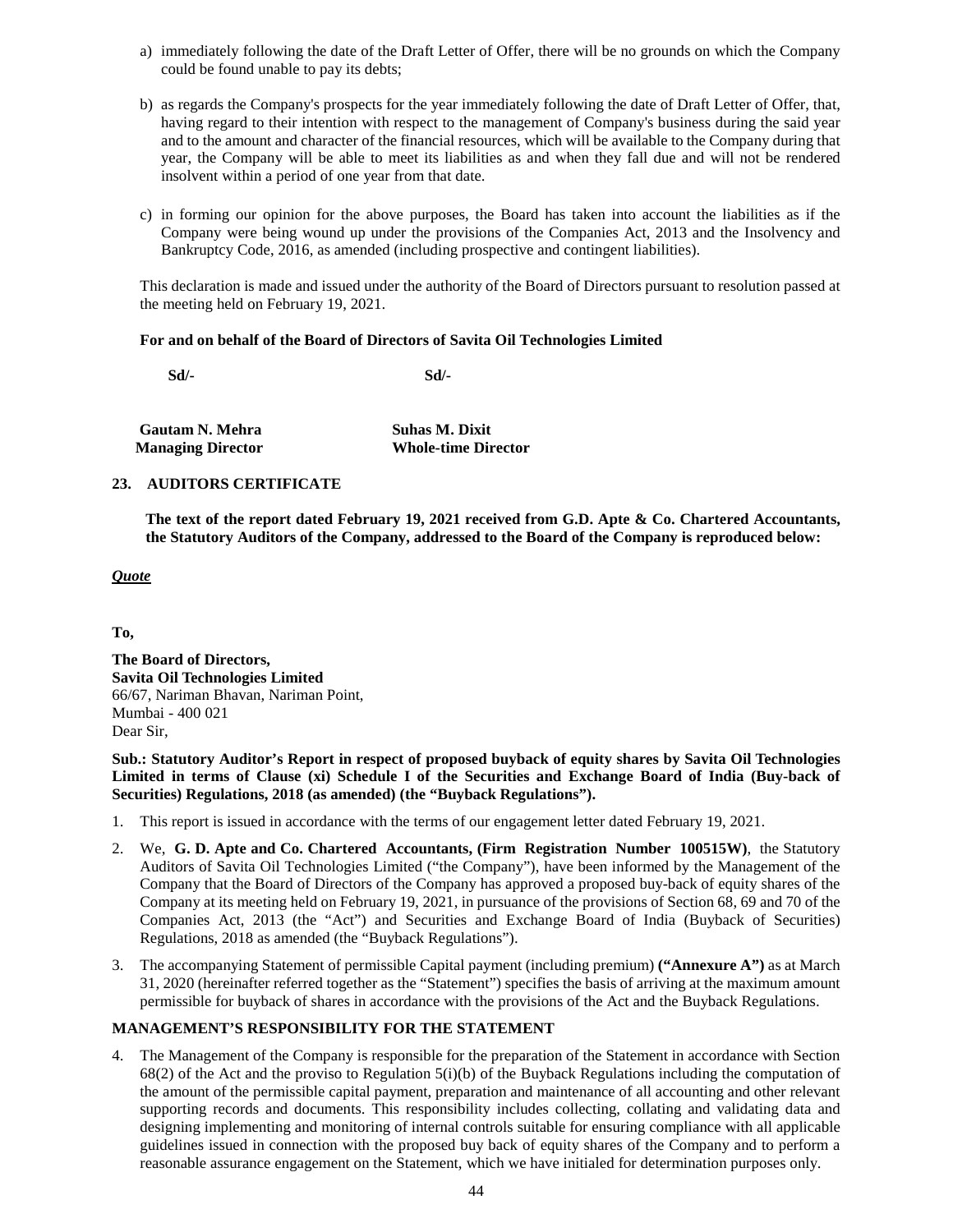5. The Board of Directors are responsible to make a full inquiry into the affairs and prospects of the Company and to form an opinion that the Company will not be rendered insolvent within a period of one year from the date of meeting at which the proposal for buy-back was approved by the Board of Directors of the Company.

# **AUDITOR'S RESPONSIBILITY FOR THE STATEMENT**

- 6. Pursuant to the requirements of the Act and Buyback Regulations:
	- a) We have inquired into the state of affairs of the Company in relation to the audited standalone financial statements for the year ended March 31, 2020;
	- b) The amounts used for computing the permissible capital payment as stated in **Annexure A**, have been properly determined considering the audited standalone financial statements of the Company for the year ended March 31, 2020 and the computation is in accordance with Section 68(2) of the Act and the proviso to Regulation 5(i)(b) of the Buyback Regulations;
	- c) Board of Directors of the Company in their meeting dated February 19, 2021 have formed the opinion as specified in clause (x) of Schedule I to the SEBI Buyback Regulations, on reasonable grounds and that the Company will not having regard to its state of affairs, be rendered insolvent within a period of one year from the date of passing of Board meeting resolution dated February 19, 2021.
- 7. The standalone financial statements referred to in paragraph 6 above, which we have considered for the purpose of this report, have been audited by us.
- 8. We conducted our examination of the Statement in accordance with the Guidance Note on Reports or Certificates for Special Purposes, issued by the Institute of Chartered Accountants of India. The Guidance Note requires that we comply with the ethical requirements of the Code of Ethics issued by the Institute of Chartered Accountants of India.
- 9. We have complied with relevant applicable requirements of the Standard on Quality control (SQC) 1, Quality Control for Firms that Perform Audits and Reviews of Historical Financial Information, and Other Assurance and Related Services Engagements.

## **OPINION**

- 10. Based on our examination, as stated above and according to the information, explanations and written representations provided to us by the Management of the Company, we report that:
	- a) The amount of permissible capital payment (including premium) towards the proposed buy back of equity shares as stated in Annexure A is in in accordance with Section 68(2) of the Act and the proviso to Regulation 5(i)(b) of the Buyback Regulations;
	- b) The Board of Directors of the Company, in their meeting held on February 19, 2021 have formed their opinion as specified in clause (x) of Schedule I of the Buyback Regulations on reasonable grounds and that the Company, having regard to its state of affairs, will not be rendered insolvent within a period of one year from the date of passing the Board meeting resolution dated February 19, 2021.

## **RESTRICTION ON USE**

11. This report is addressed to and provided to the Board of Directors of the Company pursuant to the requirements of the Act and the Buyback Regulations, solely to enable the Board of Directors of the Company to include it (a) in the public announcement, draft letter of offer and letter of offer to be sent to the shareholders of the Company and / or filed with Securities & Exchange Board of India, the Stock Exchanges, the Registrar of Companies, public shareholders and any other regulatory authority as required by the Act and the Buyback Regulations and as per applicable laws, and (b) the Central Depository Services (India) Limited, National Securities Depository Limited and (iii) for providing to the Manager, each for the purpose of extinguishment of equity shares and may not be suitable for any other purpose.

**For G. D. Apte & Co. Chartered Accountants** Firm Registration No: 100515W

**CA Chetan R. Sapre Partner** Membership No.: 116952 UDIN : 21116952AAAAVL3823 Place : Mumbai Date : February 19, 2021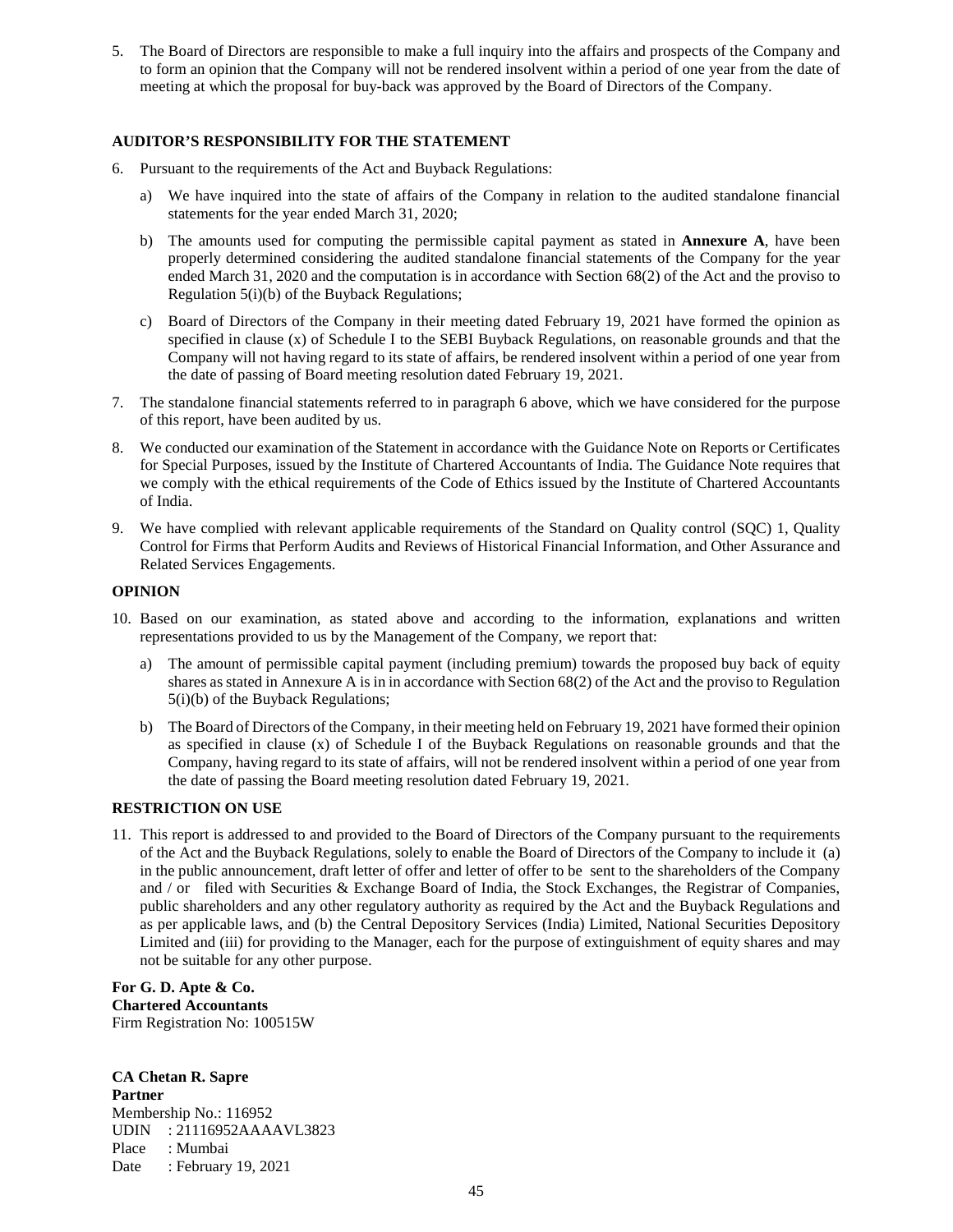#### **Annexure A**

|                                                                       | (Rs. In Lakhs)                       |
|-----------------------------------------------------------------------|--------------------------------------|
| <b>Particulars</b>                                                    | As at March 31, 2020<br>(Standalone) |
| Equity Share Capital - Subscribed and Paid-up                         | 1,407.11                             |
| <b>Free Reserves</b>                                                  |                                      |
| Securities Premium Account                                            | <b>NIL</b>                           |
| <b>General Reserve</b>                                                | 11,336.05                            |
| Surplus in Statement of Profit and Loss                               | 73,943.00                            |
| <b>TOTAL</b>                                                          | 86,686.16                            |
| Maximum amount permissible for the Buy-back i.e. 10% of total paid up |                                      |
| equity capital and free reserves                                      | 8.668.62                             |
| Amount approved by the Board of Directors for buy-back in the meeting |                                      |
| held on February 19, 2021                                             | 3514.00                              |

The consolidated financial statements are not prepared by the Company, as it does not have any subsidiary, joint venture or associates, which requires consolidation.

## *Unquote*

## **24. MATERIAL DOCUMENTS FOR INSPECTION**

Copies of the following documents will be available for inspection at the Registered Office of the Company at 66/67, Nariman Bhavan, Nariman Point, Mumbai – 400 021, Maharashtra between 10 a.m. and 5.00 p.m. on all working days (Monday to Friday) during the Offer Period:

- (i) Certificate of Incorporation of the Company.
- (ii) Memorandum and Articles of Association of the Company.
- (iii) Annual reports / Audited financial statements of the Company for the preceding three financial years viz. March 31, 2020, 2019 and 2018 and limited reviewed unaudited financials for the six month ended September 30, 2020.
- (iv) Copy of resolution passed by the Board of Directors at their meeting held on February 19, 2021 approving the proposal of the Buyback.
- (v) Certificate dated February 19, 2021 received from G. D. Apte & Co., Chartered Accountants, the statutory auditors of the Company, in terms of Clause (xi) of Schedule I of the Buyback Regulations.
- (vi) Copy of Public Announcement dated February 22, 2021 published in the newspapers on February 23, 2021 regarding Buyback.
- (vii) Copy of Declaration of Solvency and an affidavit verifying the same as per Form SH-9 prescribed under the Companies (Share Capital and Debentures) Rules, 2014.
- (viii) Certificate dated February 19, 2021 issued by Mr. Chetan Sapre (Membership No.: 116952), Partner of G. D. Apte & Co., Chartered Accountants (ICAI Firm Registration No:- 100515W) certifying that the Company has made firm financial arrangements for fulfilling its obligations under the Buyback, in accordance with the Buyback Regulations.
- (ix) Copy of the Escrow Agreement dated February 26, 2021 executed amongst the Company, Escrow Agent and the Manager to the Buyback.
- (x) SEBI comments received on DLOF vide letter no.  $\lceil \bullet \rceil$  dated  $\lceil \bullet \rceil$  issued in terms of the Buyback Regulations.

## **25. DETAILS OF THE COMPLIANCE OFFICER**

Investors may contact the Compliance Officer of the Company for any clarifications or to address their grievances, if any, during office hours i.e. 10.00 a.m. to 5.00 p.m. on all working days except Saturday, Sunday and public holidays, at the following address:

**Mr. Uday Rege Company Secretary & Compliance Officer** 66/67, Nariman Bhavan, Nariman Point, Mumbai – 400 021, Maharashtra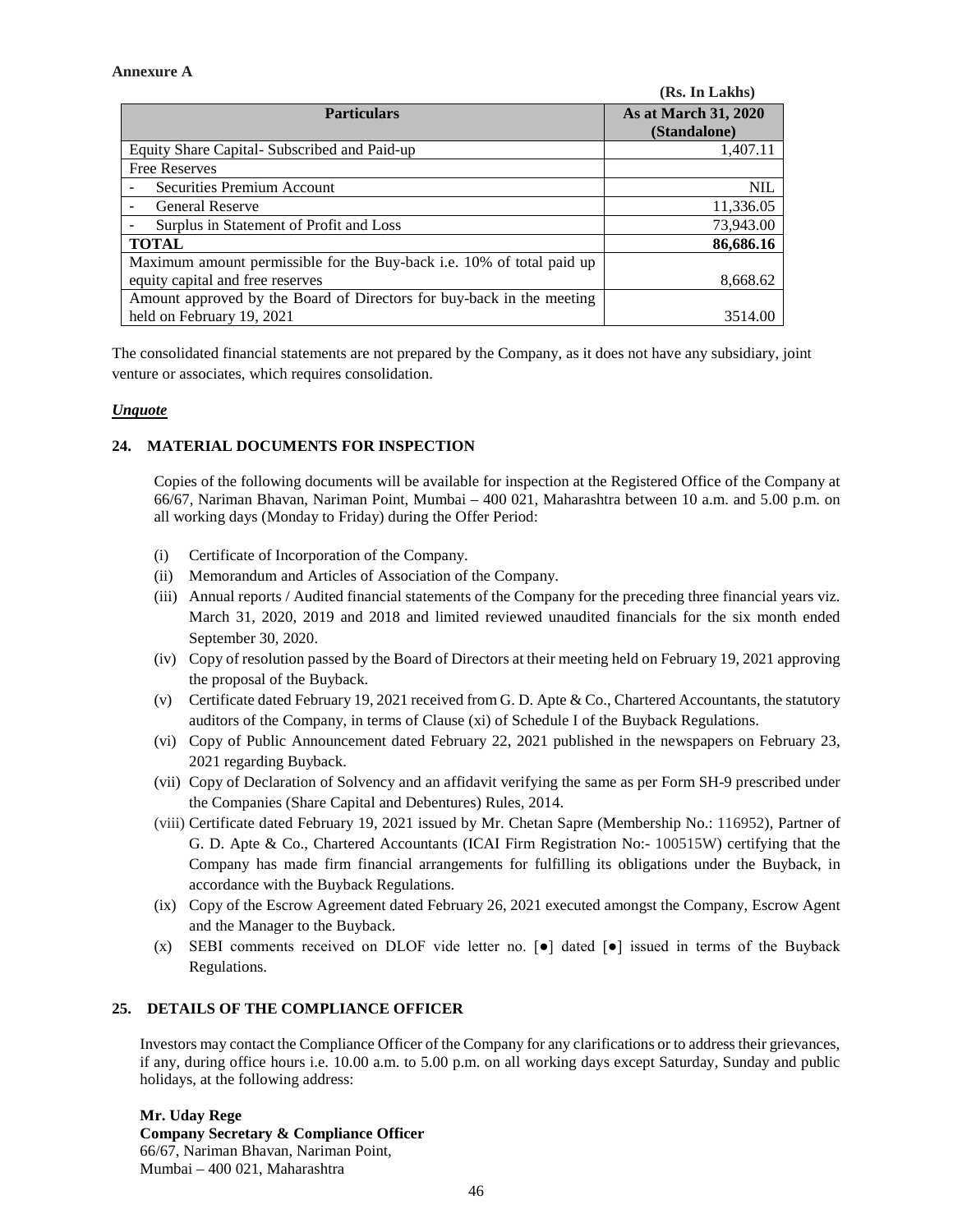## **26. DETAILS OF THE REMEDIES AVAILABLE TO THE ELIGIBLE SELLERS**

- (i) In case of any grievances relating to the Buyback (e.g. non-receipt of the Buyback consideration, demat credit, etc.), the Eligible Sellers can approach the Manager to the Buyback and/ or Registrar to the Buyback and/ or Compliance Officer of the Company for redressal.
- (ii) If the Company makes any default in complying with the provisions of Sections 68, 69, 70 of the Companies Act, 2013 including the rules thereunder, the Company or any officer of the Company who is in default shall be punishable with imprisonment for a term and its limit, or with a fine and its limit or with both in terms of the Companies Act, 2013 as applicable.
- (iii) The address of the concerned office of the Registrar of Companies is as follows:

**The Registrar of Companies, Maharashtra, Mumbai** 100, Everest, Marine Drive, Mumbai- 400002.

## **27. DETAILS OF INVESTOR SERVICE CENTRE**

In case of any queries, shareholders may also contact the Registrar to the Buyback, during office hours i.e. 10:00 a.m. to 5:00 p.m. on all working days except Saturday, Sunday and public holidays, at the following address:

**Link Intime India Private Limited**

C 101, 247 Park, L.B.S. Marg, Vikhroli (West), Mumbai 400 083, Maharashtra, India. **Tel. No.:** +91 22 4918 6200; **Fax:** +91 22 4918 6195 **Contact person:** Mr. Sumeet Deshpande **Email:** savita.buyback2021@linkintime.co.in **Website:** www.linkintime.co.in **SEBI Registration Number:** INR000004058 **CIN:** U67190MH1999PTC118368

## **28. MANAGER TO THE BUYBACK**



## **ITI Capital Limited**

Naman Midtown, 20<sup>th</sup> Floor, 'A' Wing, Senapati Bapat Marg, Elphinstone (West), Mumbai - 400 013, Maharashtra. **Tel. No.:** +91 22 4031 3465; **Contact Person:** Mr. Mihir Pandhi**; Email:** savita.buyback2021@iticapital.in**; Website:** www.iticapital.in**; SEBI Registration No:** INM000010924 **CIN:** U74140MH1999PLC122493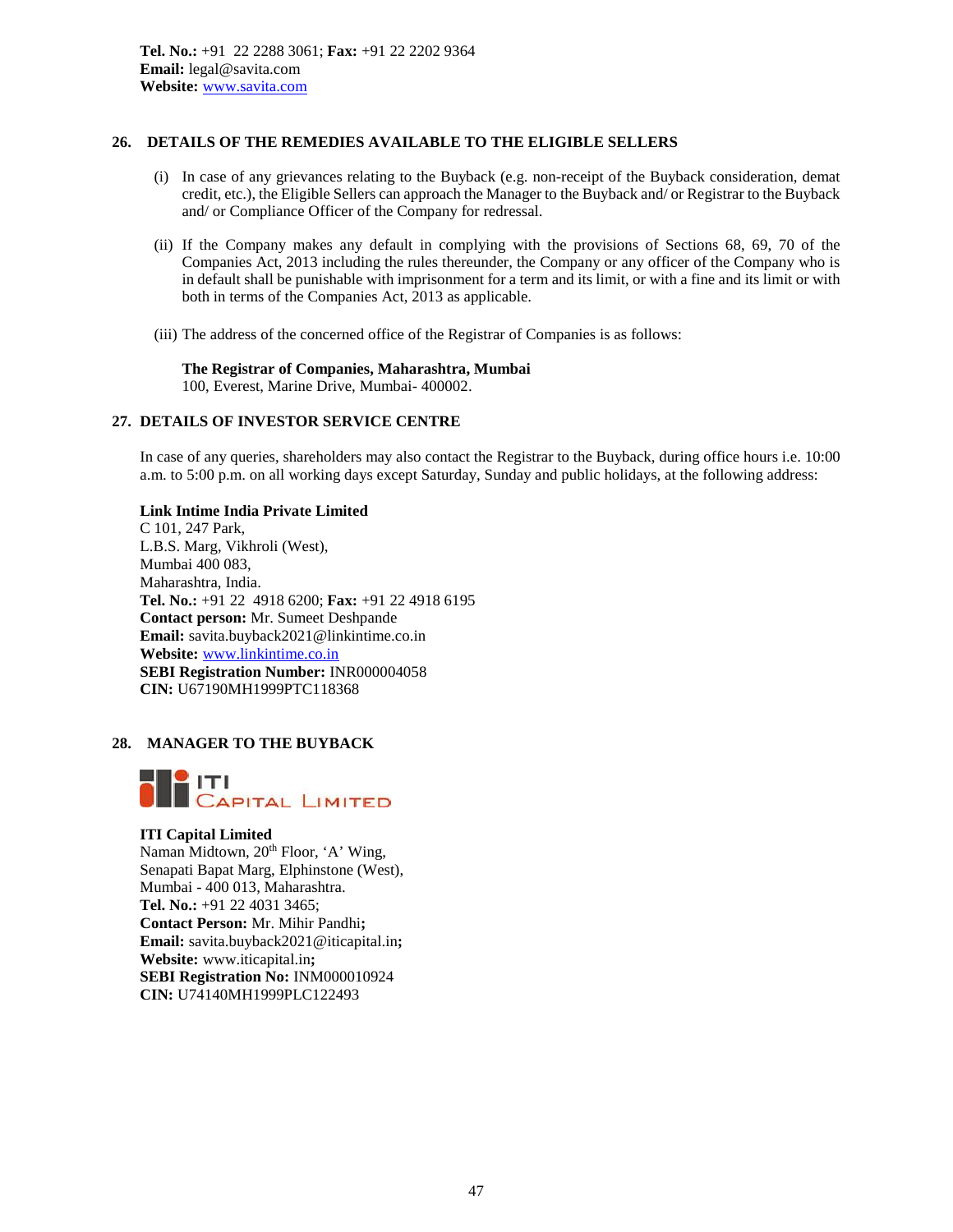## **29. DIRECTORS' RESPONSIBILITY**

As per Regulation 24(i)(a) of the Buyback Regulations, the Board of Directors of the Company accepts full and final responsibility for the information contained in this Draft Letter of Offer and confirms that such document contains true, factual and material information and does not contain any misleading information.

#### **For and on behalf of the Board of Directors of Savita Oil Technologies Limited**

 $Sd$  -  $Sd$  -  $Sd$  -  $Sd$  -

| <b>Gautam N. Mehra</b>             | <b>Suhas M. Dixit</b>                | <b>Uday Rege</b>             |
|------------------------------------|--------------------------------------|------------------------------|
| <b>Chairman, Managing Director</b> | <b>Whole Time Director and Chief</b> | <b>Company Secretary and</b> |
| and CEO                            | <b>Financial Officer</b>             | <b>Compliance officer</b>    |

**Date:** March 01, 2021 **Place:** Mumbai

Encl.: Tender Form (for Equity Shareholders holding shares in dematerialised form) Tender Form (for Equity Shareholders holding shares in physical form) Form No. SH-4 – Securities Transfer Form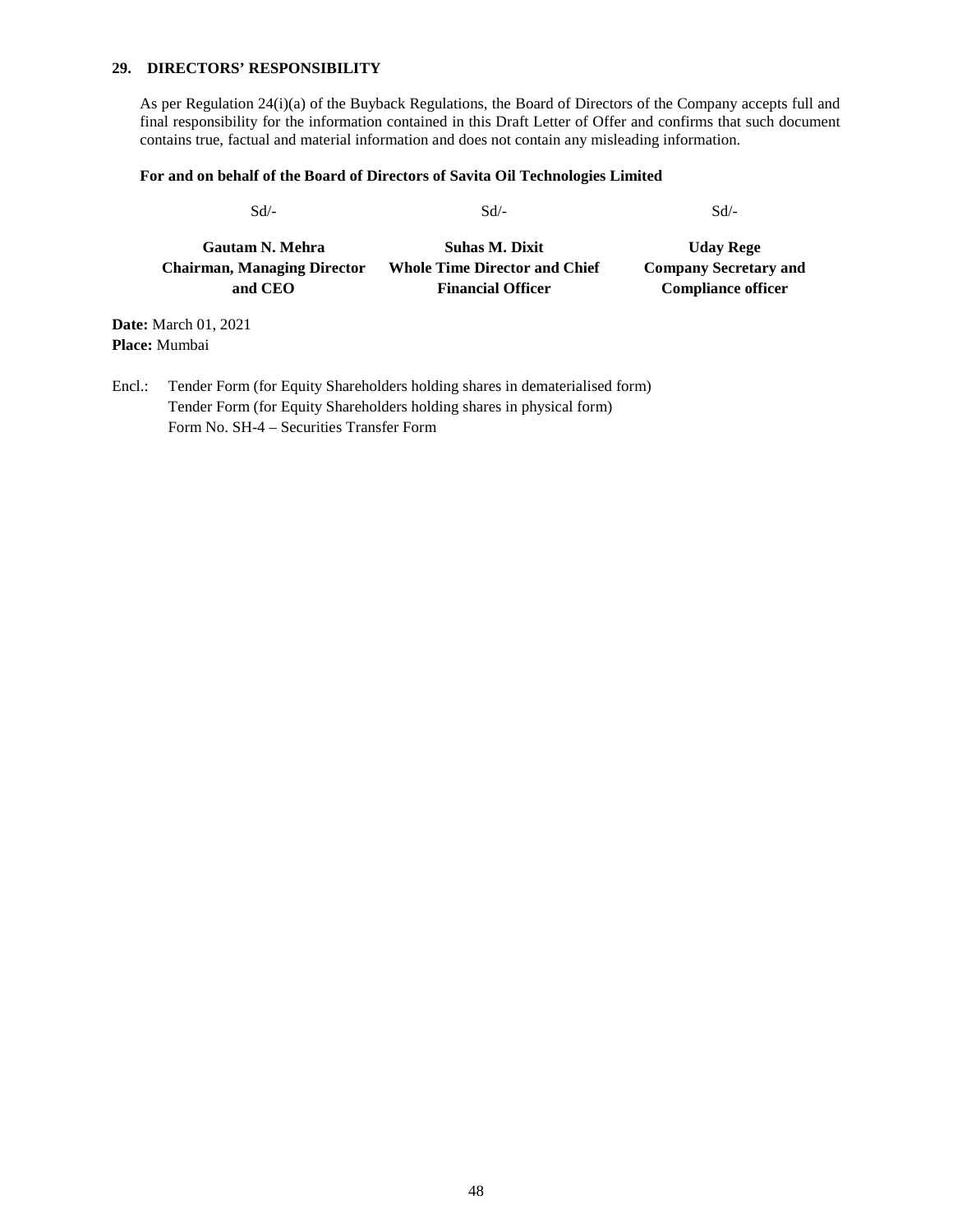#### **FORM OF ACCEPTANCE-CUM-ACKNOWLEDGEMENT (FOR EQUITY SHAREHOLDERS HOLDING SHARES IN DEMATERIALISED FORM)**

| <b>Bid Number:</b> | <b>BUYBACK OPENS ON</b>                                 | $\lceil \bullet \rceil$               |                                                     |
|--------------------|---------------------------------------------------------|---------------------------------------|-----------------------------------------------------|
| Date:              | <b>BUYBACK CLOSES ON</b>                                | $\lceil \bullet \rceil$               |                                                     |
|                    |                                                         | For Registrar / Collection Centre use |                                                     |
|                    | Inward No.                                              | Date                                  | Stamp                                               |
|                    |                                                         |                                       |                                                     |
|                    |                                                         |                                       |                                                     |
|                    |                                                         |                                       |                                                     |
|                    | Status (please tick appropriate box)                    |                                       |                                                     |
|                    | Individual                                              | <b>FPI</b>                            | Insurance Co                                        |
|                    | Foreign Co                                              | NRI/OCB                               | <b>FVCI</b>                                         |
|                    | <b>Body Corporate</b>                                   | Bank/FI                               | Pension/PF                                          |
|                    | <b>VCF</b>                                              | Partnership/LLP                       | Others $_{-}$                                       |
|                    | India Tax Residency Status: Please tick appropriate box |                                       |                                                     |
|                    |                                                         |                                       | Resident of                                         |
|                    | Resident in India                                       | Non-Resident in<br>India              | (shareholder to fill<br>in country of<br>residence) |

To, The Board of Directors **Savita Oil Technologies Limited** C/o Link Intime India Private Limited

C 101, 247 Park, L.B.S. Marg, Vikhroli (West), Mumbai 400 083, Maharashtra, India.

Dear Sirs,

**Sub: Letter of offer dated** [●], 2021 **in relation to Buyback of upto 2,51,000 (Two Lakh Fifty One Thousand) Equity Shares of Savita Oil Technologies Limited** ("Company") at a price of ₹1400/- (Rupees One Thousand Four Hundred Only) per Equity Share ("Buyback Price"), payable in cash

- 1. I/We (having read and understood the Letter of Offer dated [ $\bullet$ ], 2021 hereby tender / offer my / our Equity Shares in response to the Buyback on the terms and conditions set out below and in the Letter of Offer.
- 2. I / We authorise the Company to buyback the Equity Shares offered (as mentioned below) and to issue instruction(s) to the Registrar to the Buyback to extinguish the Equity Shares.
- 3. I / We hereby warrant that the Equity Shares comprised in this tender / offer are offered in the Buyback by me / us and are free from all liens, equitable interest, charges and encumbrance.
- 4. I / We declare that there are no restraints / injunctions or other order(s) of any nature which limits / restricts in any manner my / our right to tender Equity Shares in the Buyback and that I / we am / are legally entitled to tender the Equity Shares for Buyback.
- 5. I/We agree that the Company will pay the Buyback Price only after due verification of the validity of the documents and that the consideration will be paid as per secondary market mechanism and may be paid to the first named Eligible Shareholder.
- 6. I/ We acknowledge that the responsibility to discharge the tax due on any gains arising on buy-back is on me / us. I/ We agree to compute gains on this transaction and immediately pay applicable taxes in India and file tax return in consultation with our custodians/authorized dealers/tax advisors appropriately.
- 7. In case of non-receipt of the completed Tender Form and other documents, but receipt of Equity Shares in the special account of the Indian Clearing Corporation Limited ("**Clearing Corporation**") and a valid bid in the exchange bidding system, the Buyback shall be deemed to have been accepted, for Eligible Sellers.
- 8. I / We agree that the consideration for the accepted Equity Shares will be paid to the Eligible Seller as per the provisions of Buyback Regulations, circulars issued by the SEBI and notices issued by Stock Exchange.
- 9. I/We agree that the excess demat Equity Shares or unaccepted demat Equity Shares, if any, tendered would be returned as per the provisions of Buyback Regulations and circulars issued by the SEBI.
- 10. I / We undertake to return to the Company any Buyback consideration that may be wrongfully received by me / us.
- 11. I / We undertake to execute any further documents and give any further assurances that may be required or expedient to give effect to my / our tender / offer and agree to abide by any decision that may be taken by the Company to effect the Buyback in accordance with the Act and the Buyback Regulations.
- 12. Applicable for all Non-resident shareholders I/ We undertake to pay income taxes in India on any income arising on such Buyback and taxable in accordance with the prevailing income tax laws in India for the Equity Shares bought back by the Company. I/ We also undertake to indemnify the Company against any income tax liability on any income earned by me/ us on such Buyback of Equity Shares.
- 13. Details of Equity Shares held and tendered / offered for Buyback:

| <b>Particulars</b>                                                           | In Figures | In Words |
|------------------------------------------------------------------------------|------------|----------|
| Number of Equity Shares held as on Record<br>Date (Friday, March 05, 2021)   |            |          |
| Number of Equity Shares Entitled for<br>Buyback (Buyback Entitlement)        |            |          |
| Number of Equity Shares offered for<br>Buyback (Including Additional Shares) |            |          |

Note: An Eligible Seller may tender Equity Shares over and above his / her Buyback Entitlement. Number of Equity Shares validly tendered by Eligible Seller over and above his Buyback Entitlement shall be accepted in accordance with paragraph 19 and 20 of the Letter of Offer. Equity Shares tendered by any Eligible Seller over and above the number of Equity Shares held by such Eligible Seller as on the Record Date shall not be considered for the purpose of Acceptance.

#### ----Tear along line ---**Acknowledgement Slip: SAVITA OIL TECHNOLOGIES LIMITED - BUYBACK OFFER 2021**

# *(to be filled by the Equity Shareholder) (subject to verification)*

DP ID Client ID | Client ID | Client ID | Received from Mr./Ms./Mrs. **Form of Acceptance-cum-Acknowledgement, Original TRS along with:** No. of Equity Shares offered for Buyback (In Figures) (in words) Please quote Client ID No. & DP No. for all future correspondence Stamp of Broker

*Please quote DP ID and Client ID for all future correspondence*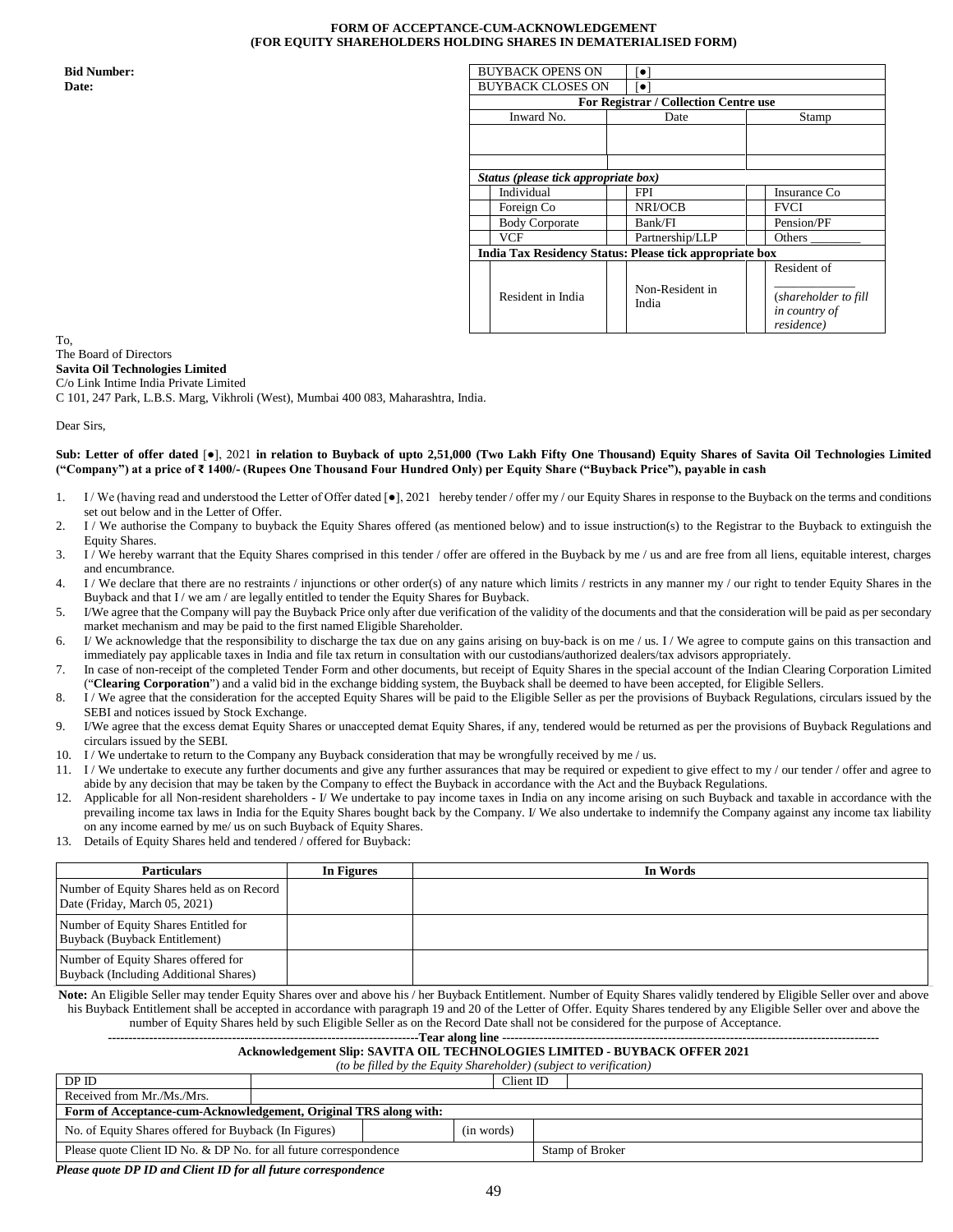#### 14. Details of Account with Depository Participant (DP):

| Name of the Depository (tick whichever is applicable) | <b>NSDL</b> | <b>CDSL</b> |
|-------------------------------------------------------|-------------|-------------|
| Name of the Depository Participant                    |             |             |
| DP ID No.                                             |             |             |
| Client ID No. with the DP                             |             |             |

#### 15. Equity Shareholders Details:

| <b>Particulars</b>                                | <b>First/Sole Holder</b> | Joint Holder 1 |                                                    | <b>Joint Holder 2</b> | Joint Holder 3 |
|---------------------------------------------------|--------------------------|----------------|----------------------------------------------------|-----------------------|----------------|
|                                                   |                          |                |                                                    |                       |                |
| Full Name(s) of the Equity Shareholder            |                          |                |                                                    |                       |                |
| $Sigma(x)*$                                       |                          |                |                                                    |                       |                |
| PAN                                               |                          |                |                                                    |                       |                |
| Address of the Sole/First Equity<br>Shareholder   |                          |                |                                                    |                       |                |
| Telephone No. of Sole/First Equity<br>Shareholder |                          |                | Email ID of<br>Sole/First<br>Equity<br>Shareholder |                       |                |

\* Corporate must affix rubber stamp and sign under valid authority. The relevant corporate authorization should be enclosed with the application form submitted.

1. This Buyback will open on [●], 2021 and close on [●], 2021.

- 2. This Tender Form has to be read along with the Letter of Offer and is subject to the terms and conditions mentioned in the Letter of Offer and this Tender Form.
- 3. Eligible Sellers who desire to tender their Equity Shares in the dematerialized form under the Buyback would have to do so through their respective Seller Member by indicating the details of Equity Shares they intend to tender in the Buyback.
- 4. The Equity Shares tendered in the Buyback shall be liable to be rejected if the Equity Shareholder is not an Equity Shareholder of the Company as on the Record Date.
- 5. The Eligible Sellers will have to ensure that they keep the DP Account active and unblocked to receive credit in case of return of Equity Shares due to rejection or due to the Buyback being on a proportionate basis in terms of the Ratio of Buyback.
- 6. Eligible Sellers to whom the Buyback is made are free to tender Equity Shares to the extent of their Buyback Entitlement in whole or in part or in excess of their entitlement.
- 7. For the procedure to be followed by Eligible Sellers for tendering in the Buyback, please refer to paragraph 20 of the Letter of Offer.
- 8. All documents sent by Eligible Sellers will be at their own risk. Eligible Sellers are advised to safeguard adequately their interests in this regard.
- 9. The buyback shall be rejected for demat shareholders in case of receipt of the completed Tender Form and other documents but non-receipt of shares in the special account of the Clearing Corporation and/or a non-receipt of valid bid in the exchange bidding system.
- 10. Non-Resident Equity Shareholders must obtain all approvals required to tender the Equity Shares held by them in this Buyback (including without limitation the approval from the RBI).
- 11. The Tender Form and TRS are not required to be submitted to the Company, Manager or the Registrar. After the receipt of the demat Equity Shares by the Clearing Corporation and a valid bid in the exchange bidding system, the Buy-back shall be deemed to have been accepted for the Eligible Shareholders holding Equity Shares in demat form.

*All capitalized terms shall have the meaning ascribed to them in the Letter of Offer.*

---Tear along line --

**ALL FUTURE CORRESPONDENCE IN CONNECTION WITH THIS BUYBACK, IF ANY, SHOULD BE ADDRESSED TO REGISTRAR TO THE BUYBACK AT THE FOLLOWING ADDRESS QUOTING YOUR CLIENT ID AND DP ID:**

**Investor Service Centre, SAVITA OIL TECHNOLOGIES LIMITED - BUYBACK OFFER 2021**

Link Intime India Private Limited

C 101, 247 Park, L.B.S. Marg, Vikhroli (West), Mumbai 400 083, Maharashtra, India **Tel. No.:**+91-22- 4918 6200| **Fax:**+91-22-4918 6195 |

**Email:**savita.buyback2021@linkintime.co.in| **Website:** www.linkintime.co.in

**Contact Person:** Mr. Sumeet Deshpande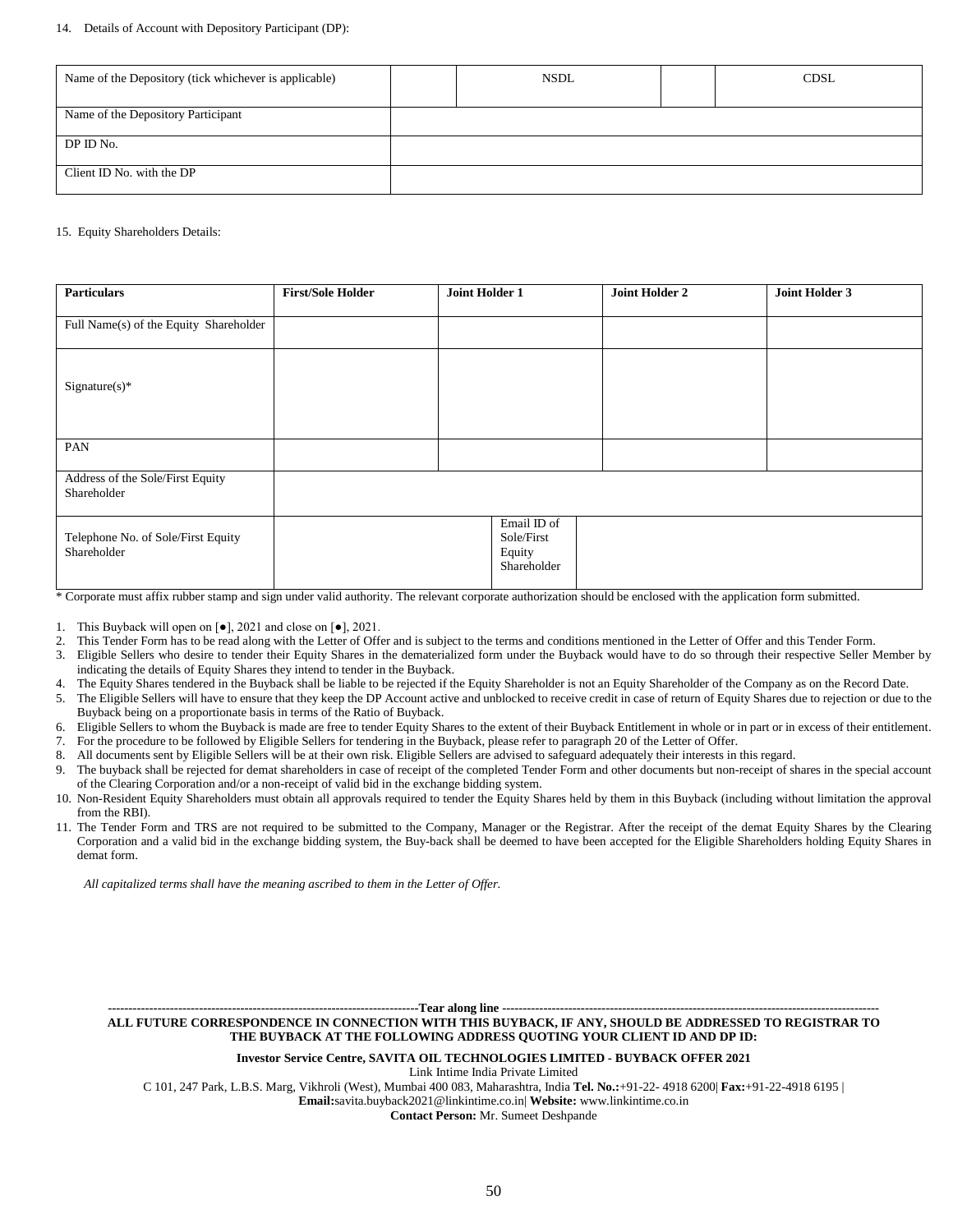#### **FORM OF ACCEPTANCE-CUM-ACKNOWLEDGEMENT (FOR EQUITY SHAREHOLDERS HOLDING SHARES IN PHYSICAL FORM)**

| <b>Bid Number:</b> | <b>BUYBACK OPENS ON</b>                                 | $\lceil \bullet \rceil$               |                                                     |
|--------------------|---------------------------------------------------------|---------------------------------------|-----------------------------------------------------|
| Date:              | <b>BUYBACK CLOSES ON</b>                                | $\lceil \bullet \rceil$               |                                                     |
|                    |                                                         | For Registrar / Collection Centre use |                                                     |
|                    | Inward No.                                              | Date                                  | Stamp                                               |
|                    |                                                         |                                       |                                                     |
|                    |                                                         |                                       |                                                     |
|                    |                                                         |                                       |                                                     |
|                    | Status (please tick appropriate box)                    |                                       |                                                     |
|                    | Individual                                              | <b>FPI</b>                            | Insurance Co                                        |
|                    | Foreign Co                                              | <b>NRI/OCB</b>                        | <b>FVCI</b>                                         |
|                    | <b>Body Corporate</b>                                   | Bank/FI                               | Pension/PF                                          |
|                    | <b>VCF</b>                                              | Partnership/LLP                       | Others                                              |
|                    | India Tax Residency Status: Please tick appropriate box |                                       |                                                     |
|                    |                                                         |                                       | Resident of                                         |
|                    | Resident in India                                       | Non-Resident in<br>India              | (shareholder to fill<br>in country of<br>residence) |

To, The Board of Directors **Savita Oil Technologies Limited** C/o Link Intime India Private Limited

C 101, 247 Park, L.B.S. Marg, Vikhroli (West), Mumbai 400 083, Maharashtra, India.

Dear Sirs,

#### **Sub: Letter of offer dated** [●],2021 **in relation to Buyback of upto 2,51,000 (Two Lakh Fifty One Thousand) Equity Shares of Savita Oil Technologies Limited** ("Company") at a price of ₹ 1400/- (Rupees One Thousand Four Hundred Only) per Equity Share ("Buyback Price"), payable in cash.

- 1. I/We (having read and understood the Letter of Offer dated [ $\bullet$ ], 2021 hereby tender / offer my / our Equity Shares in response to the Buyback on the terms and conditions set out below and in the Letter of Offer.
- 2. I / We authorise the Company to buyback the Equity Shares offered (as mentioned below) and to issue instruction(s) to the Registrar to the Buyback to extinguish the Equity Shares.
- 3. I / We hereby warrant that the Equity Shares comprised in this tender / offer are offered in the Buyback by me / us and are free from all liens, equitable interest, charges and encumbrance.
- 4. I / We declare that there are no restraints / injunctions or other order(s) of any nature which limits / restricts in any manner my / our right to tender Equity Shares in the Buyback and that I / we am / are legally entitled to tender the Equity Shares for Buyback.
- 5. I/We agree that the Company will pay the Buyback Price only after due verification of the validity of the documents and that the consideration will be paid as per secondary market mechanism and may be paid to the first named Eligible Shareholder.
- 6. I/ We acknowledge that the responsibility to discharge the tax due on any gains arising on buy-back is on me / us. I/ We agree to compute gains on this transaction and immediately pay applicable taxes in India and file tax return in consultation with our custodians/authorized dealers/tax advisors appropriately.
- 7. In case of non-receipt of the completed Tender Form and other documents, but receipt of Equity Shares in the special account of the Indian Clearing Corporation Limited ("Clearing Corporation") and a valid bid in the exchange bidding system, the Buyback shall be deemed to have been accepted, for Eligible Sellers.
- 8. I / We agree that the consideration for the accepted Equity Shares will be paid to the Eligible Seller as per the provisions of Buyback Regulations, circulars issued by the SEBI and notices issued by Stock Exchange.
- 9. I / We agree that the Company is not obliged to accept any Equity Shares offered for Buyback where loss of share certificates has been notified to the Company.
- 10. I / We authorize the Company to split the Share Certificate and issue new consolidated Share Certificate for the unaccepted Equity shares in case the Equity Shares accepted by the Company are less than the Equity Shares tendered in the Buyback
- 11. I/We undertake to execute any further documents and give any further assurances that may be required or expedient to give effect to my/our tender/offer and agree to abide by any decision that may be taken by the Company to effect the Buyback in accordance with the Companies Act an d the Buyback Regulations.
- 12. Details of Equity Shares held and tendered / offered for Buyback:

| <b>Particulars</b>                                                                  | In Figures | In Words |
|-------------------------------------------------------------------------------------|------------|----------|
| Number of Equity Shares held as on Record<br>Date (Friday, March 05, 2021)          |            |          |
| Number of Equity Shares Entitled for<br>Buyback (Buyback Entitlement)               |            |          |
| Number of Equity Shares offered for<br><b>Buyback (Including Additional Shares)</b> |            |          |

Note: An Eligible Seller may tender Equity Shares over and above his / her Buyback Entitlement. Number of Equity Shares validly tendered by Eligible Seller over and above his Buyback Entitlement shall be accepted in accordance with paragraph 19 and 20 of the Letter of Offer. Equity Shares tendered by any Eligible Seller over and above the number of Equity Shares held by such Eligible Seller as on the Record Date shall not be considered for the purpose of Acceptance.

# **---------------------------------------------------------------------------Tear along line -------------------------------------------------------------------------------------------**

#### **Acknowledgement Slip: SAVITA OIL TECHNOLOGIES LIMITED - BUYBACK OFFER 2021** *(to be filled by the Equity Shareholder) (subject to verification)*

| DP ID                                                            |  | Client ID |            |                 |  |  |  |
|------------------------------------------------------------------|--|-----------|------------|-----------------|--|--|--|
| Received from Mr./Ms./Mrs.                                       |  |           |            |                 |  |  |  |
| Form of Acceptance-cum-Acknowledgement, Original TRS along with: |  |           |            |                 |  |  |  |
| No. of Equity Shares offered for Buyback (In Figures)            |  |           | (in words) |                 |  |  |  |
| Please quote Folio No. for all future correspondence             |  |           |            | Stamp of Broker |  |  |  |
|                                                                  |  |           |            |                 |  |  |  |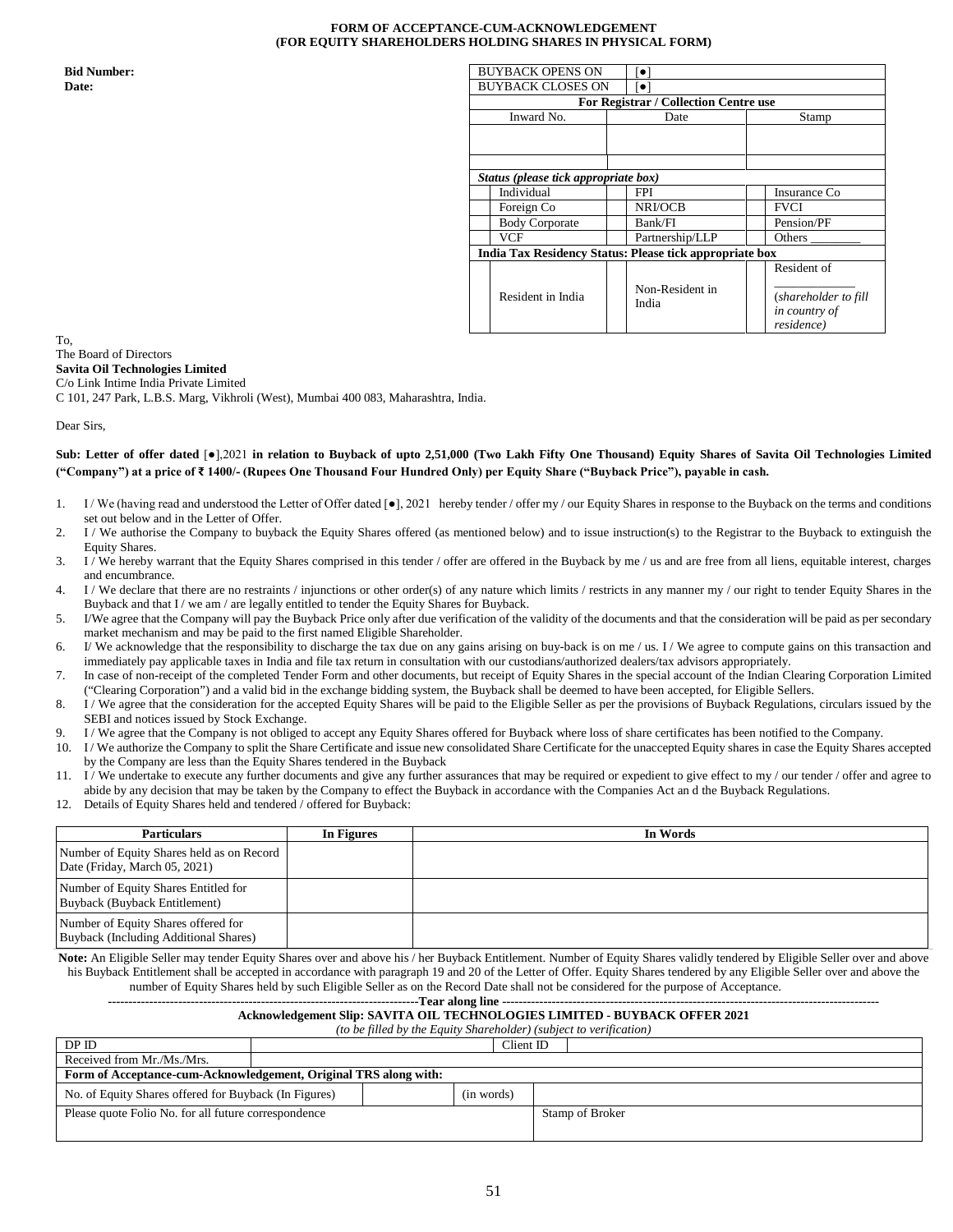#### 13. Details of Share Certificate:

1. Details of Equity Share Certificate(s) enclosed:\_\_\_\_\_\_\_\_\_\_\_\_\_\_\_\_\_\_\_\_\_\_\_\_\_\_\_\_\_\_\_\_\_\_\_\_\_ Total No. of Share Certificates Submitted: In case the number of folios and share certificates enclosed exceed 3 nos., please attach a separate sheet giving details in the same format as under.

| Sr.<br>No. | Folio No. | <b>Share Certificate No.</b> | <b>No. of Shares</b> |    |  |
|------------|-----------|------------------------------|----------------------|----|--|
|            |           |                              | From                 | To |  |
|            |           |                              |                      |    |  |
|            |           |                              |                      |    |  |
|            |           |                              |                      |    |  |
|            |           |                              |                      |    |  |

#### 2. Details of the bank account of the sole or first Eligible Shareholder to be incorporated in the consideration warrant (to be mandatorily filled):

| Name of the Bank | <b>Branch and City</b> | <b>IFSC and MICR Code</b> | <b>Account Number (indicate type of account)</b> |
|------------------|------------------------|---------------------------|--------------------------------------------------|
|                  |                        |                           |                                                  |

#### 3. Details of other Documents (Please  $\checkmark$  as appropriate, if applicable) enclosed:

| Power of Attorney                   | Previous RBI approvals for acquiring the Equity Shares of Savita Oil Technologies Limited<br>hereby tendered in the Offer |
|-------------------------------------|---------------------------------------------------------------------------------------------------------------------------|
| <b>Succession Certificate</b>       | <b>TRS</b>                                                                                                                |
| Permanent Account Number (PAN Card) | Death Certificate                                                                                                         |
| Others (please specify)             |                                                                                                                           |

#### 4. Equity Shareholders Details:

| <b>Particulars</b>                             | <b>First/Sole Holder</b> | <b>Joint Holder 1</b>                               | Joint Holder 2 | Joint Holder 3 |
|------------------------------------------------|--------------------------|-----------------------------------------------------|----------------|----------------|
| Full Name(s) of the Holder                     |                          |                                                     |                |                |
| $Sigma(x)*$                                    |                          |                                                     |                |                |
| PAN                                            |                          |                                                     |                |                |
| Address of the Sole/First Equity Shareholder   |                          |                                                     |                |                |
| Telephone No. of Sole/First Equity Shareholder |                          | Email ID of Sole/First<br><b>Equity Shareholder</b> |                |                |

\* Corporate must affix rubber stamp and sign under valid authority. The relevant corporate authorization should be enclosed with the application form submitted.

- 1. Applicable for all Non-resident shareholders I/ We undertake to pay income taxes in India on any income arising on such Buyback and taxable in accordance with the prevailing income tax laws in India forthe shares bought back by the Company. I/ We also undertake to indemnify the Company against any income tax liability on any income earned on such Buyback of shares by me/ us.
- 2. This Buyback will open on [●], 2021 and close on [●], 2021.
- 3. This Tender Form has to be read along with the Letter of Offer and is subject to the terms and conditions mentioned in the Letter of Offer and this Tender Form.
- 4. Eligible Sellers who desire to tender their Equity Shares in the dematerialized form under the Buyback would have to do so through their respective Seller Member by indicating the details of Equity Shares they intend to tender in the Buyback.
- 5. The Equity Shares tendered in the Buyback shall be liable to be rejected if the Equity Shareholder is not an Equity Shareholder of the Company as on the Record Date.
- 6. The Eligible Sellers will have to ensure that they keep the DP Account active and unblocked to receive credit in case of return of Equity Shares due to rejection or due to the Buyback being on a proportionate basis in terms of the Ratio of Buyback.
- 7. Eligible Sellers to whom the Buyback is made are free to tender Equity Shares to the extent of their Buyback Entitlement in whole or in part or in excess of their entitlement.
- 8. For the procedure to be followed by Eligible Sellers for tendering in the Buyback, please refer to paragraph 20 of the Letter of Offer.
- 9. All documents sent by Eligible Sellers will be at their own risk. Eligible Sellers are advised to safeguard adequately their interests in this regard.
- 10. The buyback shall be rejected for demat shareholders in case of receipt of the completed Tender Form and other documents but non-receipt of shares in the special account of the Clearing Corporation and/or a non-receipt of valid bid in the exchange bidding system.
- 11. Non-Resident Equity Shareholders must obtain all approvals required to tender the Equity Shares held by them in this Buyback (including without limitation the approval from the RBI).
- 12. All documents as mentioned above, shall be enclosed with the valid Tender Form, otherwise the Equity Shares tendered will be liable for rejection. The Equity Shares shall be liable for rejection on the following grounds amongst others: (i) If there is any other Company's equity share certificate enclosed with the Tender Form instead of the Equity Share certificate of the Company; (ii) If the transmission of Equity Shares is not completed, and the Equity Shares are not in the name of the Eligible Shareholders; (iii) If the Eligible Shareholders tender Equity Shares but the Registrar does not receive the Equity Share certificate; (iv) In case the signature on the Tender Form and Form SH 4 doesn't match as per the specimen signature recorded with Company/Registrar; and (v) in case the Transfer Form – SH4 is not witnessed.
- 13. By agreeing to participate in the Buyback the Non-Resident Shareholders give the Company the authority to make, sign, execute, deliver, acknowledge and perform all applications to file regulatory reportings, if required, including FC-TRS form, if necessary and undertake to provide assistance to the Company for such regulatory reporting, if required by the Company.

*All capitalized terms shall have the meaning ascribed to them in the Letter of Offer.*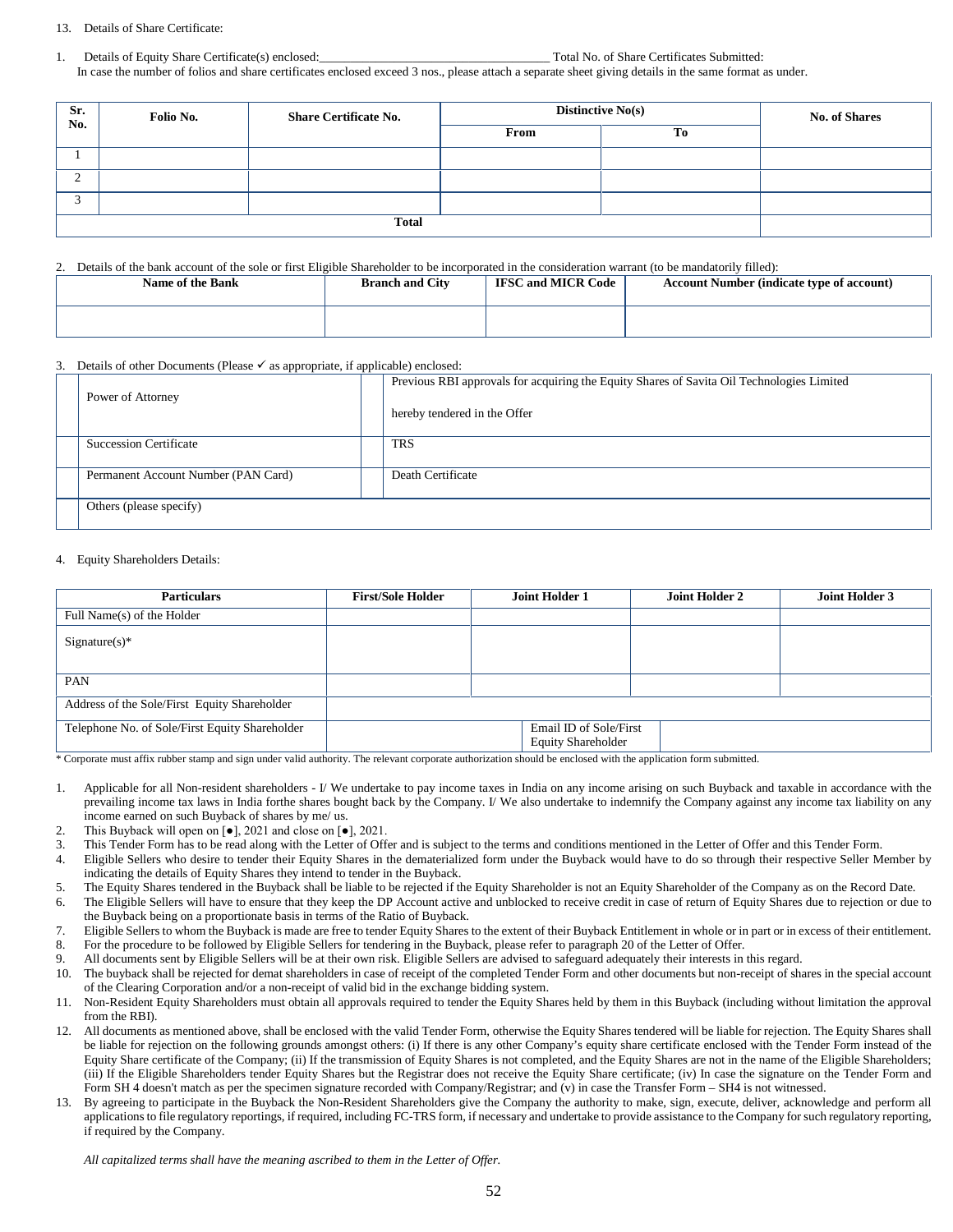#### **---------------------------------------------------------------------------Tear along line ------------------------------------------------------------------------------------------- ALL FUTURE CORRESPONDENCE IN CONNECTION WITH THIS BUYBACK, IF ANY, SHOULD BE ADDRESSED TO REGISTRAR TO THE BUYBACK AT THE FOLLOWING ADDRESS QUOTING YOUR CLIENT ID AND DP ID:**

**Investor Service Centre, SAVITA OIL TECHNOLOGIES LIMITED - BUYBACK OFFER 2021**

Link Intime India Private Limited

C 101, 247 Park, L.B.S. Marg, Vikhroli (West), Mumbai 400 083, Maharashtra, India **Tel. No.:**+91-22- 4918 6200| **Fax:**+91-22-4918 6195 | **Email:**savita.buyback2021@linkintime.co.in| **Website:** www.linkintime.co.in

**Contact Person:** Mr. Sumeet Deshpande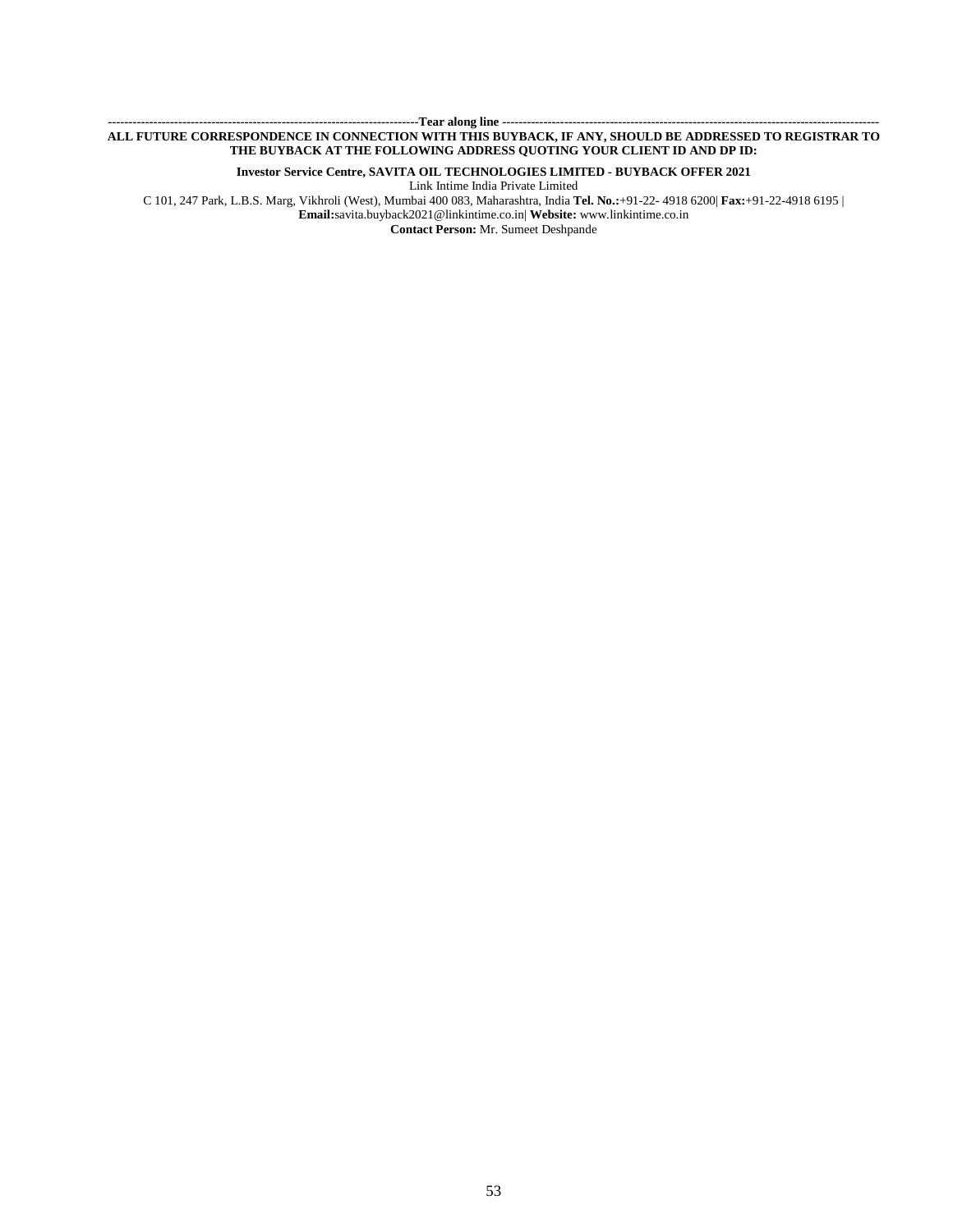# **Form No. SH-4**

**Securities Transfer Form**

**Pursuant to section 56 of the Companies Act, 2013 and sub-rule (1) of rule 11 of the**

**Companies (Share Capital and Debentures) Rules 2014**

**Date of execution**……………………………….

FOR THE CONSIDERATION stated below the "Transferor(s)" named do hereby transfer to the "Transferee(s)" named the securities specified below subject to the conditions on which the said securities are now held by the Transferor(s) and the Transferee(s) do hereby agree to accept and hold the said securities subject to the conditions aforesaid.

## **CIN:** L24100MH1961PLC012066

**Name of the company (in full):** Savita Oil Technologies Limited **Name of the Stock Exchange where the company is listed, if any:** BSE Limited and National Stock Exchange of India Limited

DESCRIPTION OF SECURITIES:

| $-1$<br>$\sim$<br>≤ınd/<br>securities<br>:las:<br>$\cdots$ | value of each<br>Nominal<br>. | l up per unit<br>called<br>Amount | Amount paid up per unit of |
|------------------------------------------------------------|-------------------------------|-----------------------------------|----------------------------|
|                                                            | unit of<br>security<br>$\sim$ | 0.00114<br>urity.<br>~<br>$\cdot$ | security                   |
| $\sim$<br><b>Equity</b><br><b>Shares</b>                   | .                             |                                   | $\frac{1}{2}$              |

| No. of Securities being Transferred |          | Consideration Received $(\bar{\zeta})$ |  |          |  |            |
|-------------------------------------|----------|----------------------------------------|--|----------|--|------------|
| In figures                          | In words |                                        |  | In words |  | In figures |
|                                     |          |                                        |  |          |  |            |
|                                     |          |                                        |  |          |  |            |
|                                     |          |                                        |  |          |  |            |
|                                     |          |                                        |  |          |  |            |
|                                     |          |                                        |  |          |  |            |
| __________                          |          | $-$                                    |  |          |  |            |

| $\mathbf{r}$<br>Distinctive Number                    | $\overline{\phantom{0}}$<br>From |  |  |
|-------------------------------------------------------|----------------------------------|--|--|
|                                                       | 1 V                              |  |  |
| ertificate<br>Nos:<br>orresponding C<br><b>CUILLE</b> |                                  |  |  |

#### **TRANSFEROR' S PARTICULARS**

| Registered Folio Number                                     |  |                      |
|-------------------------------------------------------------|--|----------------------|
| Name(s) in full                                             |  | Seller Signature (s) |
| 1.                                                          |  |                      |
| 2.                                                          |  |                      |
| 3.                                                          |  |                      |
| I, hereby confirm that the Transferor has signed before me. |  | Witness<br>Signature |
| Name and Address of Witness                                 |  |                      |